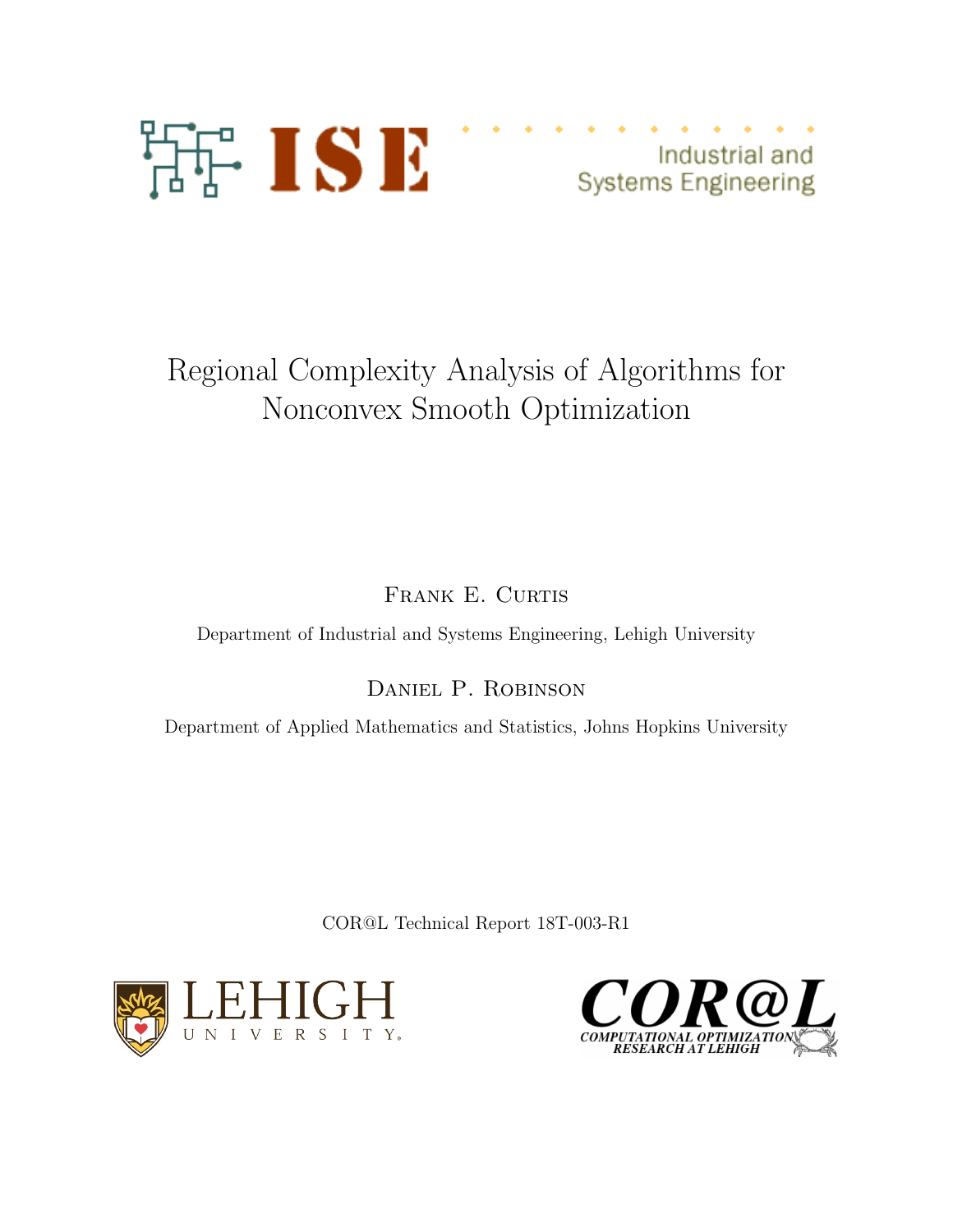## Regional Complexity Analysis of Algorithms for Nonconvex Smooth Optimization

Frank E. Curtis<sup>∗</sup><sup>1</sup> and Daniel P. Robinson†<sup>2</sup>

<sup>1</sup>Department of Industrial and Systems Engineering, Lehigh University <sup>2</sup>Department of Applied Mathematics and Statistics, Johns Hopkins University

> Original Publication: February 3, 2018 Last Revised: August 24, 2018

#### Abstract

A strategy is proposed for characterizing the worst-case performance of algorithms for solving nonconvex smooth optimization problems. Contemporary analyses characterize worst-case performance by providing, under certain assumptions on an objective function, an upper bound on the number of iterations (or function or derivative evaluations) required until a pth-order stationarity condition is approximately satisfied. This arguably leads to conservative characterizations based on anomalous objectives rather than on ones that are typically encountered in practice. By contrast, the strategy proposed in this paper characterizes worst-case performance separately over regions comprising a search space. These regions are defined generically based on properties of derivative values. In this manner, one can analyze the worst-case performance of an algorithm independently from any particular class of objectives. Then, once given a class of objectives, one can obtain an informative, fine-tuned complexity analysis merely by delineating the types of regions that comprise the search spaces for functions in the class. Regions defined by first- and second-order derivatives are discussed in detail and example complexity analyses are provided for a few fundamental first- and second-order algorithms when employed to minimize convex and nonconvex objectives of interest. It is also explained how the strategy can be generalized to regions defined by higher-order derivatives and for analyzing the behavior of higher-order algorithms.

### <span id="page-1-1"></span>1 Introduction

Users of optimization algorithms often choose to employ one algorithm instead of another based on its theoretical properties. One such property of broad interest is worst-case complexity, wherein one measures the resources that an algorithm will require, in the worst case, to solve (approximately) a given problem. In the context of convex optimization  $[31]$ , such worst-case complexity has for many years been stated in terms of an upper bound on the number of iterations (or function or derivative evaluations<sup>[1](#page-1-0)</sup>) required until either the distance between an iterate and an element of the set of minimizers, measured with a suitable norm, is less than a threshold  $\epsilon_x \in (0,\infty)$ , or the difference between an iterate's objective value and the optimal objective value is less than a threshold  $\epsilon_f \in (0,\infty)$ .

In the context of nonconvex optimization, a similar strategy has been adopted. However, since one generally cannot guarantee that a method for solving nonconvex optimization problems will produce iterates

<sup>∗</sup>E-mail: [frank.e.curtis@gmail.com](mailto:frank.e.curtis@gmail.com)

<span id="page-1-0"></span><sup>†</sup>E-mail: [daniel.p.robinson@gmail.com](mailto:daniel.p.robinson@gmail.com)

<sup>&</sup>lt;sup>1</sup>For the sake of brevity, we focus on worst-case complexity in terms of upper bounds on the number of *iterations* required until a termination condition is satisfied, although in general one should also take function and derivative evaluation complexity into account. These can be considered in the same manner as iteration complexity in our proposed strategy.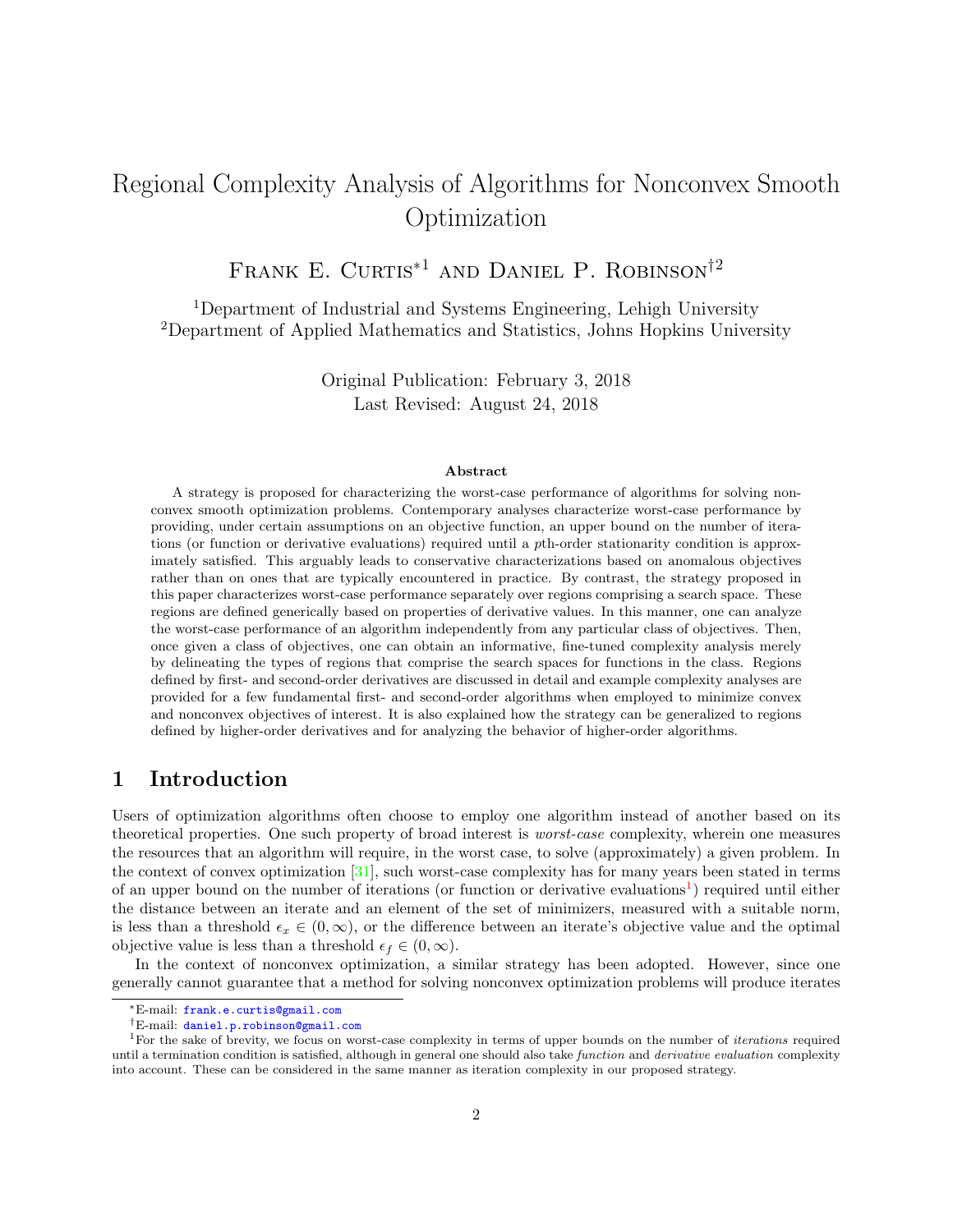that converge to a global minimizer, or at least have corresponding objective values that converge to the global minimum, the common approach has been to determine a worst-case upper bound on the number of iterations until a pth-order stationarity measure is satisfied with error below a threshold  $\epsilon_p \in (0,\infty)$ . For example, in a body of literature that has been growing in recent years (see, e.g.,  $[1, 2, 7, 9, 15, 16, 18, 19, 22, 32, 36]$  $[1, 2, 7, 9, 15, 16, 18, 19, 22, 32, 36]$  $[1, 2, 7, 9, 15, 16, 18, 19, 22, 32, 36]$  $[1, 2, 7, 9, 15, 16, 18, 19, 22, 32, 36]$  $[1, 2, 7, 9, 15, 16, 18, 19, 22, 32, 36]$  $[1, 2, 7, 9, 15, 16, 18, 19, 22, 32, 36]$  $[1, 2, 7, 9, 15, 16, 18, 19, 22, 32, 36]$  $[1, 2, 7, 9, 15, 16, 18, 19, 22, 32, 36]$  $[1, 2, 7, 9, 15, 16, 18, 19, 22, 32, 36]$  $[1, 2, 7, 9, 15, 16, 18, 19, 22, 32, 36]$  $[1, 2, 7, 9, 15, 16, 18, 19, 22, 32, 36]$  $[1, 2, 7, 9, 15, 16, 18, 19, 22, 32, 36]$  $[1, 2, 7, 9, 15, 16, 18, 19, 22, 32, 36]$  $[1, 2, 7, 9, 15, 16, 18, 19, 22, 32, 36]$  $[1, 2, 7, 9, 15, 16, 18, 19, 22, 32, 36]$  $[1, 2, 7, 9, 15, 16, 18, 19, 22, 32, 36]$  $[1, 2, 7, 9, 15, 16, 18, 19, 22, 32, 36]$  $[1, 2, 7, 9, 15, 16, 18, 19, 22, 32, 36]$  $[1, 2, 7, 9, 15, 16, 18, 19, 22, 32, 36]$  $[1, 2, 7, 9, 15, 16, 18, 19, 22, 32, 36]$  $[1, 2, 7, 9, 15, 16, 18, 19, 22, 32, 36]$ ), the main measure of interest has been the number of iterations required until an algorithm is guaranteed to produce an iterate at which the norm of the gradient of the objective function—a first-order stationarity measure—is below  $\epsilon_1 \in (0, \infty)$ .

Unfortunately, when it comes to minimizing broad classes of nonconvex objective functions satisfying loose assumptions—such as only Lipschitz continuity of some low-order derivatives—these types of worst-case complexity guarantees are forced to take into account exceptional objectives such that, when an algorithm is employed to minimize them, its behavior might be considered atypical. For example, in [\[5,](#page-27-2) [8\]](#page-28-7), Cartis, Gould, and Toint show that the worst-case guarantees for a few well-known methods are tight, but this is done with objective functions that one can argue are not representative of those encountered in regular practice.

One might attempt to overcome this resulting discrepancy between theory and practice in various ways. Some argue that it would be ideal to be able to characterize average-case behavior of an algorithm rather than worst-case, such as has been studied for the simplex method for solving linear optimization problems; see [\[3,](#page-27-3) [37,](#page-29-3) [38\]](#page-29-4). However, it seems difficult to set forth a useful, valid, and widely accepted definition of an average case when minimizing nonconvex objectives, even if one restricts attention to a small class of functions of interest. Alternatively, one might consider analyzing the behavior of algorithms separately when they are employed to minimize functions in different classes. However, this approach to worst-case performance guarantees limits itself to certain classes of objectives.

The purpose of this paper is to propose a strategy for characterizing the worst-case performance of algorithms for solving nonconvex smooth optimization problems. In order to offer a characterization both  $(i)$  within contexts seen in typical practice and  $(ii)$  without limiting attention to specific problem classes, we propose that an algorithm's behavior can be characterized using a regional complexity analysis (RC analysis, for short) that involves the following two steps.

- 1. Given an algorithm, one can analyze its performance by characterizing the behavior that it would exhibit within different regions in a search space (as defined in this paper). This involves quantifying the decrease in the objective function that can be guaranteed when the algorithm finds itself at (or near) a point at which an objective's derivative values satisfy certain generic properties.
- 2. After Step 1 is complete, one can combine results for an algorithm over combinations of regions in order to derive informative, fine-tuned analyses that characterize the worst-case performance of the algorithm when it is employed to minimize a function for which the search space is covered by the combination of regions. For example, if one combines the results for an algorithm corresponding to region 1 and region 2, then one can derive a worst-case complexity bound for the algorithm when it is employed to minimize functions for which the corresponding search space is covered completely by regions 1 and 2. For the same algorithm, this might lead to a different complexity than for, say, functions for which the search space is covered by points in regions 1, 2, and 3.

An interesting way to motivate our proposed strategy is to consider the seminal work of Nesterov and Polyak in [\[32\]](#page-29-1). In this work, given a particular algorithm (namely, a cubicly regularized Newton method) and a class of objective functions (e.g., star-convex or gradient-dominated functions), the authors show that the algorithm progresses through different phases as it converges to a solution set. As revealed by the analysis, whether the algorithm is in a particular phase depends on the difference between the objective function value at a given iterate and the optimal objective value. Our characterization strategy differs from the approach in [\[32\]](#page-29-1) in important ways, most significantly in the way that we decouple the analysis of the algorithm from consideration of a particular class of functions. Rather than start with a class of functions, we start with generically defined regions with which one can analyze the performance of an algorithm using the steps above. In this manner, one does not consider a class of functions until the analysis of the algorithm over a set of regions has been completed. A benefit of our approach is that it leads to a consistent standard for comparing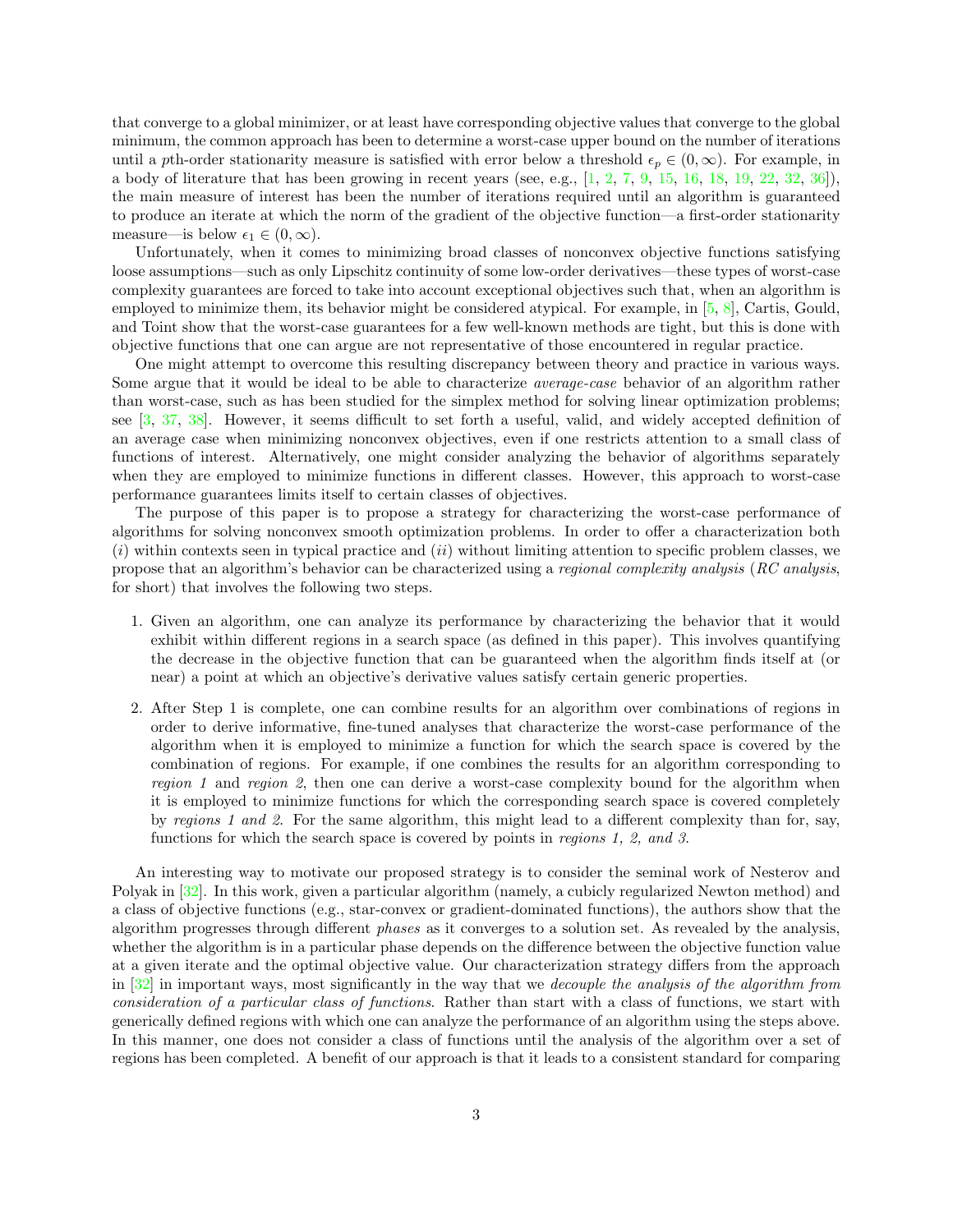methods across different function classes. This is demonstrated in this paper as we simultaneously analyze a set of first- and second-order methods (rather than only one, as in [\[32\]](#page-29-1)). Also, by considering regions defined by second- and higher-order derivatives, our strategy allows one to consider classes of nonconvex objectives beyond those considered in [\[32\]](#page-29-1).

Our strategy can also be seen as a more comprehensive approach than ones that can be found piecemeal in other recent papers. (Not to say that our work subsumes all ideas from these other papers; they also discuss other issues not considered here.) For example, in [\[27\]](#page-29-5) (resp. [\[4\]](#page-27-4)), the authors show how gradient descent (resp. accelerated gradient descent) exhibits a fast rate of convergence, even when minimizing a nonconvex function, if it happens to take a path through the search space along which the function exhibits properties as if it were (strongly) convex. In the case of  $[4]$ , if this behavior is not exhibited, then it is shown that an alternative type of step can be computed that would be beneficial to follow. These articles show that the behavior of an algorithm can be better than that revealed by a contemporary worst-case analysis in a nonconvex setting, although neither paper sets forth a strategy for analyzing other types of algorithms, as we do. Our strategy is also more comprehensive than approaches taken by authors who have studied the performance of algorithms in neighborhoods about *strict saddle* points and related concepts; see, e.g., [\[17,](#page-28-8) [21,](#page-28-9) [26,](#page-29-6) [28,](#page-29-7) [29,](#page-29-8) [30,](#page-29-9) [34\]](#page-29-10). Such neighborhoods are a subset of the second-order-derivative-based regions that we define in this paper.

#### 1.1 Contributions

Our contributions relate to our proposed RC analysis for characterizing the performance of algorithms for solving nonconvex smooth optimization problems. Benefits of our strategy and our related contributions can be summarized as the following.

- Our proposed RC analysis of the performance of a given algorithm can be performed *independently* from any particular class of functions.
- Given a class of functions, an RC analysis can offer a more fine-tuned worst-case performance analysis than the contemporary approach that only considers the number of iterations until pth-order stationarity is attained (approximately). RC analysis offers a straightforward way to answer common questions, such as "What performance can I expect if I apply an algorithm for nonconvex optimization to solve a problem that happens to be convex?" Such questions are not answered well by contemporary worst-case results, which are too conservative.
- We demonstrate the use of RC analysis for analyzing first-, second-, and higher-order algorithms when employed to minimize functions in various classes of interest. By tying the definitions for regions to properties of derivative values, RC analysis appropriately reveals performance guarantees that are representative of what can be expected in practice by derivative-based algorithms.
- RC analysis can be used to guide the design of *new algorithms*. For example, as demonstrated in this paper, an adaptive algorithm that computes different types of steps depending on properties of derivative values at a given iterate can achieve better RC analysis results than an algorithm that is not adaptive. By contrast, using the contemporary approach to worst-case performance analysis, one often finds that certain static algorithms—such as gradient descent with a fixed stepsize or a cubicly regularized Newton method with a fixed regularization parameter—are optimal with respect to worstcase performance [\[5,](#page-27-2) [8\]](#page-28-7) despite the fact that adaptive algorithms often perform better in practice.

#### 1.2 Notation

We use  $\mathbb R$  to denote the set of real numbers (i.e., scalars),  $\mathbb R_{\geq 0}$  (resp.,  $\mathbb R_{>0}$ ) to denote the set of nonnegative (resp., positive) real numbers,  $\mathbb{R}^n$  to denote the set of *n*-dimensional real vectors, and  $\mathbb{R}^{m \times n}$  to denote the set of m-by-n-dimensional real matrices. The set of natural numbers is denoted as  $\mathbb{N} := \{0, 1, 2, \ldots\}$ . We write  $\lambda(M)$  to denote the left-most (with respect to the real line) eigenvalue of a real symmetric matrix M.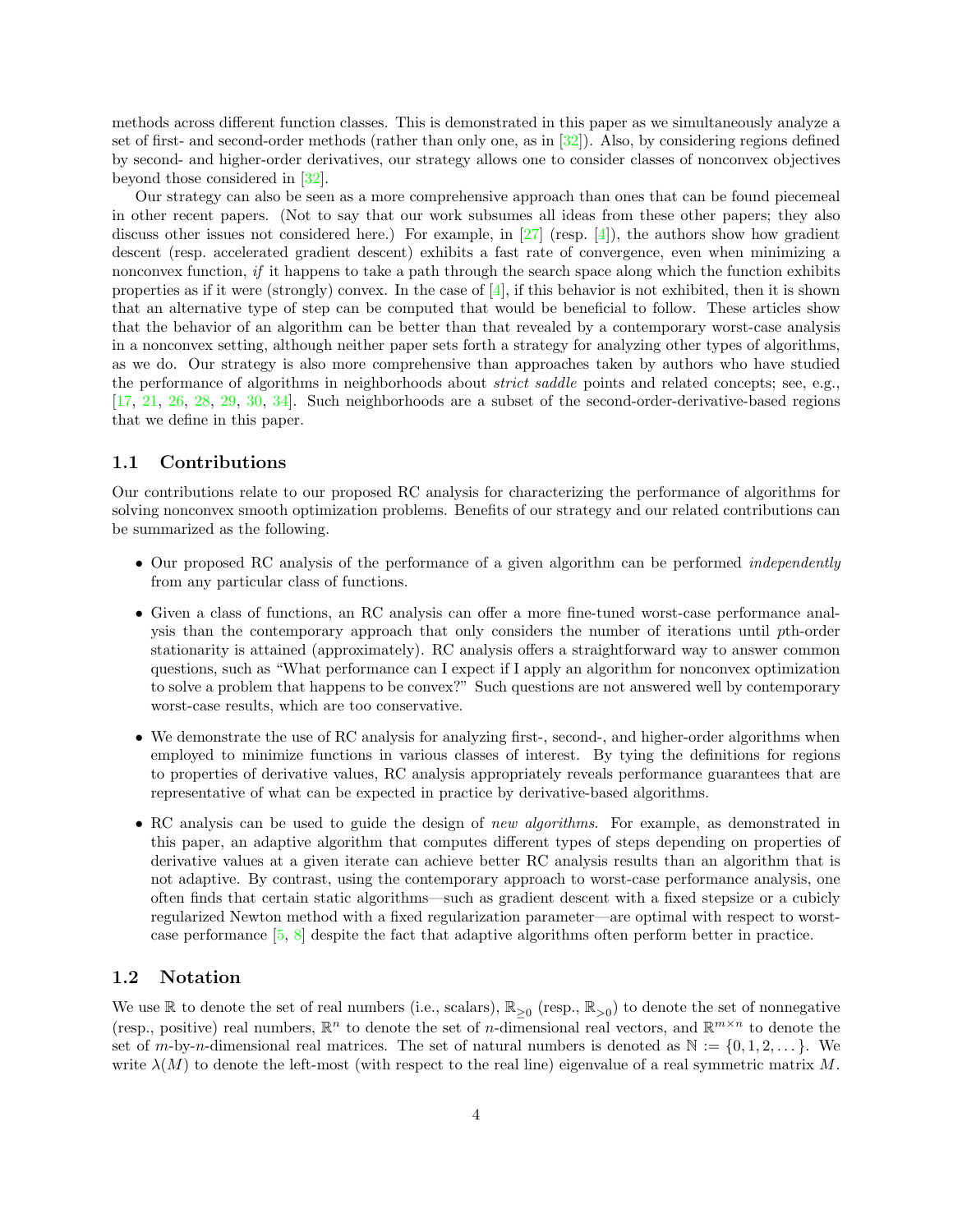Given  $a \in \mathbb{R}$ , we define  $(a)$ <sub>−</sub> := max{0, -a}, which is a nonnegative scalar that is strictly positive if and only if a is strictly negative. All norms are considered Euclidean; i.e., we let  $\|\cdot\| := \|\cdot\|_2$ .

If  $\{a_k\}$  and  $\{b_k\}$  are sequences of nonnegative scalars (i.e., elements of  $\mathbb{R}_{\geq 0}$ ), then we write  $a_k = \mathcal{O}(b_k)$ to indicate that there exists a positive constant  $c \in \mathbb{R}_{>0}$  such that  $a_k \leq cb_k^{-\epsilon}$  for all  $k \in \mathbb{N}$ . On the other hand, we write  $a_k = \Omega(b_k)$  to indicate that there exists  $c \in \mathbb{R}_{>0}$  such that  $a_k \geq cb_k$  for all  $k \in \mathbb{N}$ .

Our problem of interest is to minimize  $f(x)$  with respect to  $x \in \mathbb{R}^n$ . For simplicity, we assume that f is real-valued and that one is interested in analyzing the behavior of a (monotone) descent algorithm, i.e., one for which, given an initial point  $x_0 \in \mathbb{R}^n$ , the sequence  $\{f(x_k)\}\$ is monotonically nonincreasing over  $\mathcal{L} := \{x \in \mathbb{R}^n : f(x) \leq f(x_0)\}.$  (Our strategies could also be extended to situations in which f is extendedreal-valued and for analyzing nonmonotone methods; see §[7.](#page-27-5)) We append a natural number as a subscript for a quantity to denote its value during an iteration of an algorithm; e.g., henceforth, we let  $f_k := f(x_k)$ .

We make the following Assumption [1.1](#page-4-0) throughout the paper and add Assumption [1.2](#page-4-1) when analyzing second-order methods.

<span id="page-4-0"></span>**Assumption 1.1.** The function  $f : \mathbb{R}^n \to \mathbb{R}$  is continuously differentiable and bounded below by  $f_{\text{inf}} :=$  $\inf_{x\in\mathbb{R}^n} f(x) \in \mathbb{R}$ . In addition, over some open convex set  $\mathcal{L}^+$  containing  $\mathcal{L}$ , the gradient function  $g := \nabla f$ :  $\mathbb{R}^n \to \mathbb{R}^n$  is bounded in norm by  $M_1 \in \mathbb{R}_{>0}$  and Lipschitz continuous with Lipschitz constant  $L_1 \in \mathbb{R}_{>0}$ ; i.e.,

 $||g(x)|| \leq M_1$  and  $||g(x) - g(\overline{x})|| \leq L_1 ||x - \overline{x}||$  for all  $(x, \overline{x}) \in \mathcal{L}^+ \times \mathcal{L}^+$ .

<span id="page-4-1"></span>**Assumption 1.2.** Along with the conditions in Assumption [1.1,](#page-4-0) the function  $f : \mathbb{R}^n \to \mathbb{R}$  is twice continuously differentiable and, over the set  $\mathcal{L}^+$  defined in Assumption [1](#page-4-0).1, the Hessian function  $H := \nabla^2 f$ :  $\mathbb{R}^n \to \mathbb{R}^{n \times n}$  is Lipschitz continuous with Lipschitz constant  $L_2 \in \mathbb{R}_{>0}$ . With Lipschitz continuity of g from Assumption [1](#page-4-0).1, the Hessian function is bounded in norm over  $\mathcal{L}^+$  by  $M_2 \in \mathbb{R}_{>0}$ , meaning that, overall,

$$
||H(x)|| \le M_2 \quad and \quad ||H(x) - H(\overline{x})|| \le L_2 ||x - \overline{x}|| \quad for \quad all \quad (x, \overline{x}) \in \mathcal{L}^+ \times \mathcal{L}^+.
$$

As needed, specifically in  $\S6$ , assumptions pertaining to higher-order continuous differentiability of f and Lipschitz continuity of higher-order derivatives of f will be introduced. (Our strategies might also be extended to situations in which f is nonsmooth and/or situations where the optimization problem involves implicit or explicit constraints. We discuss such possibilities in §[7.](#page-27-5))

#### <span id="page-4-3"></span>1.3 Algorithms

We will analyze the performance of a few algorithms throughout the paper. It is important to note that this is done for demonstrative purposes only and that RC analysis is not limited to the types of algorithms considered here. It can be employed to analyze the performance of other algorithms with different properties than those possessed by the algorithms that we discuss. We comment on how such other analyses can be performed during our discussions.

Regularized gradient methods. We analyze two first-order methods, one static and one adaptive. We refer to the static algorithm as the regularized gradient (RG) method. (It is often simply called gradient descent. We call it *regularized* for consistency in our naming scheme.) At any iterate  $x_k$ , this method produces the subsequent iterate as  $x_{k+1} \leftarrow x_k + s_k$ , where, with  $l_1 \in (L_1, \infty)$ , one sets

$$
s_k \leftarrow \arg\min_{s \in \mathbb{R}^n} f_k + g_k^T s + \frac{l_1}{2} ||s||^2 \implies x_{k+1} \leftarrow x_k - \frac{1}{l_1} g_k.
$$

A similar, but adaptive first-order method, which we refer to as the adaptive regularized gradient (RG-A) method, computes a trial step at  $x_k$  as  $s_k \leftarrow -g_k/\nu_k$  for some  $\nu_k \in \mathbb{R}_{>0}$ . If this step yields a reduction in f that is proportional to the reduction that it yields in the model  $f_k + g_k^T s + (\nu_k/2) ||s||^2$ , i.e.,

<span id="page-4-2"></span>
$$
f_k - f(x_k + s_k) \ge \eta \left( -g_k^T s_k - \frac{\nu_k}{2} \|s_k\|^2 \right) = \frac{\eta}{2\nu_k} \|g_k\|^2 \tag{1.1}
$$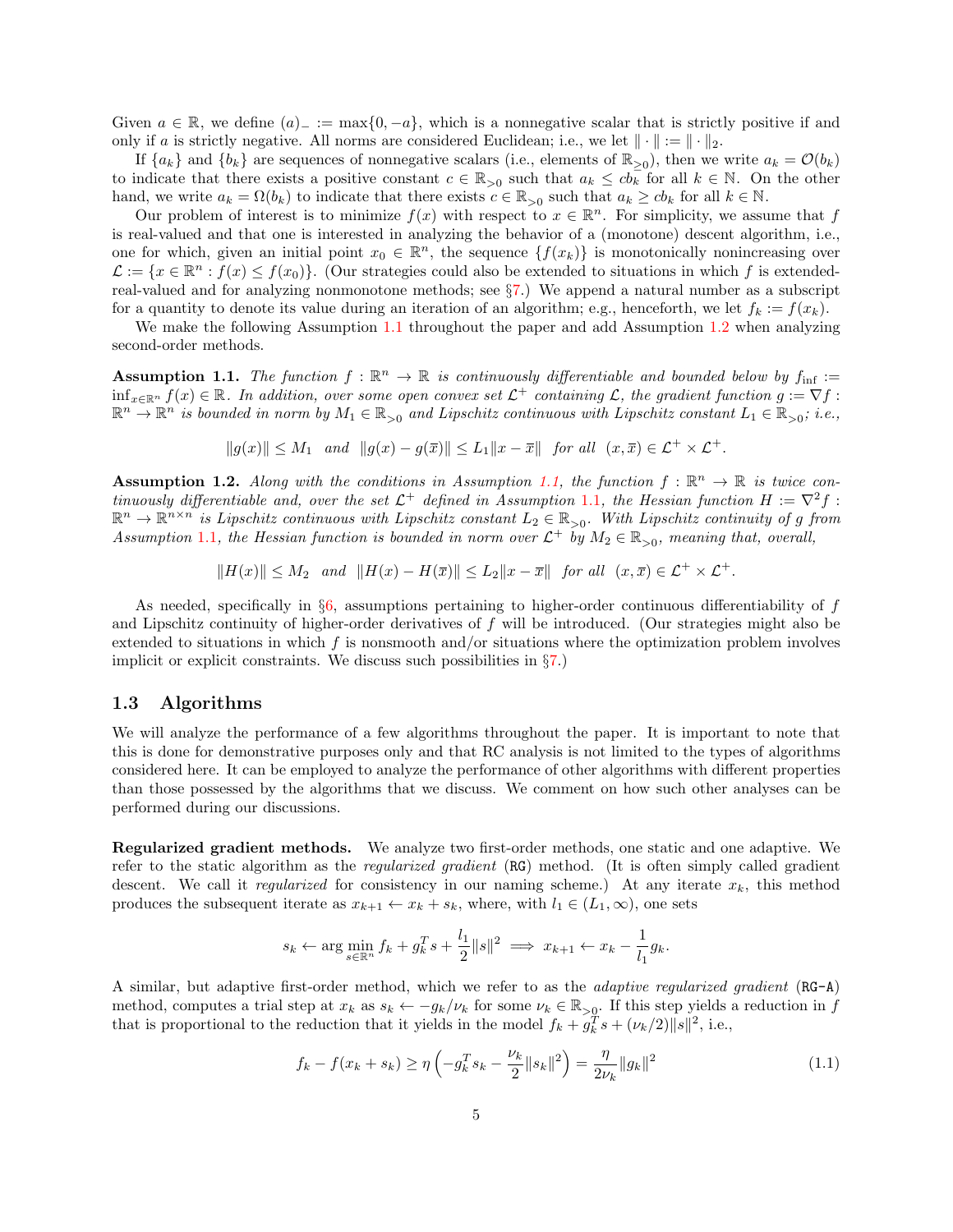for some  $\eta \in (0,1)$ , then the algorithm accepts the step by setting  $x_{k+1} \leftarrow x_k + s_k$ ; otherwise, it rejects it and  $x_{k+1} \leftarrow x_k$ . As for setting  $\{\nu_k\}$ , for  $k = 0$  and any  $k \geq 1$  such that  $x_k \neq x_{k-1}$ , the value  $\nu_k$  is chosen from an interval  $[\nu_{\min}, \nu_{\max}] \subset \mathbb{R}_{>0}$ ; otherwise, if  $s_k$  is rejected, then the method sets  $\nu_{k+1} \leftarrow \psi \nu_k$  for some  $\psi \in (1,\infty).$ 

Second-order trust region methods. Our next two algorithms are adaptive second-order trust region methods for which each trial step is computed as

$$
s_k \in \arg\min_{s \in \mathbb{R}^n} f_k + g_k^T s + \frac{1}{2} s^T H_k s \text{ subject to } ||s|| \le \delta_k. \tag{1.2}
$$

The two methods that we consider merely differ in the manner in which  $\{\delta_k\}$  is determined. Both were studied in [\[13,](#page-28-10) §2.3–§2.4]. In the method we refer to as TR-G, we let  $\delta_k \equiv ||g_k||/\nu_k$ . In the method we refer to as TR-H, we let

$$
\delta_k \equiv \frac{1}{\nu_k} \begin{cases} ||g_k|| & \text{if } ||g_k||^2 \ge (\lambda(H_k))^2 \\ (\lambda(H_k))_{-} & \text{otherwise.} \end{cases}
$$

For TR-G and TR-H,  $\{\nu_k\}$  is determined as in the RG-A method (for simplicity, using the same  $\eta \in (0,1)$  and  $\psi \in (1,\infty)$ , except that in place of  $(1.1)$  the methods observe

$$
f_k - f(x_k + s_k) \ge \eta \left( -g_k^T s_k - \frac{1}{2} s_k^T H_k s_k \right),
$$
\n(1.3)

which compares the reduction that the step offers in  $f$  to the reduction that it offers in the second-order model  $f_k + g_k^T s + (1/2)s^T H_k s$ .

Regularized Newton methods. We also consider two other second-order algorithms, but with different properties than the trust region methods stated above. The first, a static second-order method that we refer to as the regularized Newton (RN) method, uses the update  $x_{k+1} \leftarrow x_k + s_k$ , where, with  $l_2 \in (L_2/2, \infty)$ , it computes

<span id="page-5-0"></span>
$$
s_k \in \arg\min_{s \in \mathbb{R}^n} f_k + g_k^T s + \frac{1}{2} s^T H_k s + \frac{l_2}{3} ||s||^3. \tag{1.4}
$$

A similar, but adaptive method, which we refer to as the adaptive regularized Newton (RN-A) method, computes trial steps as in [\(1.4\)](#page-5-0), but with  $l_2$  replaced by  $\nu_k$ . The sequence  $\{\nu_k\}$  is determined as in the RG-A, TR-G, and TR-H methods, except that for the RN-A method the employed sufficient decrease condition is

$$
f_k - f(x_k + s_k) \ge \eta \left( -g_k^T s_k - \frac{1}{2} s_k^T H_k s_k - \frac{\nu_k}{3} ||s_k||^3 \right),
$$

which compares the reduction that the step offers in  $f$  with the reduction that it offers in the regularized second-order model  $f_k + g_k^T s + (1/2)s^T H_k s + (\nu_k/3) ||s||^3$ . (Again, we let RN-A use the same prescribed  $\eta \in (0,1)$  and  $\psi \in (1,\infty)$ .)

We analyze the performance of other methods along with our discussion of higher-order RC analysis in §[6.](#page-22-0) We leave our description of those methods and the notation needed to state them for that section.

The algorithms described above as well as various other similar methods have appeared in the literature; see, e.g.,  $[1, 6, 7, 12, 13, 20, 23, 24, 25, 32, 33, 39]$  $[1, 6, 7, 12, 13, 20, 23, 24, 25, 32, 33, 39]$  $[1, 6, 7, 12, 13, 20, 23, 24, 25, 32, 33, 39]$  $[1, 6, 7, 12, 13, 20, 23, 24, 25, 32, 33, 39]$  $[1, 6, 7, 12, 13, 20, 23, 24, 25, 32, 33, 39]$  $[1, 6, 7, 12, 13, 20, 23, 24, 25, 32, 33, 39]$  $[1, 6, 7, 12, 13, 20, 23, 24, 25, 32, 33, 39]$  $[1, 6, 7, 12, 13, 20, 23, 24, 25, 32, 33, 39]$  $[1, 6, 7, 12, 13, 20, 23, 24, 25, 32, 33, 39]$  $[1, 6, 7, 12, 13, 20, 23, 24, 25, 32, 33, 39]$  $[1, 6, 7, 12, 13, 20, 23, 24, 25, 32, 33, 39]$  $[1, 6, 7, 12, 13, 20, 23, 24, 25, 32, 33, 39]$  $[1, 6, 7, 12, 13, 20, 23, 24, 25, 32, 33, 39]$  $[1, 6, 7, 12, 13, 20, 23, 24, 25, 32, 33, 39]$  $[1, 6, 7, 12, 13, 20, 23, 24, 25, 32, 33, 39]$  $[1, 6, 7, 12, 13, 20, 23, 24, 25, 32, 33, 39]$  $[1, 6, 7, 12, 13, 20, 23, 24, 25, 32, 33, 39]$  $[1, 6, 7, 12, 13, 20, 23, 24, 25, 32, 33, 39]$  $[1, 6, 7, 12, 13, 20, 23, 24, 25, 32, 33, 39]$  $[1, 6, 7, 12, 13, 20, 23, 24, 25, 32, 33, 39]$  $[1, 6, 7, 12, 13, 20, 23, 24, 25, 32, 33, 39]$  $[1, 6, 7, 12, 13, 20, 23, 24, 25, 32, 33, 39]$  $[1, 6, 7, 12, 13, 20, 23, 24, 25, 32, 33, 39]$ . Therefore, for convenience, we draw from the literature when certain properties of these methods are needed. That said, let us emphasize that critical aspects of our analyses of these methods are new, offering new perspectives on their behavior.

#### 1.4 Organization

In §[2,](#page-6-0) we define regions based on first-order derivatives for our RC analysis framework, then analyze the behavior of the methods from §[1.3](#page-4-3) when an iterate lies in these regions. We continue in §[3](#page-11-0) to define regions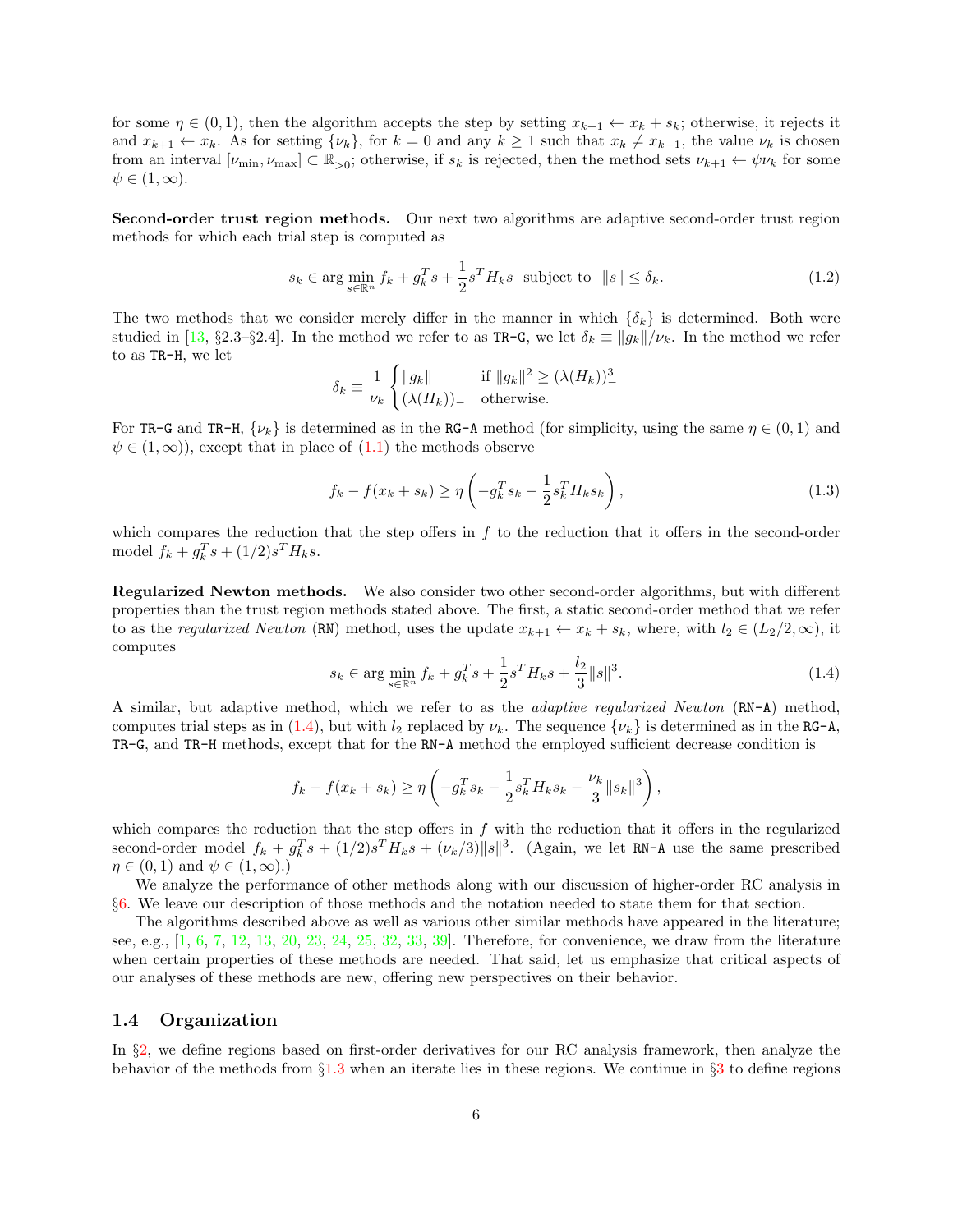based on second-order derivatives, then analyze the performance of these algorithms when an iterate lies in these regions. In §[4,](#page-14-0) we summarize our RC analysis results for these first- and second-order algorithms and provide complete perspectives on their behavior when minimizing functions in a few classes of interest. Further discussion about, and possible variations on, the results in  $\S 4$  $\S 4$  are presented in  $\S 5$ . In  $\S 6$ , we show how our framework can be generalized to regions defined according to higher-order derivatives and to analyze methods that employ higher-order derivative information. Concluding remarks and ideas for extending RC analysis to other settings are provided in §[7.](#page-27-5)

## <span id="page-6-0"></span>2 First-Order Regions: Points with Gradient Domination

We start to introduce our notion of regions with the following definition. For this definition, recall that the first-order necessary condition for stationarity with respect to a continuously differentiable function  $f$  is that  $g(x) = 0.$ 

<span id="page-6-2"></span>**Definition 2.1** (Region  $\mathcal{R}_1$ ). For an objective  $f : \mathbb{R}^n \to \mathbb{R}$ , scalar  $\kappa \in (0, L_1]$ , and reference objective value  $f_{\text{ref}} \in [f_{\text{inf}}, \infty)$ , let

<span id="page-6-1"></span>
$$
\mathcal{R}_1 := \{ x \in \mathcal{L} : \|g(x)\|^{\tau} \ge \kappa(f(x) - f_{\text{ref}}) \ge 0 \text{ for some } \tau \in [1, 2] \}. \tag{2.1}
$$

Further, let  $\mathcal{R}_1^2$  be the subset of  $\mathcal{R}_1$  such that the inequality in [\(2.1\)](#page-6-1) holds with  $\tau = 2$  and let  $\mathcal{R}_1^1 := \mathcal{R}_1 \setminus \mathcal{R}_1^2$  so that  $\mathcal{R}_1 = \mathcal{R}_1^1 \cup \mathcal{R}_1^2$  with  $\mathcal{R}_1^1 \cap \mathcal{R}_1^2 = \emptyset$ .

For flexibility in this definition, we have introduced  $f_{ref} \in [f_{inf}, \infty)$ . Generally speaking, when analyzing the performance of a single algorithm, one can imagine  $f_{ref}$  as a placeholder for the limiting value lim $_{k\to\infty} f_k$ , where the possibility of this value being strictly larger than  $f_{\text{inf}}$  might be inevitable due to nonconvexity of f. On the other hand, if one can ensure—for a particular class of functions that will ultimately be considered that the algorithm of interest will converge to global optimality, then one can consider the reference value to be  $f_{\text{ref}} = f_{\text{inf}}$ . We discuss the role played by this value, and issues related to it, further in §[5.](#page-21-0)

Nesterov and Polyak [\[32\]](#page-29-1) discuss a notion similar to that in Definition [2.1;](#page-6-2) in particular, they refer to a function as gradient-dominated of degree  $\tau$  if, for any  $x \in \mathcal{L}$ , the inequality in [\(2.1\)](#page-6-1) holds for  $f_{\text{ref}} = f_{\text{inf}}$ and some fixed  $\tau \in [1, 2]^2$  $\tau \in [1, 2]^2$  $\tau \in [1, 2]^2$ . This range for  $\tau$  can be justified in various ways. For one thing,  $\tau \in (0, 1)$ disproportionately weighs the norm of the gradient (as a measure of first-order stationarity) at points where it is small in norm. On the other hand, allowing  $\tau \in (2,\infty)$  would cause certain nice functions (such as strongly convex quadratics) not to have  $\mathcal{R}_1 = \mathcal{L}$ , which would be undesirable. We discuss in §[4](#page-14-0) that certain well-known classes of functions—some convex and some nonconvex—have the property that  $\mathcal{R}_1 = \mathcal{L}$ . For example, this property holds for convex functions when  $\mathcal L$  is compact.

For an RC analysis pertaining to  $\mathcal{R}_1$ , one is not restricting attention only to gradient-dominated functions. Rather, by analyzing the behavior of algorithms with respect to  $\mathcal{R}_1$ , one obtains results that are relevant for gradient-dominated functions as well as for any nonconvex function for which points in a search space satisfy the inequality in  $(2.1)$ , whether or not this includes the entire search space. For example, for the function illustrated in Figure [1,](#page-7-0) the region  $\mathcal{R}_1$  covers most of the search space, but not quite all of it. This means that an RC analysis over  $\mathcal{R}_1$  for a given algorithm will capture the worst-case performance of the algorithm over most of the domain, though it would not provide guarantees on the number of iterations it might spend in  $\mathcal{L} \setminus \mathcal{R}_1$ . (For this, an analysis over a region defined according to higher-order derivatives might fill in the gap; see  $\S3$  $\S3$  and  $\S6$ .)

Given this definition of  $\mathcal{R}_1$ , one can provide insight into the performance of an algorithm merely by tying the reduction obtained with an accepted step to some gradient-related measure. We formalize this with the following instruction, which should be understood as part of the first step introduced on page [3.](#page-1-1)

<span id="page-6-3"></span><sup>2</sup>Some authors take the term gradient-dominated to mean gradient-dominated of degree 2. We do not take this meaning since, as seen in [\[32\]](#page-29-1) and in this paper, functions that are only gradient-dominated of degree 1 offer different and interesting results.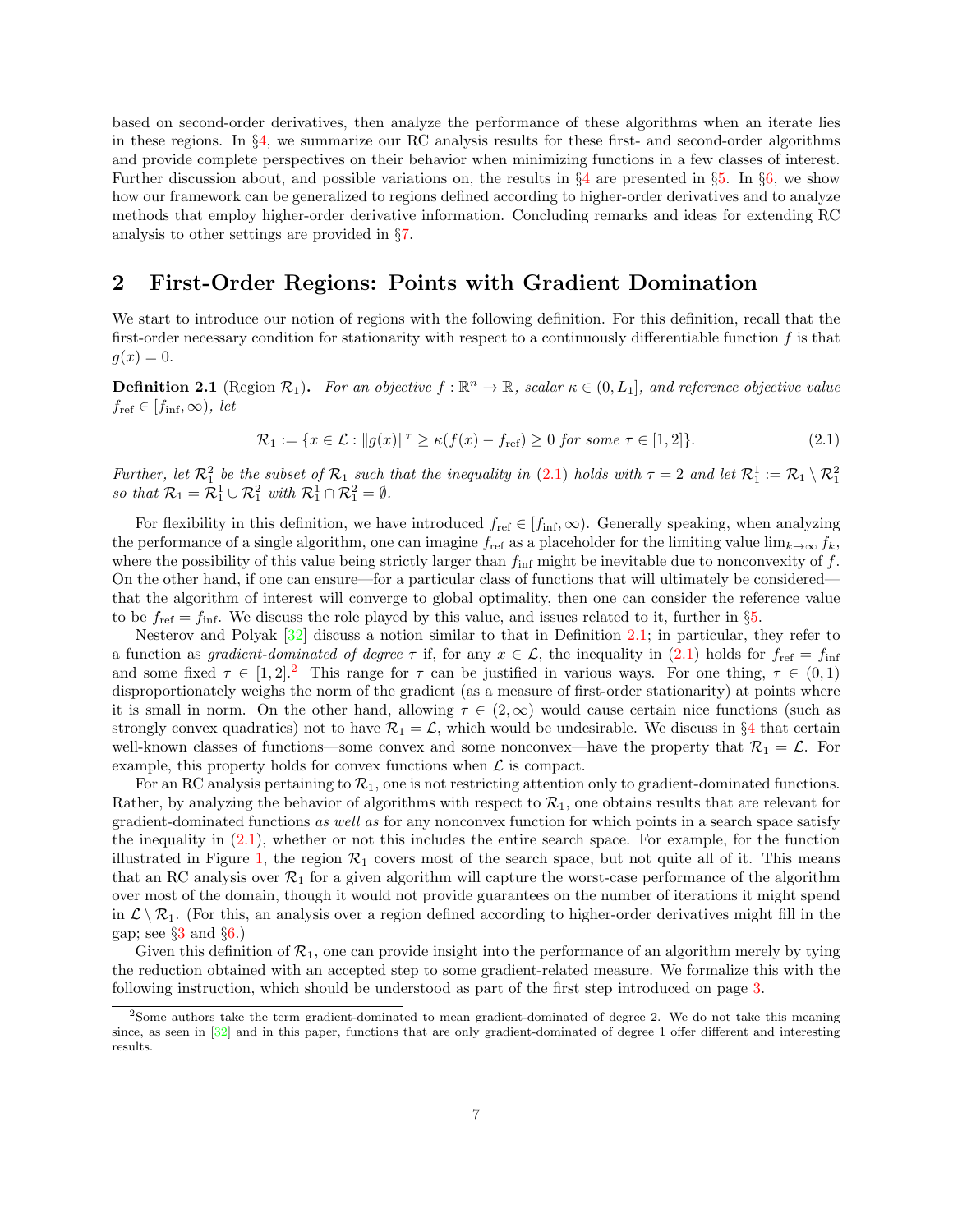

<span id="page-7-0"></span>Figure 1: Plot of the continuously differentiable function  $f(x) = \begin{cases} \frac{3}{2}x^2 - \frac{1}{2} & \text{if } x \leq 1 \\ 0 & \text{otherwise} \end{cases}$  $(x-2)^3+2$  otherwise.

The bolded segments in the domain indicate  $\mathcal{R}_1$  for  $\kappa = 0.05$  and  $f_{\text{ref}} = f_{\text{inf}} = -1/2$ . No matter the value for  $\kappa \in \mathbb{R}_{>0}$ , the region never includes an interval about  $x = 2$ , though it includes the rest of the domain.

<span id="page-7-2"></span>**Step 1** (Region  $\mathcal{R}_1$ ). Attempt to prove that for any accepted step  $s_k$  the decrease in the objective function from  $x_k$  to  $x_{k+1} = x_k + s_k$  satisfies

<span id="page-7-1"></span>
$$
f_k - f_{k+1} = \Omega(\|g(x)\|^r) \text{ for some } x \in \{x_k, x_{k+1}\} \text{ with } x \in \mathcal{R}_1 \text{ and } r > 0. \tag{2.2}
$$

If such  $(x, r)$  exists, then one can combine [\(2.1\)](#page-6-1) and [\(2.2\)](#page-7-1) to prove a reduction in the objective gap to  $f_{ref}$ , i.e., an upper bound for  $f_{k+1} - f_{ref}$  as a function of  $f_k - f_{ref}$ .

It is implicit in [\(2.2\)](#page-7-1) that one considers the performance of an algorithm over  $\mathcal{R}_1$  only when  $\{x_k, x_{k+1}\}\cap$  $\mathcal{R}_1 \neq \emptyset$ . This is reasonable since this is precisely when the size of the gradient at  $x_k$  and/or  $x_{k+1}$  gives information about the size of a potential reduction in the objective through the inequality  $(2.1)$  that defines  $\mathcal{R}_1$ .

In the remainder of this section, we provide two examples of following this instruction, which we refer to as Step  $1-\mathcal{R}_1$ . These will allow us to state results for the algorithms from §[1.3.](#page-4-3) For our first theorem, we state a result pertaining to algorithms that, with an accepted step, yield a reduction in the objective that is proportional to the squared norm of the gradient at the current iterate. This will allow us to characterize the behavior of RG, RG-A, TR-G, and TR-H over  $\mathcal{R}_1$ .

<span id="page-7-7"></span>**Theorem 2.[1](#page-4-0).** Suppose Assumption 1.1 holds. For any algorithm such that  $x_k \in \mathcal{R}_1$  implies that [\(2.2\)](#page-7-1) holds with  $x = x_k$  and  $r = 2$  in that

<span id="page-7-3"></span>
$$
f_k - f_{k+1} \ge \frac{1}{\zeta} \|g_k\|^2 \quad \text{for some} \quad \zeta \in [L_1, \infty), \tag{2.3}
$$

the following statements hold true.

(a) If  $x_k \in \mathcal{R}_1^2$ , then  $\{f_k - f_{\text{ref}}\}$  decreases as in a linear rate; specifically,

<span id="page-7-4"></span>
$$
f_{k+1} - f_{\text{ref}} \le \left(1 - \frac{\kappa}{\zeta}\right)(f_k - f_{\text{ref}}) \quad \text{where} \quad \frac{\kappa}{\zeta} \in (0, 1]. \tag{2.4}
$$

(b) If  $x_k \in \mathcal{R}_1^1$ , then it must be true that  $\kappa(f_k - f_{\text{ref}}) < 1$  and it follows that  $\{f_k - f_{\text{ref}}\}$  decreases as in a sublinear rate; specifically,

<span id="page-7-5"></span>
$$
f_{k+1} - f_{\text{ref}} \le \left(1 - \frac{\kappa^2}{\zeta} (f_k - f_{\text{ref}})\right) (f_k - f_{\text{ref}}). \tag{2.5}
$$

Similarly, for any algorithm such that having  $x_k \in \mathcal{R}_1$  implies that

<span id="page-7-6"></span>
$$
f_k - f_{k+m} \ge \frac{1}{\zeta} \|g_k\|^2 \quad \text{for some} \quad \zeta \in [L_1, \infty) \quad \text{and} \quad m \in \mathbb{N} \tag{2.6}
$$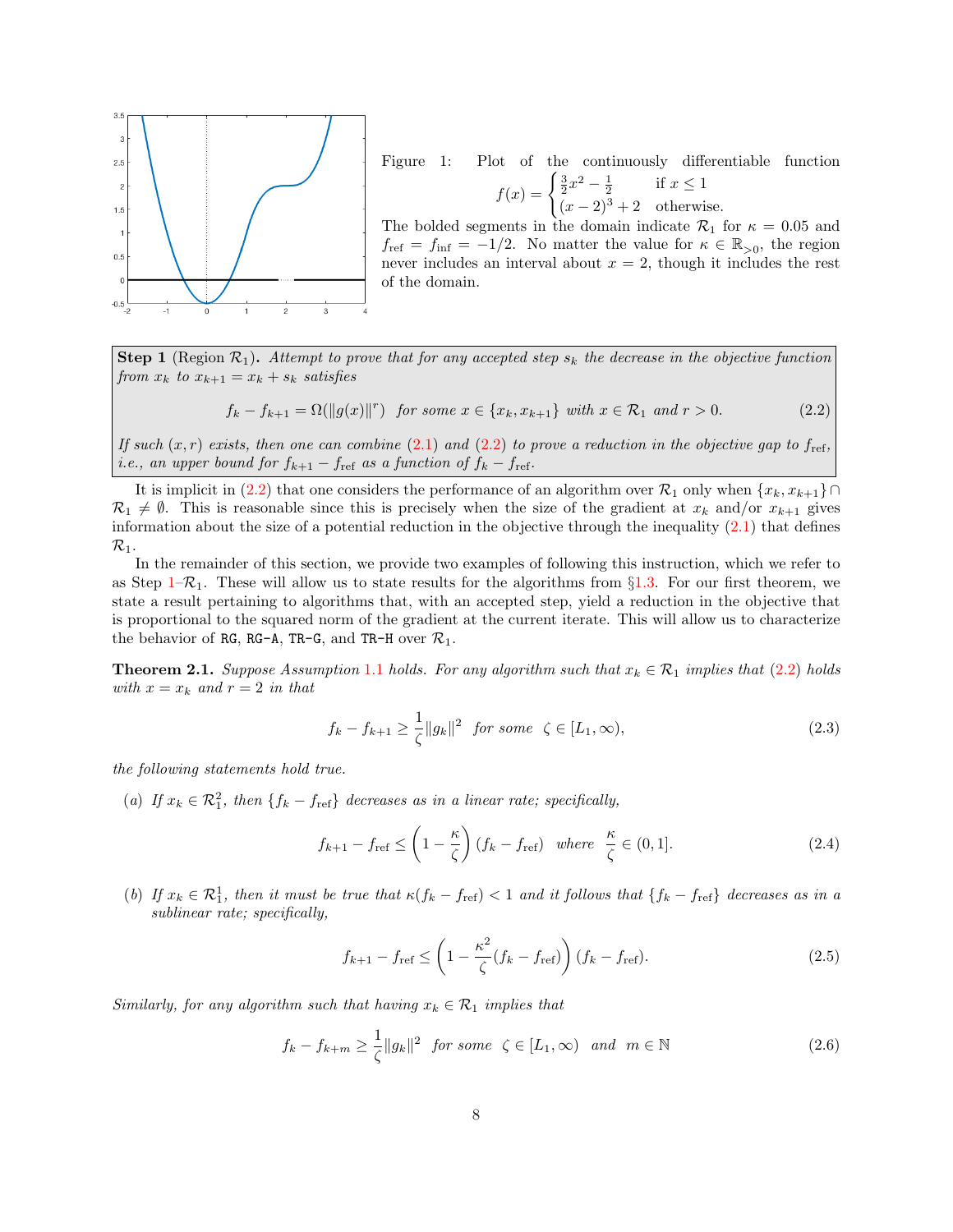with m independent of k, then (a) and (b) hold with  $f_{k+1}$  replaced by  $f_{k+m}$ .

*Proof.* If  $x_k \in \mathcal{R}_1^2$ , then, with  $(2.3)$ , it follows that

$$
f_k - f_{k+1} \ge \frac{1}{\zeta} \|g_k\|^2 \ge \frac{\kappa}{\zeta} (f_k - f_{\text{ref}}).
$$

Adding and subtracting  $f_{ref}$  on the left-hand side and rearranging gives  $(2.4)$ .

If  $x_k \in \mathcal{R}_1^1$ , which is to say that  $||g_k|| \ge \kappa (f_k - f_{\text{ref}})$  while  $||g_k||^2 < \kappa (f_k - f_{\text{ref}})$ , then it must be true that  $\kappa(f_k - f_{\text{ref}}) < 1$ . In this case, from  $(2.3)$ ,

$$
f_k - f_{k+1} \ge \frac{1}{\zeta} ||g_k||^2 \ge \frac{1}{\omega} (f_k - f_{\text{ref}})^2
$$
 where  $\omega := \frac{\zeta}{\kappa^2}$ .

Adding and subtracting  $f_{ref}$  on the left-hand side, one finds by defining the value  $a_k := (f_k - f_{ref})/\omega$  $\kappa^2(f_k - f_{\text{ref}})/\zeta \in [0,1)$  for all  $k \in \mathbb{N}$  that

$$
\underbrace{\frac{f_k - f_{\text{ref}}}{\omega}}_{a_k} - \underbrace{\frac{f_{k+1} - f_{\text{ref}}}{\omega}}_{a_{k+1}} \ge \underbrace{\frac{(f_k - f_{\text{ref}})^2}{\omega^2}}_{a_k^2}
$$

One finds from this inequality that  $a_{k+1} \leq (1 - a_k)a_k$ , which gives [\(2.5\)](#page-7-5).

If, with  $x_k \in \mathcal{R}_1$ , an algorithm offers [\(2.6\)](#page-7-6), then the desired conclusions hold using the same arguments above with  $(2.6)$  in place of  $(2.3)$ . П  $\Box$ 

Not all algorithms offer inequality  $(2.3)$  (or even  $(2.6)$ ) while others offer an even stronger bound. As our second example of following Step  $1-\mathcal{R}_1$ , we prove the following theorem, which will allow us to characterize the behavior of our other second-order algorithms (i.e., RN and RN-A) over  $\mathcal{R}_1$ . For the proof of this theorem, we use similar strategies as are used to prove  $[32,$  Theorem 6 and Theorem 7. Interestingly, as for these results in [\[32\]](#page-29-1), one finds different behavior depending on whether  $f_k - f_{\text{ref}}$  is below a certain threshold. For our purposes, we also need to consider a couple cases depending on properties of the iterates  $x_k$  and  $x_{k+1}$ .<sup>[4](#page-8-1)</sup>

<span id="page-8-5"></span>**Theorem 2.2.** Suppose Assumption [1](#page-4-0).1 holds. For any algorithm such that  $x_{k+1} \in \mathcal{R}_1$  implies that [\(2.2\)](#page-7-1) holds with  $x = x_{k+1}$  and  $r = 3/2$  in that

<span id="page-8-2"></span>
$$
f_k - f_{k+1} \ge \frac{1}{\zeta} \|g_{k+1}\|^{3/2} \text{ for some } \zeta \in (0, \infty), \tag{2.7}
$$

.

the following statements hold true.

(a) If  $x_{k+1} \in \mathcal{R}_1^2$  and  $f_k - f_{\text{ref}} \ge \kappa^3/\zeta^4$ , then  $\{f_k - f_{\text{ref}}\}$  has decreased as in a linear rate in the sense that the following inequality holds:

<span id="page-8-3"></span>
$$
f_{k+1} - f_{\text{ref}} \le \left(\frac{(f_0 - f_{\text{ref}})^{1/4}}{\frac{\kappa^{3/4}}{\zeta} + (f_0 - f_{\text{ref}})^{1/4}}\right) (f_k - f_{\text{ref}}). \tag{2.8}
$$

On the other hand, if  $x_{k+1} \in \mathcal{R}_1^2$  and  $f_k - f_{\text{ref}} < \kappa^3/\zeta^4$ , then the sequence has decreased as in a superlinear rate in the sense that

<span id="page-8-4"></span>
$$
f_{k+1} - f_{\text{ref}} \le \left(\frac{\zeta^4 (f_k - f_{\text{ref}})}{\kappa^3}\right)^{1/3} (f_k - f_{\text{ref}}). \tag{2.9}
$$

<span id="page-8-0"></span><sup>&</sup>lt;sup>3</sup>In this case, the decrease in the objective would be indicative of an m-step linear (for part (a)) or m-step sublinear (for part (b)) rate of convergence. We do not explicitly refer to such a multi-step aspect of a convergence rate since it is always clear from the context.

<span id="page-8-1"></span><sup>&</sup>lt;sup>4</sup>There arises an interesting scenario in this theorem for  $x_{k+1} \in \mathcal{R}_1^1$  during which  $\{f_k - f_{\text{ref}}\}$  might initially decrease at a superlinear rate. However, this should not be overstated. After all, if this scenario even occurs, then the number of iterations in which it will occur will be limited if the iterates remain at or near points in  $\mathcal{R}_1$ .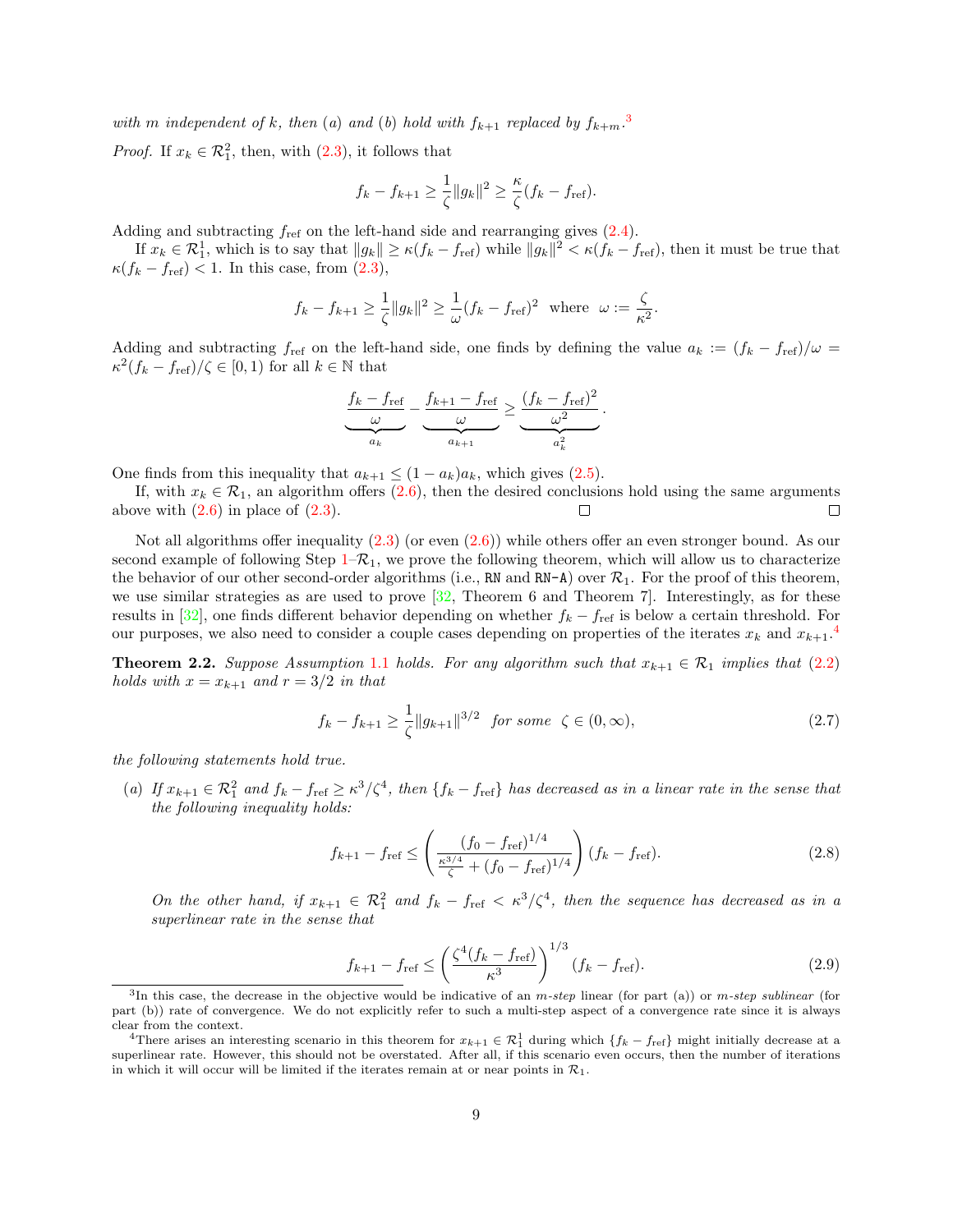(b) If  $x_{k+1} \in \mathcal{R}_1^1$ , then it must be true that  $\kappa(f_{k+1} - f_{\text{ref}}) < 1$ . Thus, if  $x_{k+1} \in \mathcal{R}_1^1$  and  $f_k - f_{\text{ref}} \geq \zeta^2/\kappa^3$ , then  ${f_k - f_{\text{ref}}}$  has decreased as in a superlinear rate with

<span id="page-9-1"></span>
$$
f_{k+1} - f_{\text{ref}} \le \left(\frac{\zeta^2}{\kappa^3 (f_k - f_{\text{ref}})}\right)^{1/3} (f_k - f_{\text{ref}}),\tag{2.10}
$$

whereas, if  $x_{k+1} \in \mathcal{R}_1^1$  and  $f_k - f_{\text{ref}} < \zeta^2 / \kappa^3$ , then the sequence has decreased as in a sublinear rate in the sense that the following inequality holds:

<span id="page-9-3"></span>
$$
f_{k+1} - f_{\text{ref}} \le \left(\frac{1}{1 + \frac{\kappa^{3/2}}{\zeta} \left(\frac{\sqrt{2} - 1}{\sqrt{2}}\right) \sqrt{f_k - f_{\text{ref}}}}\right)^2 (f_k - f_{\text{ref}}). \tag{2.11}
$$

Similarly, for an algorithm such that having  $x_{k+m} \in \mathcal{R}_1$  implies that

<span id="page-9-4"></span>
$$
f_k - f_{k+m} \ge \frac{1}{\zeta} \|g_{k+m}\|^{3/2} \quad \text{for some} \quad \zeta \in (0, \infty) \quad \text{and} \quad m \in \mathbb{N} \tag{2.12}
$$

with m independent of k, then (a) and (b) hold with the pair  $(x_{k+1}, f_{k+1})$  replaced by the pair  $(x_{k+m}, f_{k+m})$ . *Proof.* If  $x_{k+1} \in \mathcal{R}_1^2$ , then, with  $(2.7)$ , it follows that

$$
f_k - f_{k+1} \ge \frac{1}{\zeta} \|g_{k+1}\|^{3/2} \ge \omega^{1/4} (f_{k+1} - f_{\text{ref}})^{3/4}
$$
 where  $\omega := \frac{\kappa^3}{\zeta^4}$ .

Adding and subtracting  $f_{\text{ref}}$  on the left-hand side, one finds by defining the values  $a_k := (f_k - f_{\text{ref}})/\omega$  for all  $k \in \mathbb{N}$  that

<span id="page-9-0"></span>
$$
\underbrace{\frac{f_k - f_{\text{ref}}}{\omega}}_{a_k} - \underbrace{\frac{f_{k+1} - f_{\text{ref}}}{\omega}}_{a_{k+1}} \ge \underbrace{\frac{(f_{k+1} - f_{\text{ref}})^{3/4}}{\omega^{3/4}}}_{a_{k+1}^{3/4}}.
$$
\n(2.13)

One finds from this inequality and monotonicity of  $\{a_k\}$  that

$$
\frac{a_k}{a_{k+1}} \ge 1 + \frac{1}{a_{k+1}^{1/4}} \ge 1 + \frac{1}{a_0^{1/4}} \in (1, \infty),
$$

which gives [\(2.8\)](#page-8-3). That said, if  $a_k < 1$  (which is to say that  $f_k - f_{\text{ref}} < \omega = \kappa^3/\zeta^4$ ), then one finds from  $(2.13)$  and  $a_{k+1} \geq 0$  that  $a_{k+1} \leq a_k^{4/3}$  $_{k}^{4/3}$ , from which  $(2.9)$  follows.

If  $x_{k+1} \in \mathcal{R}_1^1$ , which is to say that  $||g_{k+1}|| \ge \kappa (f_{k+1} - f_{\text{ref}})$  while  $||g_{k+1}||^2 < \kappa (f_{k+1} - f_{\text{ref}})$ , then it must be true that  $\kappa(f_{k+1} - f_{\text{ref}}) < 1$ . Hence, with [\(2.7\)](#page-8-2),

$$
f_k - f_{k+1} \ge \frac{1}{\zeta} ||g_{k+1}||^{3/2} \ge \omega^{-1/2} (f_{k+1} - f_{\text{ref}})^{3/2}
$$
 where  $\omega := \frac{\zeta^2}{\kappa^3}$ .

Adding and subtracting  $f_{\text{ref}}$  on the left-hand side, one finds by defining the values  $a_k := (f_k - f_{\text{ref}})/\omega$  for all  $k \in \mathbb{N}$  that

<span id="page-9-2"></span>
$$
\underbrace{\frac{f_k - f_{\text{ref}}}{\omega}}_{a_k} - \underbrace{\frac{f_{k+1} - f_{\text{ref}}}{\omega}}_{a_{k+1}} \ge \underbrace{\frac{(f_{k+1} - f_{\text{ref}})^{3/2}}{\omega^{3/2}}}_{a_{k+1}^{3/2}}.
$$
\n(2.14)

One obtains from this inequality that  $a_k \ge a_{k+1}^{3/2}$ , which when  $a_k \ge 1$  (which is to say that  $f_k - f_{\text{ref}} \ge \omega =$  $\zeta^2/\kappa^3$ ) gives [\(2.10\)](#page-9-1). Otherwise, [\(2.14\)](#page-9-2) also yields

$$
\frac{1}{a_{k+1}^{1/2}} - \frac{1}{a_k^{1/2}} \ge \frac{1}{a_{k+1}^{1/2}} - \frac{1}{(a_{k+1} + a_{k+1}^{3/2})^{1/2}}
$$
\n
$$
= \frac{(a_{k+1} + a_{k+1}^{3/2})^{1/2} - a_{k+1}^{1/2}}{a_{k+1}^{1/2}(a_{k+1} + a_{k+1}^{3/2})^{1/2}} = \frac{(1 + a_{k+1}^{1/2})^{1/2} - 1}{a_{k+1}^{1/2}(1 + a_{k+1}^{1/2})^{1/2}}.
$$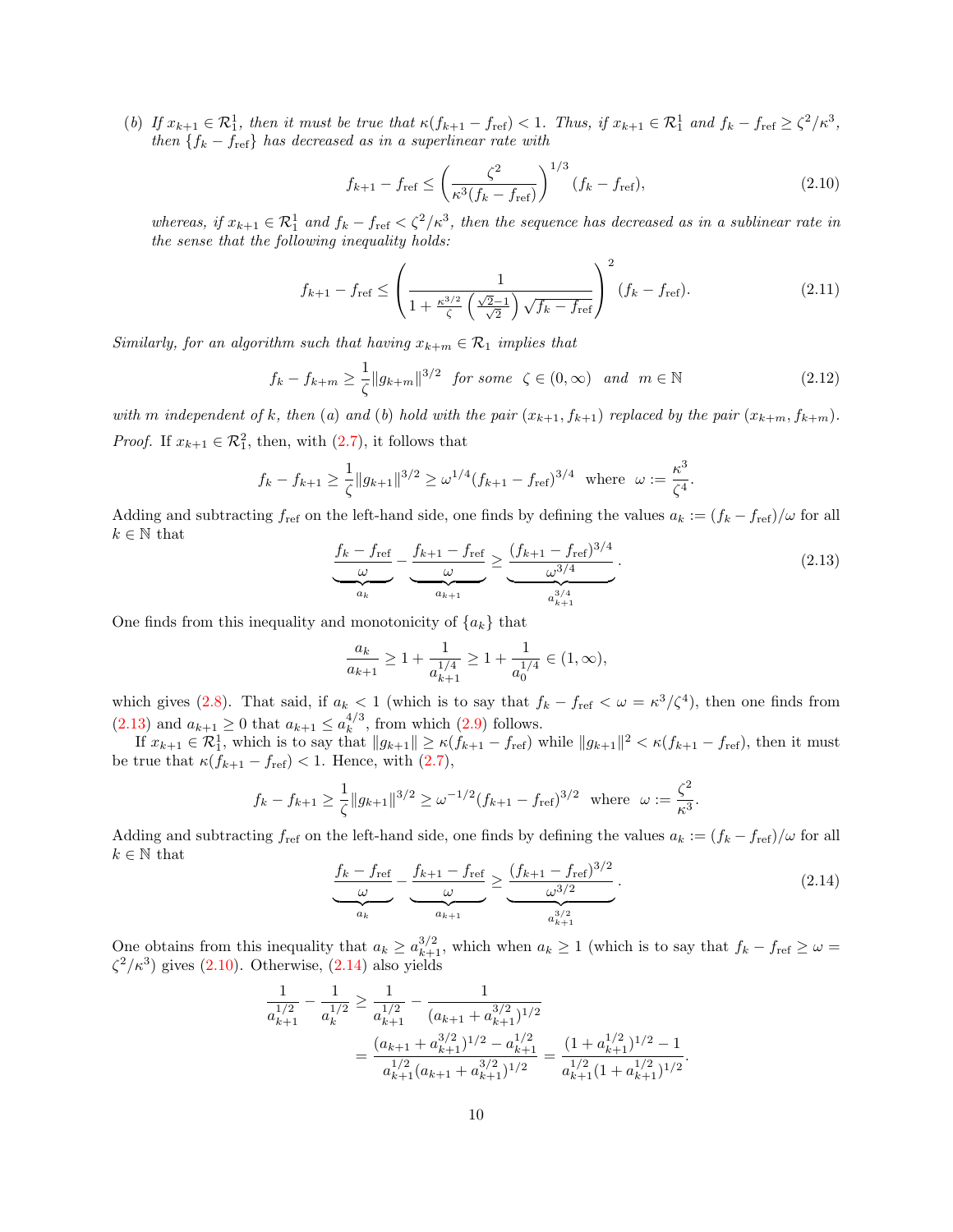The right-hand side above is a monotonically decreasing function of  $a_{k+1}^{1/2}$  over  $a_{k+1} \in (0,1]$ . Hence, when  $a_k < 1$  (which is to say that  $f_k - f_{\text{ref}} < \omega = \zeta^2 / \kappa^3$ ), which implies that  $a_{k+1} < 1$ , one finds from the above that √

<span id="page-10-1"></span>
$$
\frac{1}{\sqrt{a_{k+1}}} \ge \frac{1}{\sqrt{a_k}} + \frac{\sqrt{2} - 1}{\sqrt{2}}.
$$
\n(2.15)

Rearranging this inequality, one obtains [\(2.11\)](#page-9-3).

If, with  $x_{k+m} \in \mathcal{R}_1$ , an algorithm offers [\(2.12\)](#page-9-4), then the desired conclusions hold using the same arguments above with  $(2.12)$  in place of  $(2.7)$ .  $\Box$  $\Box$ 

With Theorems [2.1](#page-7-7) and [2.2,](#page-8-5) we can characterize the behavior at points in  $\mathcal{R}_1$  of our algorithms from §[1.3.](#page-4-3) This is captured in the following corollary. (For the results for RG and RG-A in this corollary, only Assumption [1.1](#page-4-0) is needed. We invoke Assumption [1.2](#page-4-1) for the sake of being concise as it is needed for the other methods.)

<span id="page-10-0"></span>Corollary 2.1. Suppose Assumptions [1](#page-4-0).1 and [1](#page-4-1).2 hold. Then, the following hold true.

- (a) For the RG method, inequality [\(2.3\)](#page-7-3) holds for all  $k \in \mathbb{N}$  with  $\zeta = 2l_1$ .
- (b) For the RG-A, TR-G, and TR-H methods, inequality [\(2.6\)](#page-7-6) holds for all  $k \in \mathbb{N}$  with  $\zeta \in \mathbb{R}_{>0}$  and  $m \in \mathbb{N}$ both sufficiently large relative to functions that depends on  $L_1$  and the algorithm parameters but are independent of k.
- (c) For the RN method, inequality [\(2.7\)](#page-8-2) holds for all  $k \in \mathbb{N}$  with  $\zeta \in \mathbb{R}_{>0}$  sufficiently large relative to  $l_2$ .
- (d) For the RN-A method, inequality [\(2.12\)](#page-9-4) holds for all  $k \in \mathbb{N}$  with  $\zeta \in \mathbb{R}_{>0}$  and  $m \in \mathbb{N}$  both sufficiently large relative to functions that depend on  $L_2$  and the algorithm parameters but are independent of k.

Hence, Theorem [2](#page-7-7).1 reveals behavior of the RG, RG-A, TR-G, and TR-H methods, whereas Theorem [2](#page-8-5).2 reveals behavior of the RN and RN-A methods.

*Proof.* The fact for RG that [\(2.3\)](#page-7-3) holds with  $\zeta = 2l_1$  follows from Lipschitz continuity of g, the fact that  $l_1 > L_1$ , and the resulting well-known inequality

$$
f_{k+1} \le f_k + g_k^T s_k + \frac{l_1}{2} ||s_k||^2
$$
 for all  $k \in \mathbb{N}$ .

Plugging in  $s_k = -g_k/l_1$  and rearranging yields [\(2.3\)](#page-7-3). As for RG-A, for  $k = 0$  and any  $k \in \mathbb{N}$  such that  $s_{k-1}$  was accepted, one finds that  $\nu_k \in [\nu_{\min}, \nu_{\max}]$ , and, for any  $k \in \mathbb{N}$  such that  $s_k$  is rejected, one finds  $\nu_{k+1} \leftarrow \psi \nu_k$ . These facts, along with the fact that the step will be accepted if  $\nu_k > L_1$ , implies that [\(2.6\)](#page-7-6) holds for some sufficiently large  $\zeta$  and m, as claimed. Similarly, for TR-G and TR-H, the desired conclusions can be derived from  $[13]$ ; specifically, see Lemmas 2.5 and 2.6 in  $[13]$  and note that the trust region radius update implies that an accepted step computed with  $\delta_k \equiv ||g_k||/\nu_k$  leads to  $f_k - f_{k+1} \ge ||g_k||^2/\zeta$  while an accepted step computed with  $\delta_k \equiv (\lambda(H_k))_{-}/\nu_k$  leads to  $f_k - f_{k+1} \geq (\lambda(H_k))_{-}^3/\zeta \geq ||g_k||^2/\zeta$ .

That inequality  $(2.7)$  holds as stated for the RN method follows as in [\[32,](#page-29-1) Eq.  $(4.10)$ ]. That  $(2.12)$  holds as stated for  $RN-A$  follows as described in [\[32,](#page-29-1) §5.2].  $\Box$ П

As we discuss in various specific examples in §[4,](#page-14-0) the theorems that we have proved in this section allow one to characterize the behavior of the algorithms from §[1.3](#page-4-3) over much of the search spaces for various (potentially nonconvex) functions of interest. However, rather than ignore points not included in  $\mathcal{R}_1$ , we can capture the behavior of algorithms at additional points by defining additional regions based on higher-order derivatives. We do this for second-order derivatives next.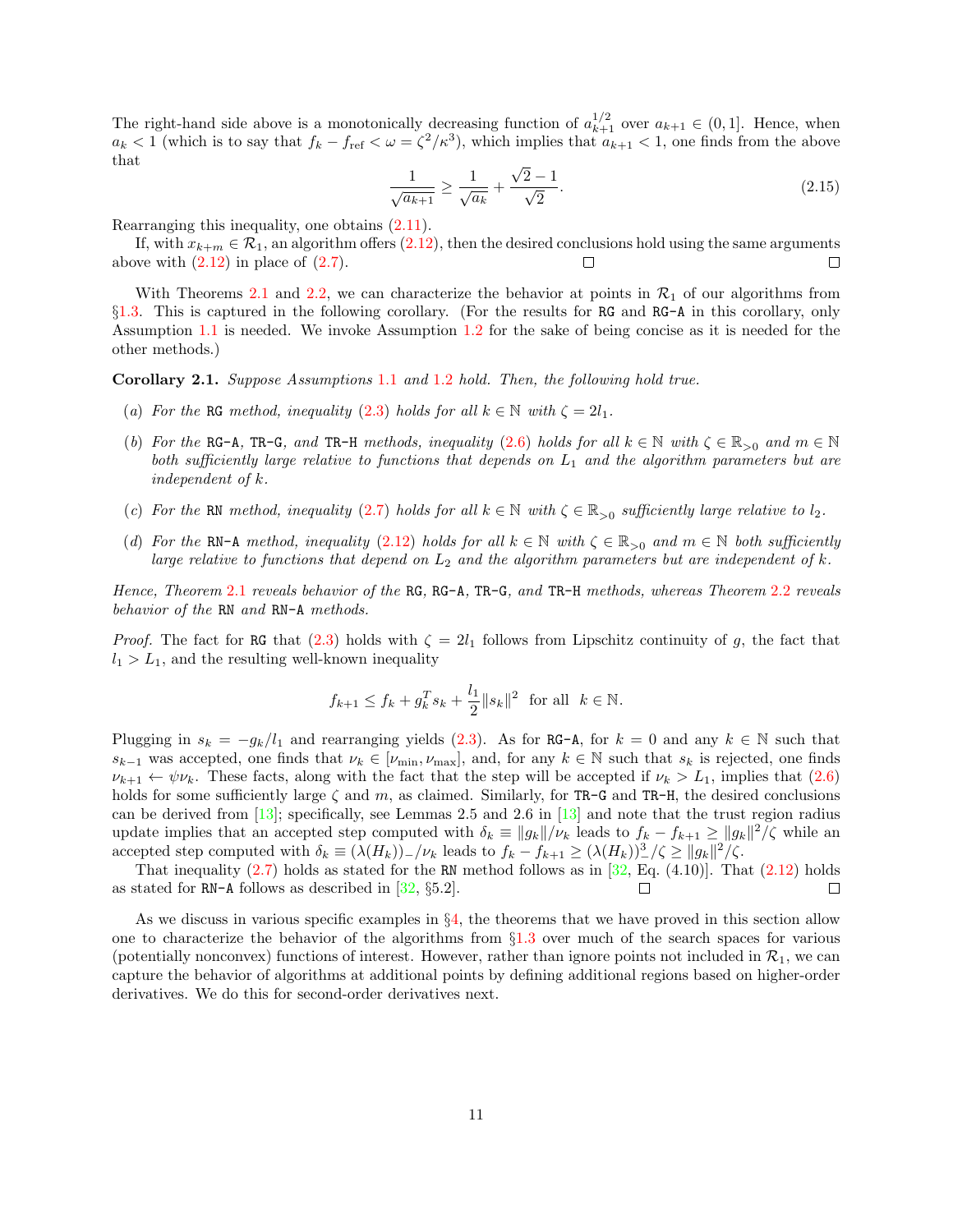## <span id="page-11-0"></span>3 Second-Order Regions: Points with Negative Curvature Domination

Let us now introduce our notion of a second-order region. For this definition, recall that the second-order necessary conditions for stationarity with respect to a twice continuously differentiable function f are that  $g(x) = 0$  and  $\lambda(H(x)) \geq 0$ .

<span id="page-11-3"></span>**Definition 3.1** (Region  $\mathcal{R}_2$ ). For an objective  $f : \mathbb{R}^n \to \mathbb{R}$ , scalar  $\kappa \in (0, L_2]$ , and reference objective value  $f_{\text{ref}} \in [f_{\text{inf}}, \infty)$ , let

<span id="page-11-1"></span>
$$
\mathcal{R}_2 := \{ x \in \mathcal{L} \setminus \mathcal{R}_1 : (\lambda(H(x))^{\tau} \ge \kappa(f(x) - f_{\text{ref}}) \ge 0 \text{ for some } \tau \in [1,3] \}. \tag{3.1}
$$

Further, let  $\mathcal{R}_2^3$  be the subset of  $\mathcal{R}_2$  such that the inequality in [\(3.1\)](#page-11-1) holds with  $\tau = 3$ , let  $\mathcal{R}_2^2$  be the subset of  $\mathcal{R}_2 \setminus \mathcal{R}_2^3$  such that the inequality in [\(3.1\)](#page-11-1) holds with  $\tau = 2$ , and let  $\mathcal{R}_2^1 := \mathcal{R}_2 \setminus (\mathcal{R}_2^2 \cup \mathcal{R}_2^3)$  so  $\mathcal{R}_2 = \mathcal{R}_2^1 \cup \mathcal{R}_2^2 \cup \mathcal{R}_2^3$ <br>and  $\mathcal{R}_2^1 \cap \mathcal{R}_2^2 = \mathcal{R}_2^1 \cap \mathcal{R}_2^3 = \$ 

The range for the exponent  $\tau$  in this definition can again be justified by considering the pitfalls of values outside of [1,3]. In particular,  $\tau \in (0,1)$  disproportionately weighs the negative part of the left-most eigenvalue of the Hessian (as part of a measure of second-order stationarity) at points where it is small in magnitude. On the other hand, as we shall remark in this section, one can achieve  $f(x) - f(x + s) =$  $\Omega(\lambda(H(x))_{-}^{3})$  in certain algorithms.

At any point  $x \in \mathcal{L}$  with  $f(x) > f_{\text{ref}}$ , it follows from the definition of  $\mathcal{R}_2$  that one must have  $\lambda(H(x)) < 0$ with  $||g(x)||$  small relative to  $\lambda(H(x))$ <sub>-</sub>, which is to say that the norm of the gradient must be relatively small while the left-most eigenvalue of the Hessian must be negative and relatively large in magnitude. One can speak of a variety of functions such that  $\mathcal{R}_1 \neq \mathcal{L}$ , yet  $\mathcal{R}_1 \cup \mathcal{R}_2 = \mathcal{L}$ , or at least functions for which  $\mathcal{R}_2 \neq \emptyset$  $\mathcal{R}_2 \neq \emptyset$  $\mathcal{R}_2 \neq \emptyset$ . Figure 2 shows segments of domains for two functions wherein one finds elements of  $\mathcal{R}_2$  about first-order stationary points.



<span id="page-11-2"></span>Figure 2: Illustration of  $\mathcal{R}_1$  (black),  $\mathcal{R}_2$  (gray), and  $\mathcal{L} \setminus (\mathcal{R}_1 \cup \mathcal{R}_2)$  (white) for the two-dimensional functions  $f(x,y) = x^2 - y^2 + 10$  (left) and  $f(x) = x^3 - y^3 + 22$  (right).

Given this definition of  $\mathcal{R}_2$ , one can provide insight into the performance of an algorithm by tying the reduction obtained with an accepted step to some measure related to the left-most eigenvalue of the Hessian at some point in  $\mathcal{R}_2$ .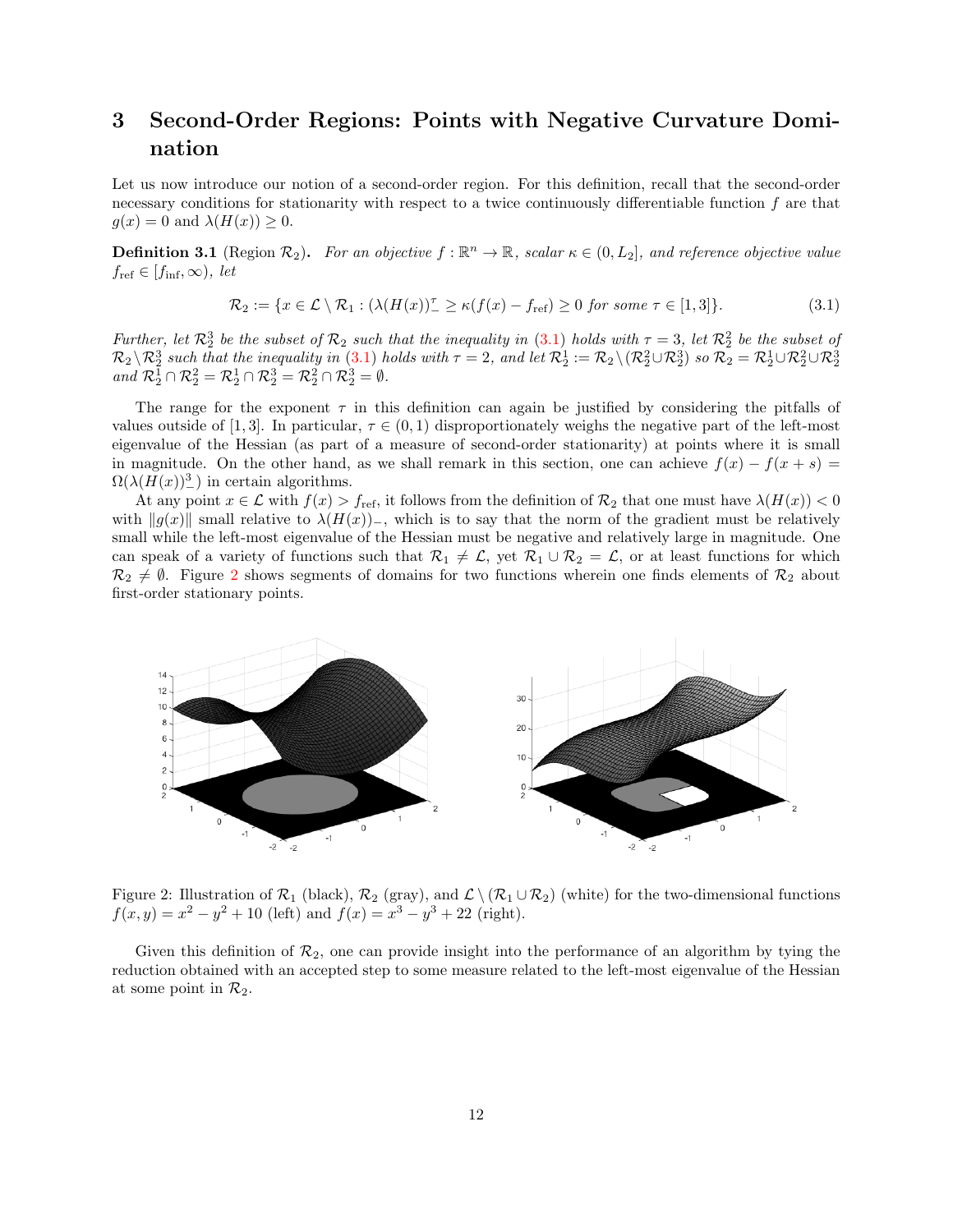**Step 1** (Region  $\mathcal{R}_2$ ). Attempt to prove that for any accepted step  $s_k$  the decrease in the objective function from  $x_k$  to  $x_{k+1} = x_k + s_k$  satisfies

<span id="page-12-0"></span>
$$
f_k - f_{k+1} = \Omega((\lambda(H(x)))^r) \quad \text{for some } x \in \{x_k, x_{k+1}\} \text{ with } x \in \mathcal{R}_2 \text{ and } r > 0. \tag{3.2}
$$

If such  $(x, r)$  exists, then one can combine [\(3.2\)](#page-12-0) and [\(3.1\)](#page-11-1) to prove a reduction in the objective gap to  $f_{ref}$ , *i.e.*, an upper bound for  $f_{k+1} - f_{ref}$  as a function of  $f_k - f_{ref}$ .

It is implicit in [\(3.2\)](#page-12-0) that one considers the performance of an algorithm over  $\mathcal{R}_2$  only when  $\{x_k, x_{k+1}\}\cap$  $\mathcal{R}_2 \neq \emptyset$ . This is reasonable since this is precisely when the size of  $(\lambda(H(\cdot)))$ <sub>-</sub> at  $x_k$  and/or  $x_{k+1}$  gives information about the size of a potential reduction in the objective through the inequality  $(3.1)$  that defines  $\mathcal{R}_2$ .

Naturally, an algorithm should use (approximate) second-order derivative information in order to attain good performance over  $\mathcal{R}_2$ . To demonstrate the instruction above, which we call Step [1–](#page-7-2) $\mathcal{R}_2$ , we prove the following theorem, which will be useful for characterizing the performance of methods TR-H, RN, and RN-A.

<span id="page-12-6"></span>**Theorem 3.[1](#page-4-1).** Suppose Assumptions 1.1 and 1.2 hold. For any algorithm such that having  $x_k \in \mathcal{R}_2$  implies that [\(3.2\)](#page-12-0) holds with  $x = x_k$  and  $r = 3$  in that

<span id="page-12-1"></span>
$$
f_k - f_{k+1} \ge \frac{1}{\zeta} (\lambda(H_k))_{-}^3 \quad \text{for some} \quad \zeta \in [L_2, \infty), \tag{3.3}
$$

the following statements hold true.

(a) If  $x_k \in \mathcal{R}_2^3$ , then  $\{f_k - f_{\text{ref}}\}$  decreases as in a linear rate; specifically,

<span id="page-12-2"></span>
$$
f_{k+1} - f_{\text{ref}} \le \left(1 - \frac{\kappa}{\zeta}\right)(f_k - f_{\text{ref}}) \quad \text{where} \quad \frac{\kappa}{\zeta} \in (0, 1]. \tag{3.4}
$$

(b) If  $x_k \in \mathcal{R}_2^2$ , then it must be true that  $\kappa(f_k - f_{\text{ref}}) < 1$  and it follows that  $\{f_k - f_{\text{ref}}\}$  decreases as in a sublinear rate; specifically,

<span id="page-12-3"></span>
$$
f_{k+1} - f_{\text{ref}} \le \left(1 - \left(\frac{\kappa^{3/2}}{\zeta}\right) \sqrt{f_k - f_{\text{ref}}}\right) (f_k - f_{\text{ref}}). \tag{3.5}
$$

(c) If  $x_k \in \mathcal{R}_2^1$ , then it must be true that  $\kappa(f_k - f_{\text{ref}}) < 1$  and it follows that  $\{f_k - f_{\text{ref}}\}$  decreases as in a sublinear rate; specifically,

<span id="page-12-4"></span>
$$
f_{k+1} - f_{\text{ref}} \le \left(1 - \frac{\kappa^3}{\zeta} (f_k - f_{\text{ref}})^2\right) (f_k - f_{\text{ref}}). \tag{3.6}
$$

Similarly, for any algorithm such that having  $x_k \in \mathcal{R}_2$  implies that

<span id="page-12-5"></span>
$$
f_k - f_{k+m} \ge \frac{1}{\zeta} (\lambda(H_k))_{-}^3 \quad \text{for some } \zeta \in [L_2, \infty) \quad \text{and} \quad m \in \mathbb{N} \tag{3.7}
$$

with m independent of k, then (a), (b), and (c) hold with  $f_{k+1}$  replaced by  $f_{k+m}$ . *Proof.* If  $x_k \in \mathcal{R}_2^3$ , then, with  $(3.3)$ , it follows that

$$
f_k - f_{k+1} \ge \frac{1}{\zeta} (\lambda(H_k))_-^3 \ge \frac{\kappa}{\zeta} (f_k - f_{\text{ref}}).
$$

Adding and subtracting  $f_{ref}$  on the left-hand side and rearranging gives  $(3.4)$ .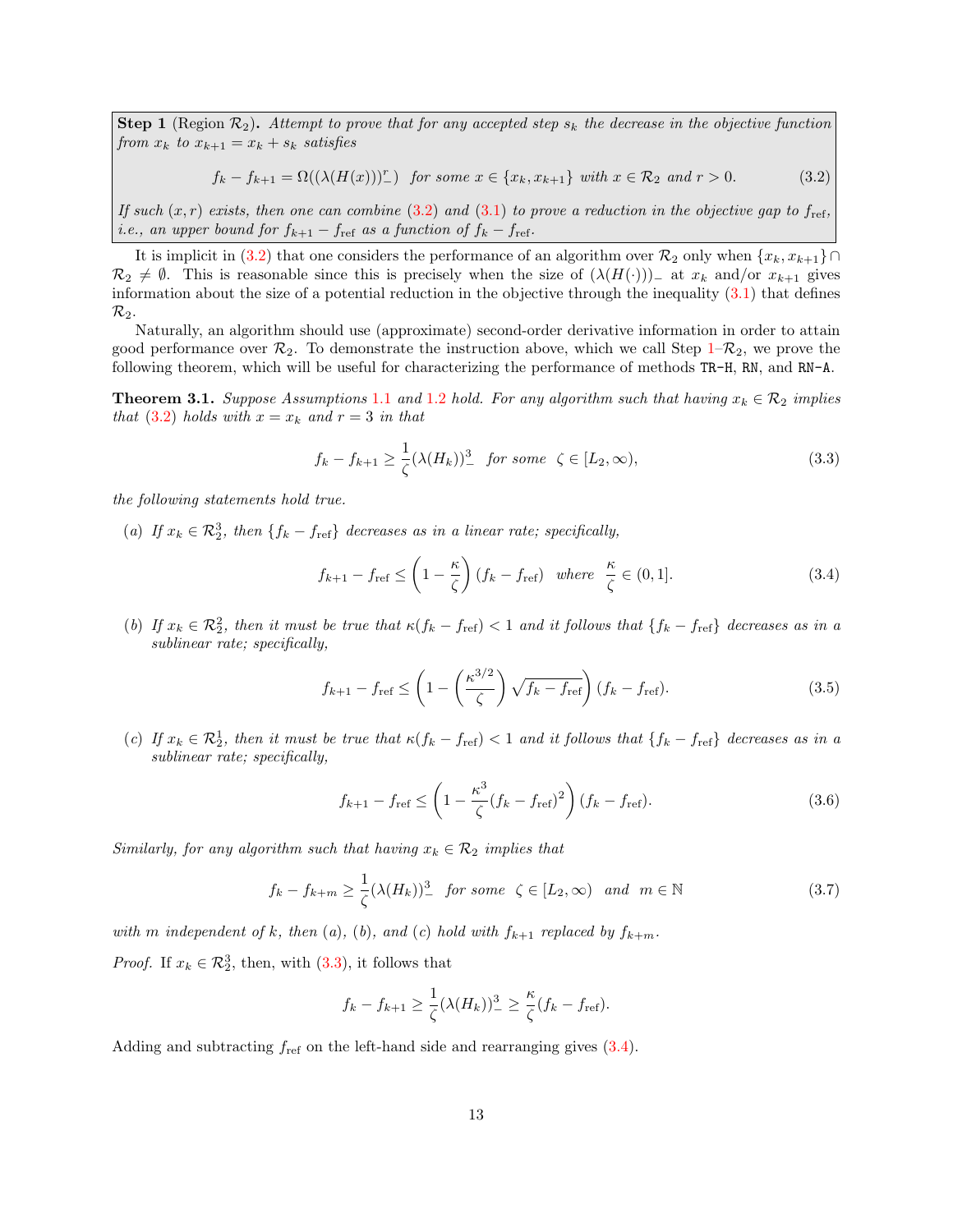If  $x_k \in \mathcal{R}_2^2$ , which is to say that  $(\lambda(H_k))_-^2 \ge \kappa(f_k - f_{\text{ref}})$  while  $(\lambda(H_k))_-^3 < \kappa(f_k - f_{\text{ref}})$ , then it must be true that  $\kappa(f_k - f_{\text{ref}}) < 1$ . With  $(3.3)$ ,

$$
f_k - f_{k+1} \ge \frac{1}{\zeta} (\lambda(H_k))_{-}^3 \ge \omega^{-1/2} (f_k - f_{\text{ref}})^{3/2}
$$
 where  $\omega := \frac{\zeta^2}{\kappa^3}$ .

Adding and subtracting  $f_{\text{ref}}$  on the left-hand side, one finds by defining the values  $a_k := (f_k - f_{\text{ref}})/\omega$  $\kappa(f_k - f_{\text{ref}})(\kappa/\zeta)^2 \in [0,1)$  for all  $k \in \mathbb{N}$  that

<span id="page-13-1"></span>
$$
\underbrace{\frac{f_k - f_{\text{ref}}}{\omega}}_{a_k} - \underbrace{\frac{f_{k+1} - f_{\text{ref}}}{\omega}}_{a_{k+1}} \ge \underbrace{\frac{(f_k - f_{\text{ref}})^{3/2}}{\omega^{3/2}}}_{a_k^{3/2}}.
$$
\n(3.8)

One finds from this inequality that  $a_{k+1} \leq (1 - \sqrt{a_k})a_k$ , which gives [\(3.5\)](#page-12-3).

If  $x_k \in \mathcal{R}_2^1$ , which is to say that  $(\lambda(H_k))_- \ge \kappa(f_k - f_{\text{ref}})$  while  $(\lambda(H_k))^2 < \kappa(f_k - f_{\text{ref}})$ , then it must be true that  $\kappa(f_k - f_{\text{ref}}) < 1$ . In this case, from [\(3.3\)](#page-12-1),

$$
f_k - f_{k+1} \ge \frac{1}{\zeta} (\lambda(H_k))_-^3 \ge \frac{1}{\omega^2} (f_k - f_{\text{ref}})^3
$$
 where  $\omega := \sqrt{\frac{\zeta}{\kappa^3}}$ .

Adding and subtracting  $f_{ref}$  on the left-hand side, one finds by defining the values  $a_k := (f_k - f_{ref})/\omega =$  $\kappa(f_k - f_{\text{ref}})\sqrt{\kappa/\zeta} \in [0,1)$  for all  $k \in \mathbb{N}$  that

$$
\underbrace{\frac{f_k - f_{\text{ref}}}{\omega}}_{a_k} - \underbrace{\frac{f_{k+1} - f_{\text{ref}}}{\omega}}_{a_{k+1}} \geq \underbrace{\frac{(f_k - f_{\text{ref}})^3}{\omega^3}}_{a_k^3}.
$$

One finds from this inequality that  $a_{k+1} \leq (1 - a_k^2)a_k$ , which gives [\(3.6\)](#page-12-4).

If, with  $x_k \in \mathcal{R}_2$ , an algorithm offers [\(3.7\)](#page-12-5), then the desired conclusions hold using the same arguments above with  $(3.7)$  in place of  $(3.3)$ .  $\Box$ П

We have the following corollary to Theorem [3.1.](#page-12-6) As previously mentioned, we are only able to state a meaningful result for a few of our second-order algorithms. After all, one cannot guarantee the performance for the RG, RG-A, and TR-G methods at points in  $\mathcal{R}_2$  since, at any  $k \in \mathbb{N}$  such that  $g_k = 0$  yet  $\lambda(H_k) < 0$ , these methods would produce zero-norm steps and make no further progress.

<span id="page-13-0"></span>Corollary 3.1. Suppose Assumptions [1](#page-4-0).1 and [1](#page-4-1).2 hold. Then, the following hold true.

- 1. For the RN method, inequality [\(3.3\)](#page-12-1) holds for all  $k \in \mathbb{N}$  with  $\zeta \in \mathbb{R}_{>0}$  sufficiently large relative to  $l_2$ .
- 2. For the TR-H and RN-A methods, inequality [\(3.7\)](#page-12-5) holds for all  $k \in \mathbb{N}$  with  $\zeta \in \mathbb{R}_{>0}$  and  $m \in \mathbb{N}$ both sufficiently large relative to functions that depend on  $L_2$  and the algorithm parameters but are independent of k.

Hence, Theorem [3](#page-12-6).1 reveals behavior of TR-H, RN, and RN-A.

*Proof.* That  $(3.3)$  holds as stated for RN, and  $(3.7)$  holds as stated for an *accepted* step for RN-A follows from the optimality conditions of the subproblem  $(1.4)$ ; see, e.g., the proof of  $[6,$  Theorem 5.4] or  $[7,$  Equation  $(5.28)$ ]. That  $(3.7)$  holds as stated for an *accepted* step for TR-H follows from [\[13,](#page-28-10) Lemma 2.5] and by the definition of  $\mathcal{R}_2$ . Finally, the fact that [\(3.7\)](#page-12-5) holds as stated for arbitrary k for RN-A and TR-H follows from [\[32,](#page-29-1) §5.2] and [\[13,](#page-28-10) Lemma 2.6], respectively, which argue that the number of rejected steps before the first accepted step or between consecutive accepted steps is uniformly bounded independent of  $k$ .  $\Box$  $\Box$ 

Tables [1](#page-14-1) and [2](#page-14-2) summarize the RC analysis results that we have presented for the algorithms from  $\S 1.3$ . We emphasize that these results have not required referencing any function class. Rather, they offer insight into performance over the generically defined regions  $\mathcal{R}_1$  and  $\mathcal{R}_2$ . Although interesting in their own right, in the next section we show how the results summarized in these tables may be combined to analyze the performance of the algorithms over collections of regions.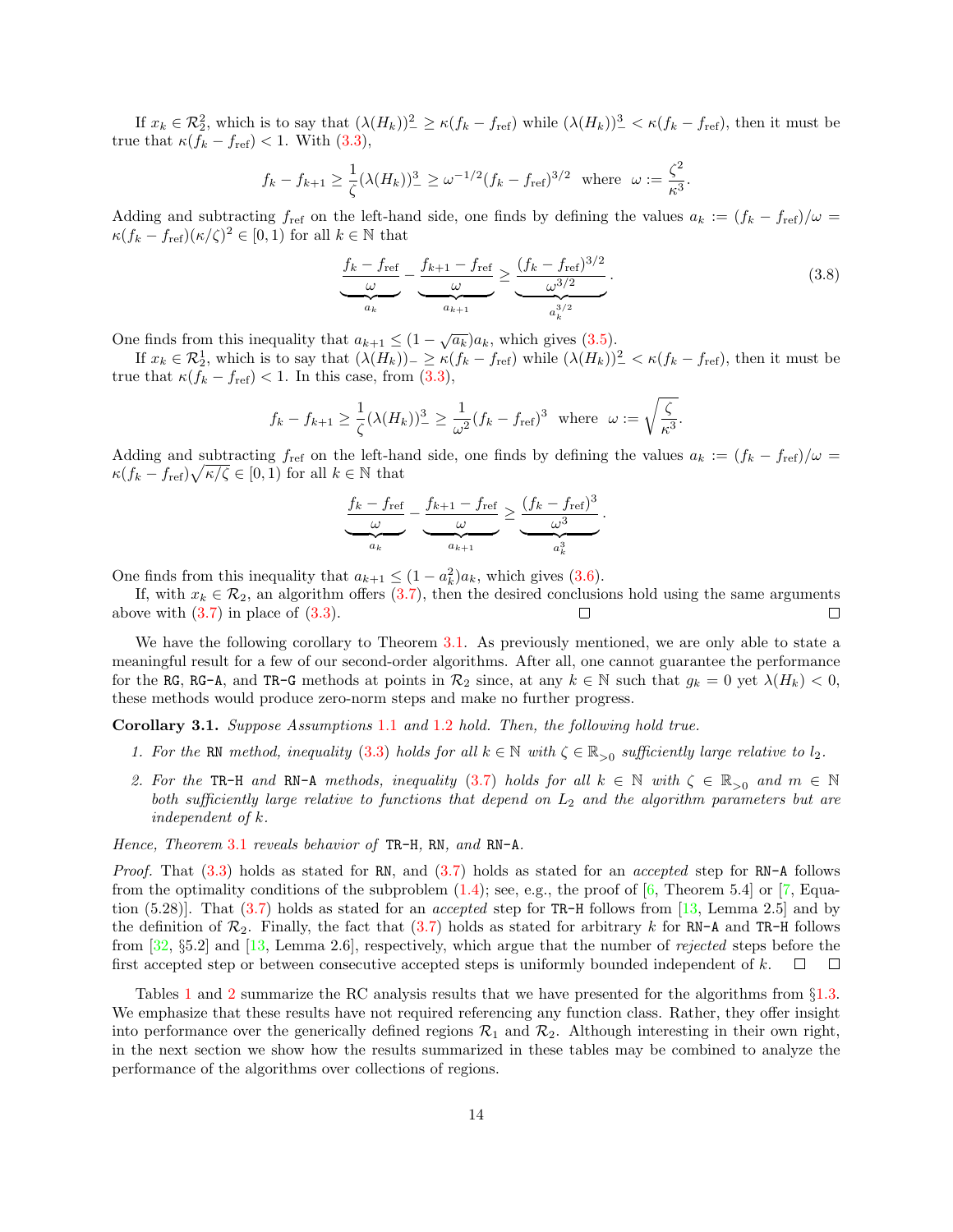| $\mu$ and proved appoint for $\mu_{k+1} = f_k$ . |                                            | $RG/RG - A/TR - G$                            | $TR-H$                                       | $RN/RN-A$                                                                                |
|--------------------------------------------------|--------------------------------------------|-----------------------------------------------|----------------------------------------------|------------------------------------------------------------------------------------------|
| $\mathcal{R}_1^1$                                | $\Delta f_k \geq \frac{\zeta^2}{\kappa^3}$ | Sublinear<br>$1-\frac{\kappa^2}{4}\Delta f_k$ | Sublinear<br>$-\frac{\kappa^2}{4}\Delta f_k$ | Superlinear<br>1/3<br>$\frac{\zeta^2}{\kappa^3 \Delta f_k}$<br>Sublinear                 |
|                                                  | $\Delta f_k < \frac{\zeta^2}{\kappa^3}$    |                                               |                                              | $\overline{2}$<br>$1+\frac{\kappa^{3/2}}{2}$<br>$\sqrt{\Delta f_k}$                      |
| $\mathcal{R}_1^2$                                | $\Delta f_k \geq \frac{\kappa^3}{\zeta^4}$ | Linear<br>$1-\frac{\kappa}{\zeta}$            | Linear<br>$1-\frac{\kappa}{\zeta}$           | Linear<br>$\Delta f_0^{1/4}$<br>$\frac{\kappa^{3/4}+\Delta f_0^{1/4}}{4}$<br>Superlinear |
|                                                  | $\Delta f_k < \frac{\kappa^3}{\zeta^4}$    |                                               |                                              | $\left(\frac{\zeta^4 \Delta f_k}{\kappa^3}\right)^{1/3}$                                 |

<span id="page-14-1"></span>Table 1: Objective decreases over region  $\mathcal{R}_1 = \mathcal{R}_1^1 \cup \mathcal{R}_1^2$  where  $\Delta f_k := f_k - f_{\text{ref}}$ . Each cell indicates the implied rate and the proved upper bound for  $\Delta f_{k+1}/\Delta f_k$ .

Table 2: Objective decreases over region  $\mathcal{R}_2 = \mathcal{R}_2^1 \cup \mathcal{R}_2^2 \cup \mathcal{R}_2^3$  where  $\Delta f_k := f_k - f_{\text{ref}}$ . Each cell indicates the implied rate and the proved upper bound for  $\Delta f_{k+1}/\Delta f_k$ .

<span id="page-14-2"></span>

|                   | $RG/RG-A/TR-G$ | $TR-H$                               | $RN/RN-A$                            |
|-------------------|----------------|--------------------------------------|--------------------------------------|
|                   |                | Sublinear                            | Sublinear                            |
| $\mathcal{R}_2^1$ |                | $1-\frac{\kappa^3}{4}(\Delta f_k)^2$ | $1-\frac{\kappa^3}{6}(\Delta f_k)^2$ |
|                   |                | Sublinear                            | Sublinear                            |
| $\mathcal{R}_2^2$ |                | $\kappa^{3/2}$                       | $\kappa^{3/2}$                       |
|                   |                | Linear                               | Linear                               |
| $\mathcal{R}_2^3$ |                |                                      |                                      |

## <span id="page-14-0"></span>4 Complete RC Analyses for First- and Second-Order Methods when Minimizing Gradient- and/or Negative Curvature-Dominated Functions

One way in which RC analysis results may be compared across various algorithms would be to state bounds as in Theorems [2.1,](#page-7-7) [2.2,](#page-8-5) and [3.1](#page-12-6) (corresponding to algorithms as stated in Corollaries [2.1](#page-10-0) and [3.1\)](#page-13-0). Indeed, these have all been written in such a way—indicating the reduction in  $\{f_k - f_{\text{ref}}\}$  for a given iteration that makes such comparisons straightforward. That said, equipped with these results, one can also derive complete worst-case performance bounds for algorithms when employed to minimize a function in a class of interest. This can be done by fitting together results for different regions as if fitting together the pieces of a puzzle.

In this section, we demonstrate a few such complete worst-case performance results for our algorithms from §[1.3.](#page-4-3) Our task is to perform the following, which should be understood as the second step introduced on page [3.](#page-1-1)

Step 2. For an algorithm and different combinations of regions (or subregions), combine results from Step 1 corresponding to these (sub)regions in order to state complete worst-case complexity bounds for the algorithm when it is employed to minimize an objective function for which the search space is completely covered by the combination of regions. Such bounds hold immediately for functions from classes for which it has been shown that the search space is covered by the combination of regions.

<span id="page-14-3"></span>In order to demonstrate Step 2, we provide complete results for our algorithms from  $\S1.3$  $\S1.3$  when employed to minimize functions from two related classes of (potentially nonconvex) objective functions, defined as follows.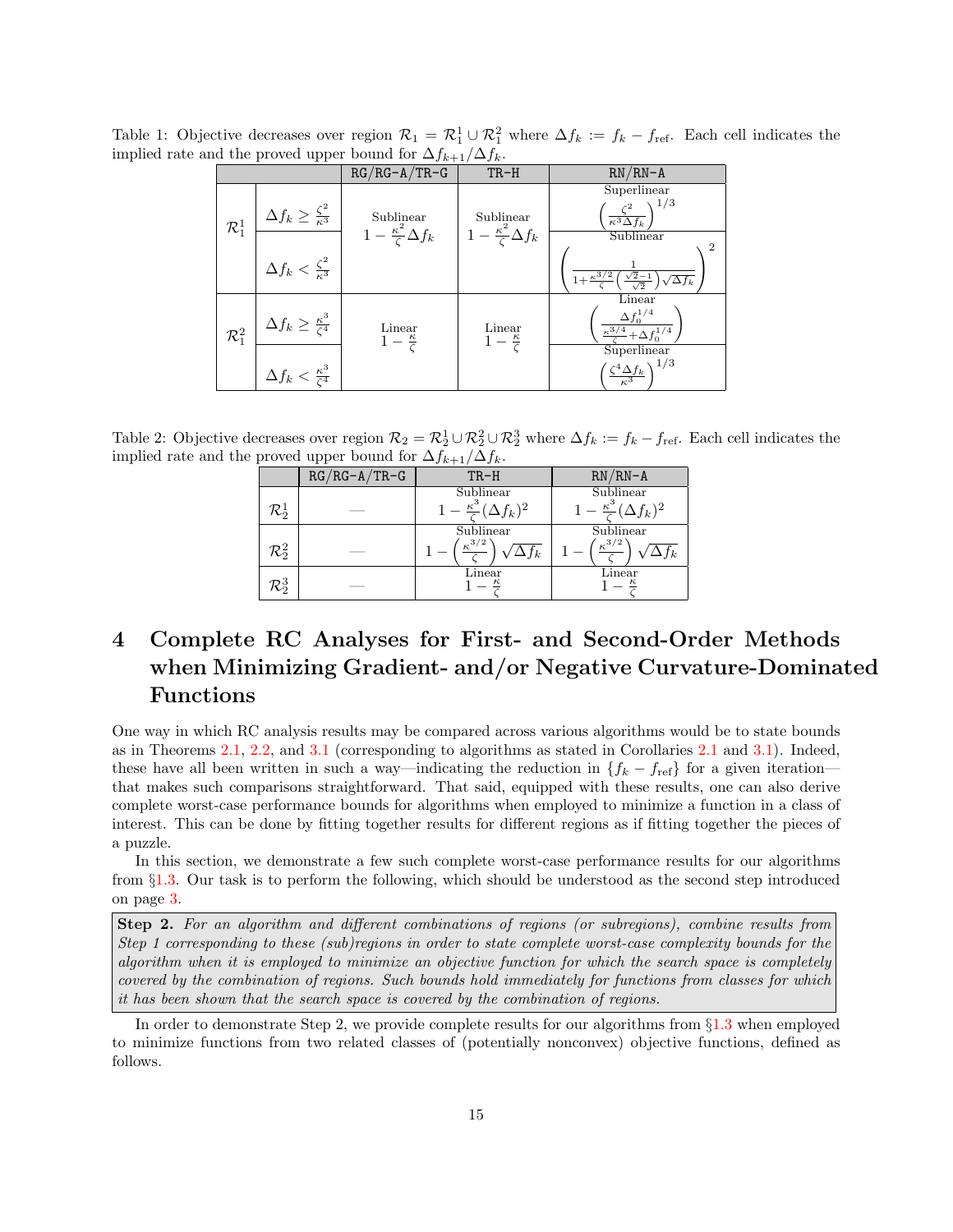**Definition 4.1** ((g, H)-dominated function of degree  $(\tau_1, \tau_2)$ ). A twice continuously differentiable function f is  $(g, H)$ -dominated of degree  $(\tau_1, \tau_2) \in [1, 2] \times [1, 3]$  over  $\mathcal L$  if for some constant  $\kappa \in (0, \min\{L_1, L_2\}]$  it holds that

<span id="page-15-0"></span>
$$
\max\{\|g(x)\|^{\tau_1}, (\lambda(H(x)))\tilde{\varepsilon}\}\ge \kappa(f(x)-f_{\inf})\quad \text{for all}\quad x\in\mathcal{L}.\tag{4.1}
$$

<span id="page-15-1"></span>**Definition 4.2** (gradient-dominated function of degree  $\tau$ ). A continuously differentiable function f is gradient-dominated of degree  $\tau \in [1,2]$  over L if for some constant  $\kappa \in (0,L_1]$  it holds that

<span id="page-15-2"></span>
$$
||g(x)||^{\tau} \ge \kappa (f(x) - f_{\text{inf}}) \quad \text{for all} \quad x \in \mathcal{L}.
$$
 (4.2)

Observe that if f is twice continuously differentiable and gradient-dominated, then it is also  $(g, H)$ -dominated since [\(4.1\)](#page-15-0) holds with  $\tau_1 = \tau$  and arbitrary  $\tau_2$ . On the other hand, not all  $(g, H)$ -dominated functions are gradient-dominated. For concreteness, we provide the following examples for these types of functions.

**Example 4.1.** If f has the property that, at all  $x \in \mathcal{L}$ , either the gradient norm is large in that  $||g(x)||^2 \ge$  $\kappa(f(x) - f_{\text{inf}})$  or a direction of sufficiently negative curvature exists in that  $\lambda(H(x)) \stackrel{3}{\geq} \geq \kappa(f(x) - f_{\text{inf}})$  for some  $\kappa \in \mathbb{R}_{>0}$ , then f is  $(g,H)$ -dominated of degree  $(2,3)$ , meaning  $\mathcal{R}_1 \cup \mathcal{R}_2 = \mathcal{R}_1^2 \cup \mathcal{R}_2^3 = \mathcal{L}$ . For example, these properties hold for functions satisfying the strict saddle property from  $[26,$  Assumption A2], with their constants "θ" and "γ" chosen sufficiently small relative to their constant "ζ", at least at points that are not approximately globally optimal. (One could, of course, modify Definitions  $\frac{1}{4}$ .1 and  $\frac{1}{4}$ .2 so as not to require [\(4.1\)](#page-15-0) or [\(4.2\)](#page-15-2) at points with  $f_k - f_{inf} \leq \epsilon_f$  if one is interested in the behavior of an algorithm until this  $\epsilon_f$ -optimality condition is satisfied, as we are in this section.)

**Example 4.2.** If f satisfies the Polyak-Lojasiewicz (PL) condition [\[35\]](#page-29-16) for some constant  $\kappa \in (0, L_1]$  at all  $x \in \mathcal{L}$ , then it is gradient-dominated of degree 2. For such a function,  $\mathcal{R}_1 = \mathcal{R}_1^2 = \mathcal{L}$ . Such functions do not necessarily have unique minimizers. However, they do have the property that any stationary point is a global minimizer. The PL condition holds at all  $x \in \mathcal{L}$  when f is strongly convex, but this is also true for other functions that are not convex. We refer the reader to  $\left[\frac{27}{7}\right]$  for a discussion on the relationship between the PL and other types of conditions that have been employed in the context of analyzing optimization methods, such as the error bounds, essential strong convexity, weak strong convexity, restricted secant inequality, and quadratic growth conditions. When f has a Lipschitz continuous gradient, the PL condition is the weakest of these conditions except for the quadratic growth condition, though these are equivalent when f is convex.

**Example 4.3.** If f is convex and has a minimizer  $x_*$ , then f is gradient-dominated of degree 1 with  $\kappa = 1/R$ over the Euclidean ball with radius R centered at  $x_*$  [\[32,](#page-29-1) Example 1]. For such a function,  $\mathcal{R}_1$  includes this ball centered at  $x_*$  and  $\mathcal{R}_1^1 \neq \emptyset$  if f does not satisfy the PL condition over this domain.

We can prove a variety of interesting worst-case performance results (with reference value  $f_{\text{ref}} = f_{\text{inf}}$ ) for our algorithms from  $\S1.3$  $\S1.3$  when employed to minimize  $(g, H)$ -dominated or gradient-dominated functions. The following theorems and corresponding corollaries represent a few examples, in which our main goal is to provide an upper bound on the cardinality of the set of iteration numbers

$$
\mathcal{K}_f(\epsilon_f) := \{ k \in \mathbb{N} : f_k - f_{\text{inf}} > \epsilon_f \}.
$$

For each part of the following results, one might be able to improve the constants involved in the stated convergence rates; however, for ease of comparison, we state results with some common constants. Throughout this section, let  $\epsilon \in (0,\infty)$  be a fixed scalar value that we shall use as an upper bound for the accuracy tolerance  $\epsilon_f$ .

Our first two theorems offer complexity bounds for TR-H, RN, and RN-A when they are employed to minimize  $(g, H)$ -dominated functions of different degrees.

<span id="page-15-3"></span>Theorem 4.1. Suppose that Assumptions [1](#page-4-0).1 and [1](#page-4-1).2 hold and that TR-H, RN, or RN-A is employed to minimize an objective function f such that  $\mathcal{L} = \mathcal{R}_1^2 \cup \mathcal{R}_2^3$  for some constant  $\kappa \in (0, \min\{L_1, L_2\}]$  and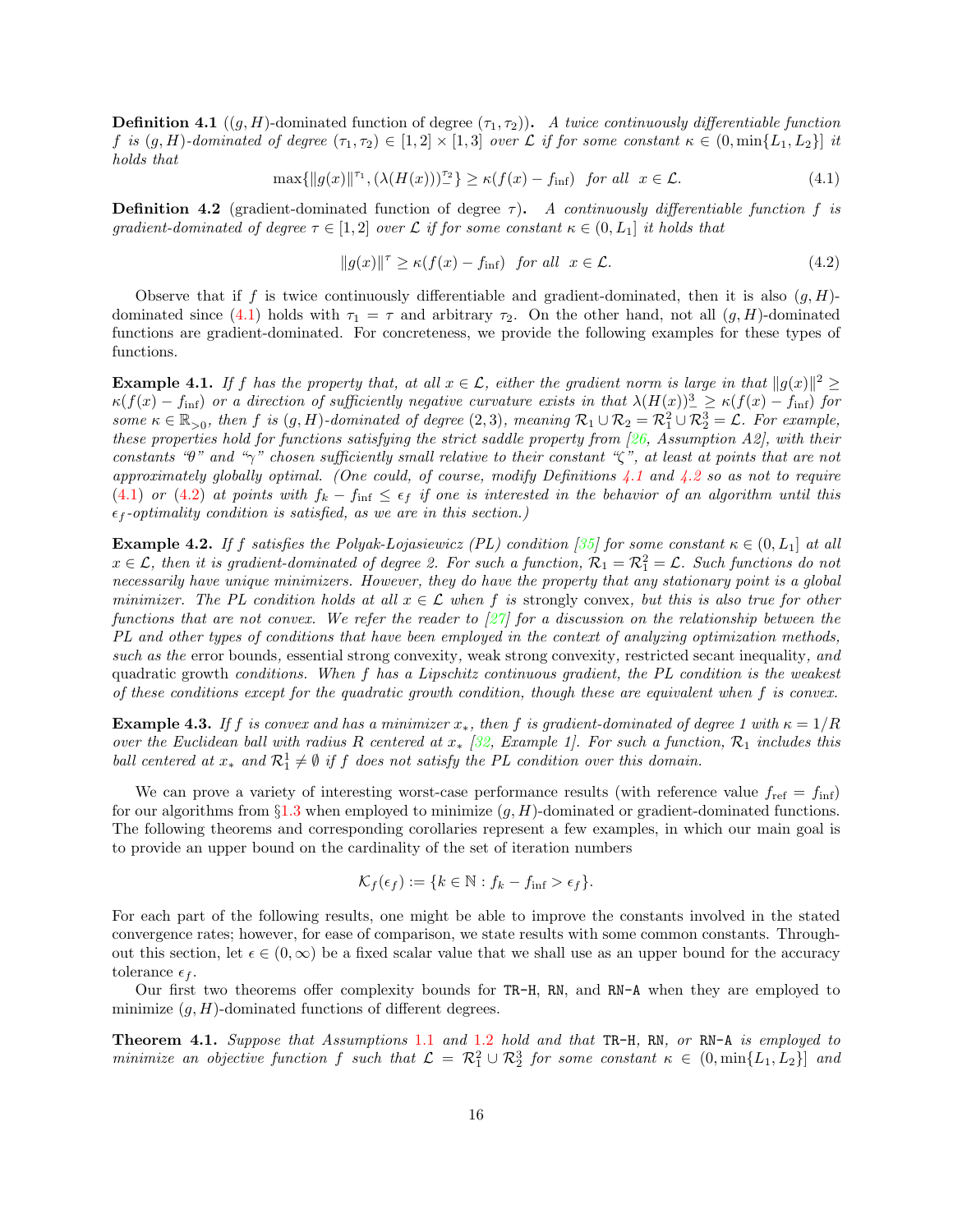$f_{\text{ref}} = f_{\text{inf}}$ . For  $\zeta \in [\max\{L_1, L_2\}, \infty)$  $\zeta \in [\max\{L_1, L_2\}, \infty)$  $\zeta \in [\max\{L_1, L_2\}, \infty)$  satisfying the conditions in Corollaries 2.1 and [3](#page-13-0).1 for these methods, let

<span id="page-16-0"></span>
$$
\xi := \begin{cases} \left(1 - \frac{\kappa}{\zeta}\right) & \text{for TR-H} \\ \max\left\{\left(1 - \frac{\kappa}{\zeta}\right), \left(\frac{\left(f_0 - f_{\text{inf}}\right)^{1/4}}{\frac{\kappa^{3/4}}{\zeta} + \left(f_0 - f_{\text{inf}}\right)^{1/4}}\right)\right\} & \text{for RN and RN-A.} \end{cases}
$$
(4.3)

Then, the sequence  $\{f_k - f_{\text{inf}}\}$  decreases at a linear rate with constant  $\xi \in (0,1)$  as defined in [\(4.3\)](#page-16-0) in the sense that, for some  $m \in \mathbb{N}$  independent of k,

<span id="page-16-1"></span>
$$
f_{k+m} - f_{\text{inf}} \le \xi(f_k - f_{\text{inf}}) \quad \text{for all} \quad k \in \mathbb{N}.
$$

Hence, for these methods and any  $\epsilon_f \in (0, \epsilon)$ ,

<span id="page-16-2"></span>
$$
|\mathcal{K}_f(\epsilon_f)| = \mathcal{O}\left(\log\left(\frac{f_0 - f_{\inf}}{\epsilon_f}\right)\right). \tag{4.5}
$$

One can go further if  $\epsilon_f \in (0, \kappa^3/\zeta^4) \subseteq (0, 1/\max\{L_1, L_2\})$  and there exists some iteration number  $\hat{k} \in \mathbb{N}$ such that  $x_k \in \mathcal{R}_1^2$  for all  $k \geq \hat{k}$ . In this case, TR-H offers [\(4.4\)](#page-16-1) and consequently [\(4.5\)](#page-16-2), but the convergence rate for RN and RN-A improves to superlinear for  $k \geq \hat{k}$ . In particular, assuming without loss of generality that  $f_{\hat{k}} - f_{\text{ref}} < \kappa^3/\zeta^4$  for all  $k \geq \hat{k}$ , one finds that RN and RN-A yield, for the same m as above,

<span id="page-16-4"></span>
$$
0 < \frac{4}{3} \log \left( \frac{\kappa^3/\zeta^4}{f_k - f_{\text{inf}}} \right) \le \log \left( \frac{\kappa^3/\zeta^4}{f_{k+m} - f_{\text{inf}}} \right) \quad \text{for all} \quad k \ge \hat{k}, \tag{4.6}
$$

in which case it follows for these methods that

<span id="page-16-3"></span>
$$
|\mathcal{K}_f(\epsilon_f)| = \mathcal{O}\left(\log\left(\frac{f_0 - f_{\inf}}{\kappa^3/\zeta^4}\right)\right) + \mathcal{O}\left(\log\left(\log\left(\frac{\kappa^3/\zeta^4}{\epsilon_f}\right)\right)\right). \tag{4.7}
$$

Finally, if for any of these methods (i.e., TR-H, RN, or RN-A) a subsequence of the iterate sequence  $\{x_k\}$ converges to  $x_*$  with  $g(x_*) = 0$  and  $\lambda(H(x_*)) > 0$ , then the entire iterate sequence  $\{x_k\}$  eventually converges quadratically to  $x_*$ .

*Proof.* Since  $\mathcal{L} = \mathcal{R}_1^2 \cup \mathcal{R}_2^3$ , it follows from Theorems [2.1\(](#page-10-0)a), [2.2\(](#page-8-5)a), and [3.1\(](#page-12-6)a) along with Corollaries 2.1(b) and [3.1,](#page-13-0) all with  $f_{ref} = f_{\text{inf}}$ , that for TR-H, RN, and RN-A the inequality [\(4.4\)](#page-16-1) holds for some  $m \in \mathbb{N}$  for the values of  $\xi$  as stated in [\(4.3\)](#page-16-0). (See also Tables [1](#page-14-1) and [2.](#page-14-2)) Applying this fact repeatedly, one finds that

 $\xi^{k/m}(f_0 - f_{\text{inf}}) \ge f_k - f_{\text{inf}}$  for all  $k \in \{m, 2m, 3m, \dots\} \subseteq \mathbb{N}$ .

It follows from this inequality that such k satisfy  $k \notin \mathcal{K}_f(\epsilon_f)$  if

$$
\xi^{k/m}(f_0 - f_{\inf}) \le \epsilon_f \iff \frac{f_0 - f_{\inf}}{\epsilon_f} \le \xi^{-k/m}
$$

$$
\iff \log\left(\frac{f_0 - f_{\inf}}{\epsilon_f}\right) \le -\left(\frac{k}{m}\right) \log(\xi)
$$

$$
\iff \frac{m}{-\log(\xi)} \log\left(\frac{f_0 - f_{\inf}}{\epsilon_f}\right) \le k,
$$

from which the bound [\(4.5\)](#page-16-2) follows. In the special case that  $\epsilon_f \leq \kappa^3/\zeta^4$  and  $x_k \in \mathcal{R}_1^2$  for all  $k \geq \hat{k}$ , the first part of the sum in [\(4.7\)](#page-16-3) follows using the same argument as above with  $\kappa^3/\zeta^4$  in place of  $\epsilon_f$ . Then, for all  $k \geq \hat{k}$ , the fact that the convergence rate for the RN and RN-A methods improves to superlinear follows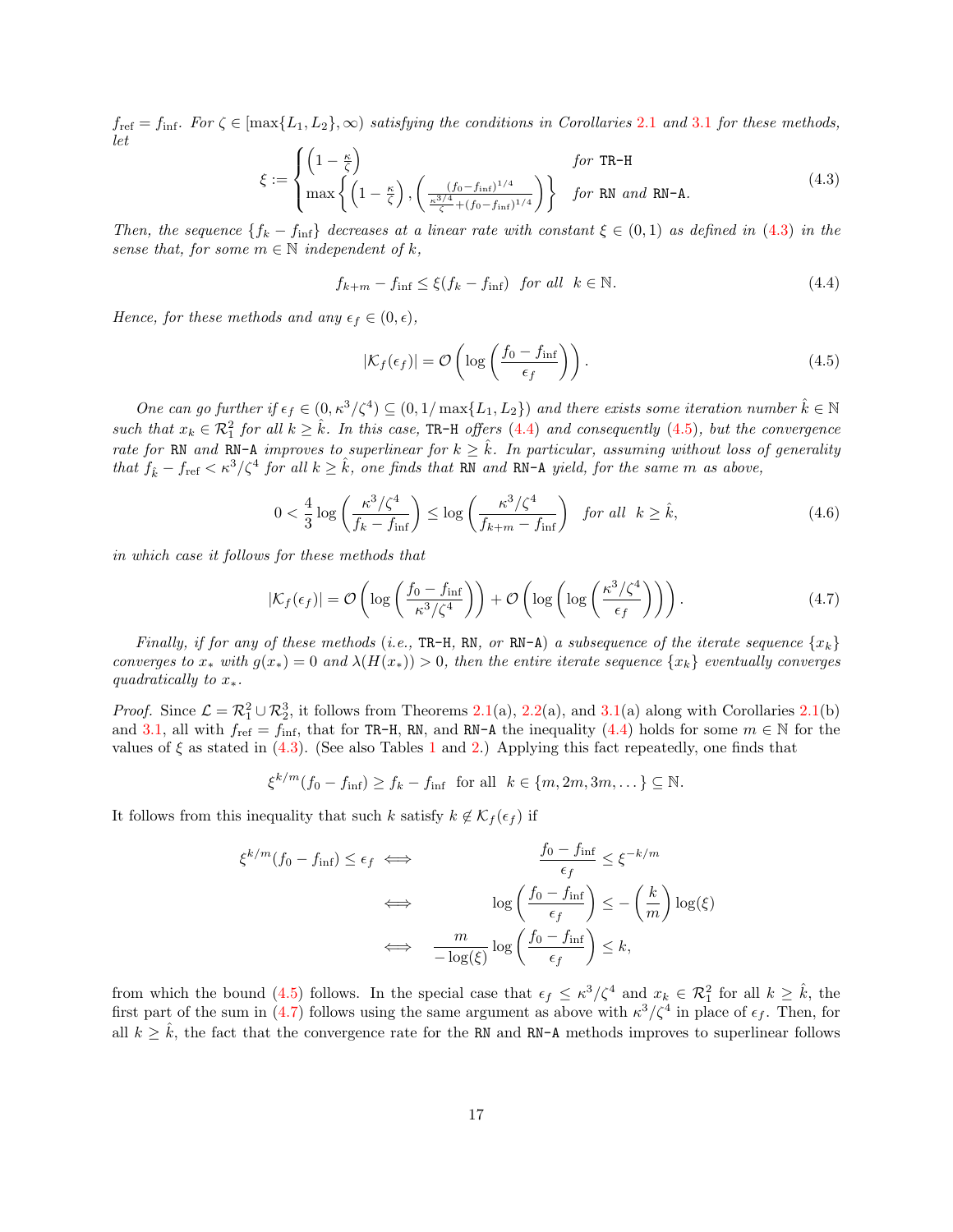from Theorem [2.2\(](#page-8-5)a). In particular, rearranging [\(2.9\)](#page-8-4) (with  $k+1$  generically replaced by  $k+m$  for the same  $m \in \mathbb{N}$  as above) and taking logs yields [\(4.6\)](#page-16-4). Then, applying this fact repeatedly, one finds that

$$
\left(\frac{4}{3}\right)^{(k-\hat{k})/m} \log\left(\frac{\kappa^3/\zeta^4}{f_{\hat{k}} - f_{\inf}}\right) \le \log\left(\frac{\kappa^3/\zeta^4}{f_k - f_{\inf}}\right)
$$
  
for all  $k \in \{\hat{k} + m, \hat{k} + 2m, \hat{k} + 3m, \dots\} \subseteq \mathbb{N}.$ 

It follows from this inequality that such k satisfy  $k \notin \mathcal{K}_f(\epsilon_f)$  if

$$
\log\left(\frac{\kappa^3/\zeta^4}{\epsilon_f}\right) \le \left(\frac{4}{3}\right)^{(k-\hat{k})/m} \log\left(\frac{\kappa^3/\zeta^4}{f_{\hat{k}} - f_{\inf}}\right)
$$
  

$$
\iff \log\left(\log\left(\frac{\kappa^3/\zeta^4}{f_{\hat{k}} - f_{\inf}}\right)\right)^{-1} \log\left(\frac{\kappa^3/\zeta^4}{\epsilon_f}\right) \le \left(\frac{4}{3}\right)^{(k-\hat{k})/m}
$$
  

$$
\iff \log\left(\left(\log\left(\frac{\kappa^3/\zeta^4}{f_{\hat{k}} - f_{\inf}}\right)\right)^{-1} \log\left(\frac{\kappa^3/\zeta^4}{\epsilon_f}\right)\right) \le \left(\frac{k-\hat{k}}{m}\right) \log\left(\frac{4}{3}\right),
$$

from which the second term in  $(4.7)$  follows. Finally, the fact that the convergence rate for TR-H, RN, and RN-A improves to quadratic if a subsequence of iterates converges to a strong minimizer has been shown in the literature; see  $[32,$  Theorem 3,  $[6,$  Corollary 4.10, and  $[20,$  Theorem 4.1.  $\Box$ П

<span id="page-17-0"></span>**Corollary 4.1.** If f is  $(g,H)$ -dominated of degree  $(2,3)$ , then  $\mathcal{L} = \mathcal{R}_1^2 \cup \mathcal{R}_2^3$  for some constant  $\kappa \in$  $(0, \min\{L_1, L_2\}]$  and  $f_{\text{ref}} = f_{\text{inf}}$ . Hence, when employed to minimize such a function, the behavior of TR-H, RN, are RN-A is captured by Theorem [4](#page-15-3).1.

One finds from Corollary [4.1](#page-17-0) that when minimizing a  $(g, H)$ -dominated function of degree  $(2, 3)$ , the behavior of the second-order trust region method TR-H is often the same as that of the regularized Newton methods RN and RN-A. The only difference occurs in the special case that the accuracy tolerance is low (i.e., below  $\kappa^3/\zeta^4$ ) and the gradient norms are such that  $x_k \in \mathcal{R}_1^2$  for all large k.

Let us now state a result that we shall see requires only that the objective satisfies a weaker form of gradient or negative curvature domination.

<span id="page-17-2"></span>Theorem 4.2. Suppose that Assumptions [1](#page-4-0).1 and [1](#page-4-1).2 hold and that TR-H, RN, or RN-A is employed to minimize an objective function f such that  $\mathcal{L} = \mathcal{R}_1 \cup \mathcal{R}_2$  for some constant  $\kappa \in (0, \min\{L_1, L_2\}]$  and  $f_{\text{ref}} = f_{\text{inf}}$ . For  $\zeta \in [\max\{L_1, L_2\}, \infty)$  $\zeta \in [\max\{L_1, L_2\}, \infty)$  $\zeta \in [\max\{L_1, L_2\}, \infty)$  satisfying the conditions in Corollaries 2.1 and [3](#page-13-0).1 for these methods, let  $\xi \in (0,1)$  be defined as in [\(4.3\)](#page-16-0). Then, the sequence  $\{f_k - f_{\text{inf}}\}$  initially decreases at a linear rate with constant  $\xi$  until, for some smallest  $\overline{k} \in \mathbb{N}$ , one finds that  $f_{\overline{k}} - f_{\text{inf}} < \max\{1/\kappa, \epsilon_f\}$ . If  $\epsilon_f < 1/\kappa$ , then, for  $k \geq \overline{k}$ , one of the following cases occurs for some  $m \in \mathbb{N}$ .

- (a) If  $x_k \in \mathcal{R}_1^2 \cup \mathcal{R}_2^3$  for all  $k \geq \hat{k}$  for some smallest  $\hat{k} \geq \bar{k}$ , then, as in Theorem [4](#page-15-3).1, the sequence  $\{f_k f_{\text{inf}}\}$ decreases linearly (along the lines of  $(4.4)$ ) and, for sufficiently small  $\epsilon_f$ , might ultimately decrease superlinearly (along the lines of [\(4.6\)](#page-16-4)) for RN and RN-A. Specifically, assuming for simplicity that  $\hat{k} = \bar{k}$ , the bound [\(4.5\)](#page-16-2) holds for all of these methods and, if  $x_k \in \mathcal{R}_1^2$  for all large k and  $\epsilon_f \in (0, \kappa^3/\zeta^4)$ , the bound [\(4.7\)](#page-16-3) holds for RN and RN-A. Moreover, for any of these methods (i.e., TR-H, RN, and RN-A), if a subsequence of  $\{x_k\}$  converges to  $x_*$  with  $g(x_*)=0$  and  $\lambda(H(x_*))>0$ , then the convergence rate of the entire sequence  $\{x_k\}$  to  $x_*$  is ultimately quadratic.
- (b) If  $x_k \in \mathcal{R}_1^2 \cup (\mathcal{R}_2^2 \cup \mathcal{R}_2^3)$  for all  $k \geq \hat{k}$  for some smallest integer  $\hat{k} \geq \bar{k}$ , then, in the worst case, the sequence  $\{f_k - f_{\text{inf}}\}$  eventually decreases sublinearly in that for all  $k \in \{\hat{k}, \hat{k} + m, \hat{k} + 2m, \hat{k} + 3m, \dots\}$ one finds

<span id="page-17-1"></span>
$$
f_k - f_{\text{inf}} \le \left(\frac{1}{1 + \left(\frac{k - \hat{k}}{m}\right) \frac{\kappa^{3/2}}{\zeta} \left(\frac{\sqrt{2} - 1}{\sqrt{2}}\right) \sqrt{f_{\hat{k}} - f_{\text{inf}}}}\right)^2 (f_{\hat{k}} - f_{\text{inf}}) \tag{4.8}
$$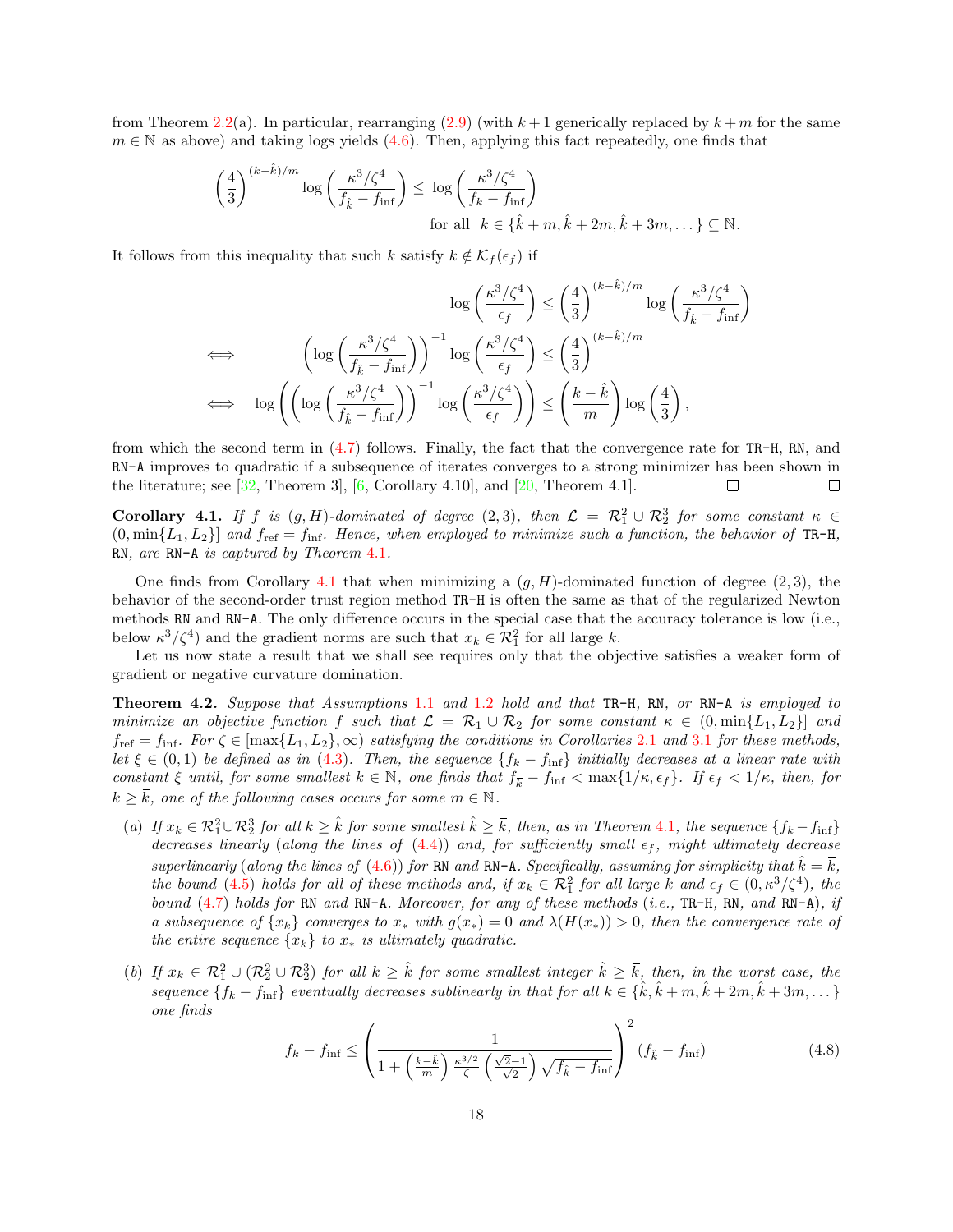in which case (without loss of generality assuming  $\hat{k} = \overline{k}$ ) it follows that

<span id="page-18-0"></span>
$$
|\mathcal{K}_f(\epsilon_f)| = \mathcal{O}\left(\log\left(\frac{f_0 - f_{\inf}}{1/\kappa}\right)\right) + \mathcal{O}\left(\frac{1/\kappa}{\sqrt{\epsilon_f}}\right). \tag{4.9}
$$

(c) If  $x_k \in (\mathcal{R}_1^1 \cup \mathcal{R}_1^2) \cup (\mathcal{R}_2^2 \cup \mathcal{R}_2^3)$  for all  $k \geq \hat{k}$  for some smallest  $\hat{k} \geq \bar{k}$ , then the worst case behavior of TR-H is worse than that of RN and RN-A. In particular, for TR-H, it follows for all  $k \in \{\hat{k}, \hat{k} + m, \hat{k} + m\}$  $2m, k+3m, \ldots \}$  that

<span id="page-18-1"></span>
$$
f_k - f_{\text{inf}} \le \left(\frac{1}{1 + \left(\frac{k - \hat{k}}{m}\right) \frac{\kappa^2}{\zeta} (f_{\hat{k}} - f_{\text{inf}})}\right) (f_{\hat{k}} - f_{\text{inf}}) \tag{4.10}
$$

in which case (without loss of generality assuming  $\hat{k} = \overline{k}$ ) it follows that

<span id="page-18-4"></span>
$$
|\mathcal{K}_f(\epsilon_f)| = \mathcal{O}\left(\log\left(\frac{f_0 - f_{\inf}}{1/\kappa}\right)\right) + \mathcal{O}\left(\frac{1/\kappa}{\epsilon_f}\right). \tag{4.11}
$$

On the other hand, for  $RN-R$ , it follows for such k that  $(4.8)$  holds, in which case (for simplicity assuming  $\hat{k} = \overline{k}$ ) it follows that [\(4.9\)](#page-18-0) holds.

(d) If  $x_k \in \mathcal{R}_2^1$  for an infinite number of  $k \in \mathbb{N}$ , then the worst case behavior for all of these methods (i.e., TR-H, RN, and RN-A) is the same, i.e., one finds that

<span id="page-18-3"></span>
$$
f_k - f_{\text{inf}} \le \left(\sqrt{\frac{1}{1 + \left(\frac{k - \overline{k}}{m}\right) \frac{\kappa^3}{\zeta} (f_{\overline{k}} - f_{\text{inf}})^2}}\right) (f_{\overline{k}} - f_{\text{inf}}) \tag{4.12}
$$
  
for all large  $k \in \{\overline{k}, \overline{k} + m, \overline{k} + 2m, \overline{k} + 3m, \dots\},$ 

in which case it follows that

$$
|\mathcal{K}_f(\epsilon_f)| = \mathcal{O}\left(\log\left(\frac{f_0 - f_{\inf}}{1/\kappa}\right)\right) + \mathcal{O}\left(\frac{1/\kappa}{\epsilon_f^2}\right).
$$

Proof. Since for  $x_k \in \mathcal{R}_1^1 \cup \mathcal{R}_2^1 \cup \mathcal{R}_2^2$  it must be true that  $\kappa(f_k - f_{\text{inf}}) < 1$ , it follows that while  $\kappa(f_k - f_{\text{inf}}) \ge 1$ one has that  $x_k \in \mathcal{R}_1^2 \cup \mathcal{R}_2^3$ . For such  $k \in \mathbb{N}$  with  $\kappa(f_k - f_{\text{inf}}) \geq 1$ , it follows as in the proof of Theorem [4.1](#page-15-3) that the sequence  $\{f_k - f_{\text{inf}}\}$  initially decreases at a linear rate with the constant  $\xi$  as given in [\(4.3\)](#page-16-0). Hence, for the remainder of the proof, we may assume that  $k \geq \overline{k}$ .

For part (a) with  $x_k \in \mathcal{R}_1^2 \cup \mathcal{R}_2^3$  for all  $k \geq \hat{k}$ , the conclusions follow using essentially the same arguments as in the proof of Theorem [4.1.](#page-15-3) (One need only also account for iterations  $k \in {\overline{k}, \ldots, \hat{k}-1}$ , but of these there is only a finite number due to the definition of  $\hat{k}$ . We ignore these iterations also in the remaining cases of the proof since they do not affect the complexity bounds for small  $\epsilon_f$ .)

For part (b) with  $x_k \in \mathcal{R}_1^2 \cup (\mathcal{R}_2^2 \cup \mathcal{R}_2^3)$  for all  $k \geq \hat{k}$ , it follows from  $(2.8)$ ,  $(2.9)$ ,  $(3.4)$ ,  $(3.5)$ , and the fact that  ${f_k - f_{\text{inf}}} \to 0$  that eventually the loosest of these bounds for  $f_{k+m} - f_{\text{inf}}$  is given by that in [\(3.5\)](#page-12-3). Hence, with  $\omega := \zeta^2/\kappa^3$  and  $a_k := (f_k - f_{\text{inf}})/\omega = \kappa(f_k - f_{\text{inf}})(\kappa/\zeta)^2 \in [0,1)$  for all  $k \in \mathbb{N}$ , it follows as in [\(3.8\)](#page-13-1) that for sufficiently large  $k \geq \hat{k}$  one at least finds

$$
a_k - a_{k+m} \ge a_k^{3/2} \ge a_{k+m}^{3/2}.
$$

Thus, using the same argument as in the proof of Theorem [2.2](#page-8-5) that lead from inequality [\(2.14\)](#page-9-2) to inequality [\(2.15\)](#page-10-1), it follows that √

<span id="page-18-2"></span>
$$
\frac{1}{\sqrt{a_{k+m}}} \ge \frac{1}{\sqrt{a_k}} + \frac{\sqrt{2} - 1}{\sqrt{2}}.
$$
\n(4.13)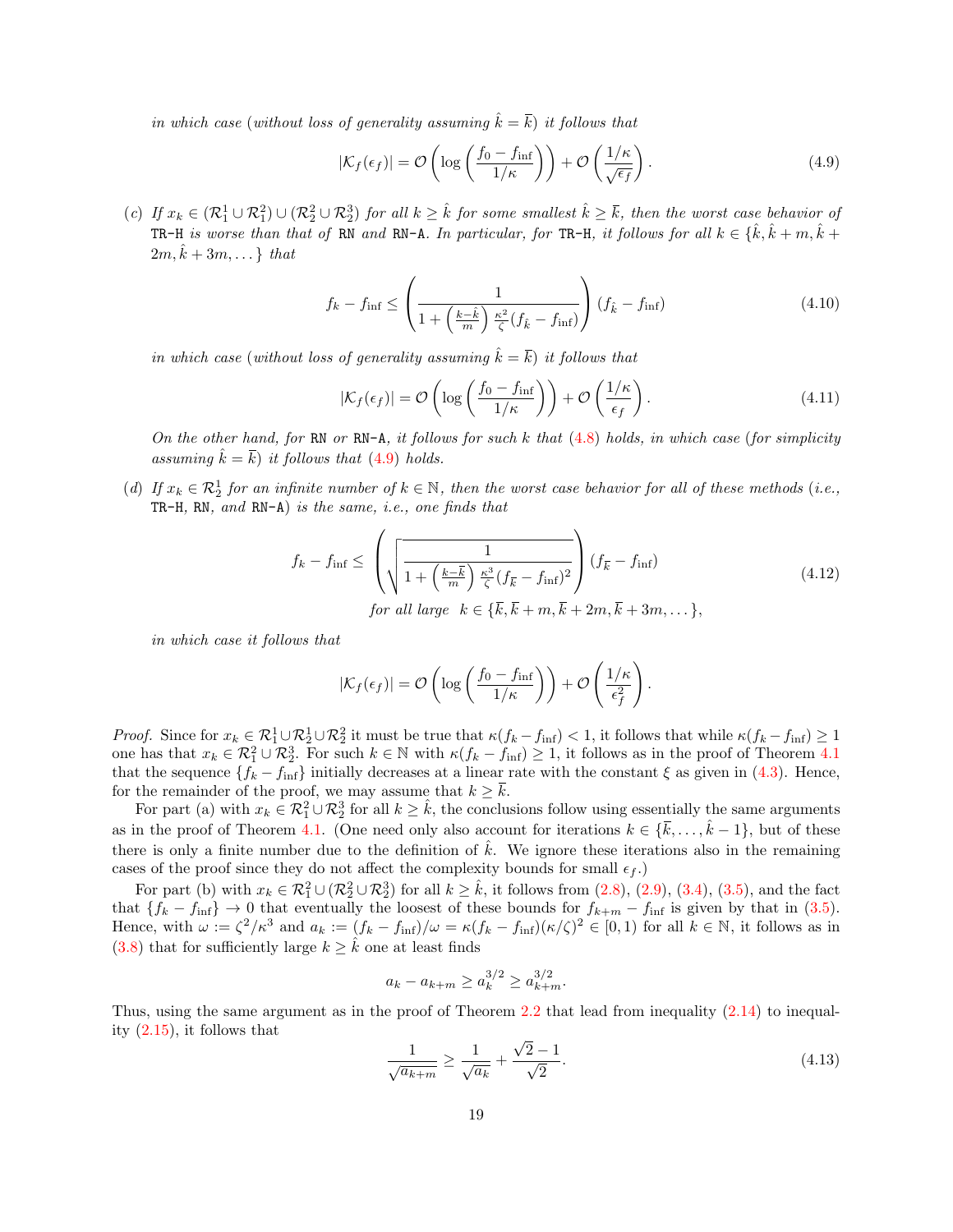Applying this result repeatedly, it follows that

$$
\frac{1}{\sqrt{a_k}} \ge \frac{1}{\sqrt{a_k}} + \frac{k - \hat{k}}{m} \left( \frac{\sqrt{2} - 1}{\sqrt{2}} \right) \text{ for all } k \in \{\hat{k}, \hat{k} + m, \hat{k} + 2m, \hat{k} + 3m, \dots\},\
$$

which after rearrangement gives the conclusion in  $(4.8)$ .

For part (c) with  $x_k \in (\mathcal{R}_1^1 \cup \mathcal{R}_1^2) \cup (\mathcal{R}_2^2 \cup \mathcal{R}_2^3)$  for all  $k \geq \hat{k}$ , let us consider TR-H separately from RN and RN-A. For TR-H, it follows from [\(2.5\)](#page-7-5), [\(2.8\)](#page-8-3), [\(2.9\)](#page-8-4), [\(3.4\)](#page-12-2), [\(3.5\)](#page-12-3), and the fact that  $\{f_k - f_{\text{inf}}\} \to 0$  that eventually the loosest of these bounds for  $f_{k+m} - f_{\text{inf}}$  is given by that in [\(2.5\)](#page-7-5). From this, it follows with  $a_k := \kappa (f_k - f_{\text{inf}}) \in (0, 1)$  for all  $k \in \mathbb{N}$  and  $\omega := \kappa/\zeta \in (0, 1]$  that one at least finds

$$
a_{k+m} \le (1 - \omega a_k)a_k \implies \frac{1}{a_{k+m}} \ge \frac{1}{a_k(1 - \omega a_k)} = \frac{1}{a_k} + \frac{\omega}{1 - \omega a_k} \ge \frac{1}{a_k} + \omega,
$$

which, after a repeated use, implies

$$
\frac{1}{a_k} \ge \frac{1}{a_{\hat{k}}} + \left(\frac{k-\hat{k}}{m}\right)\omega \text{ for all } k \in \{\hat{k}, \hat{k}+m, \hat{k}+2m, \hat{k}+3m, \dots\}.
$$

Rearranging this inequality leads to the conclusion for TR-H in [\(4.10\)](#page-18-1). Now consider the behavior of RN and RN-A. First, observe that

$$
f_k - f_{\text{inf}} \le \frac{1}{\kappa} \le \frac{\zeta^2}{\kappa^3}
$$
 for all  $k \ge \overline{k}$ .

Hence, it follows from  $(2.8)$ ,  $(2.9)$ ,  $(2.11)$ ,  $(3.4)$ ,  $(3.5)$ , and  $\{f_k - f_{\text{inf}}\} \to 0$  that eventually the loosest of these bounds for  $f_{k+m} - f_{\text{inf}}$  is given by that in either [\(2.11\)](#page-9-3) or [\(3.5\)](#page-12-3), which in either case (as seen above with respect to  $(3.5)$ ) leads to  $(4.13)$ . Hence, as in the proof for part (b), one is led to the conclusion in  $(4.8)$ , from which  $(4.9)$  follows.

For part (d), the worst case behavior of all methods is dictated by [\(3.6\)](#page-12-4), which with  $a_k := \kappa (f_k - f_{\text{inf}}) \in$  $(0, 1)$  for all  $k \in \mathbb{N}$  and  $\omega := \kappa/\zeta \in (0, 1]$  offers

$$
a_{k+m} \le (1 - \omega a_k^2) a_k.
$$

Hence, one finds that

$$
\frac{1}{a_{k+m}^2} \ge \frac{1}{a_k^2(1 - \omega a_k^2)^2} \ge \frac{1}{a_k^2(1 - \omega a_k^2)} = \frac{1}{a_k^2} + \frac{\omega}{1 - \omega a_k^2} \ge \frac{1}{a_k^2} + \omega.
$$

Applying this result repeatedly, it follows that

$$
\frac{1}{a_k^2} \ge \frac{1}{a_{\overline{k}}^2} + \left(\frac{k-\overline{k}}{m}\right)\omega \quad \text{for all} \quad k \in \{\overline{k}, \overline{k}+m, \overline{k}+2m, \overline{k}+3m, \dots\},
$$

 $\Box$ 

 $\Box$ 

which after rearrangement gives [\(4.12\)](#page-18-3).

**Corollary 4.2.** If f is  $(g, H)$ -dominated of degree  $(1, 1)$ , then  $\mathcal{L} = \mathcal{R}_1 \cup \mathcal{R}_2$  for some constant  $\kappa \in$  $(0, \min\{L_1, L_2\}]$  and  $f_{\text{ref}} = f_{\text{inf}}$ . Hence, when employed to minimize such a function, the behavior of TR-H, RN, and RN-A is captured by Theorem [4](#page-17-2).2.

One finds from Theorem [4.2](#page-17-2) that, as in Theorem [4.1,](#page-15-3) the behavior of TR-H is often the same as that of RN and RN-A when minimizing  $(g, H)$ -dominated functions. The differences only occur when the accuracy tolerance is small and the algorithm lands on gradient-dominated points of any degree  $\tau \in [1,2]$  for large k. Let us also observe that a stronger result than in Theorem [4.2](#page-17-2) would be obtained if  $f$  were, e.g., assumed to be  $(g, H)$ -dominated of degree  $(1, 2)$ . Indeed, in such a situation, one would not need to consider the situation in part (d) of the result.

<span id="page-19-0"></span>For our remaining results, we consider gradient-dominated functions of different degrees, about which we are also able to prove results about the first-order methods RG and RG-A, as well as the second-order method TR-G. For the following theorems, we are able to borrow from the proofs of Theorems [4.1](#page-15-3) and [4.2.](#page-17-2)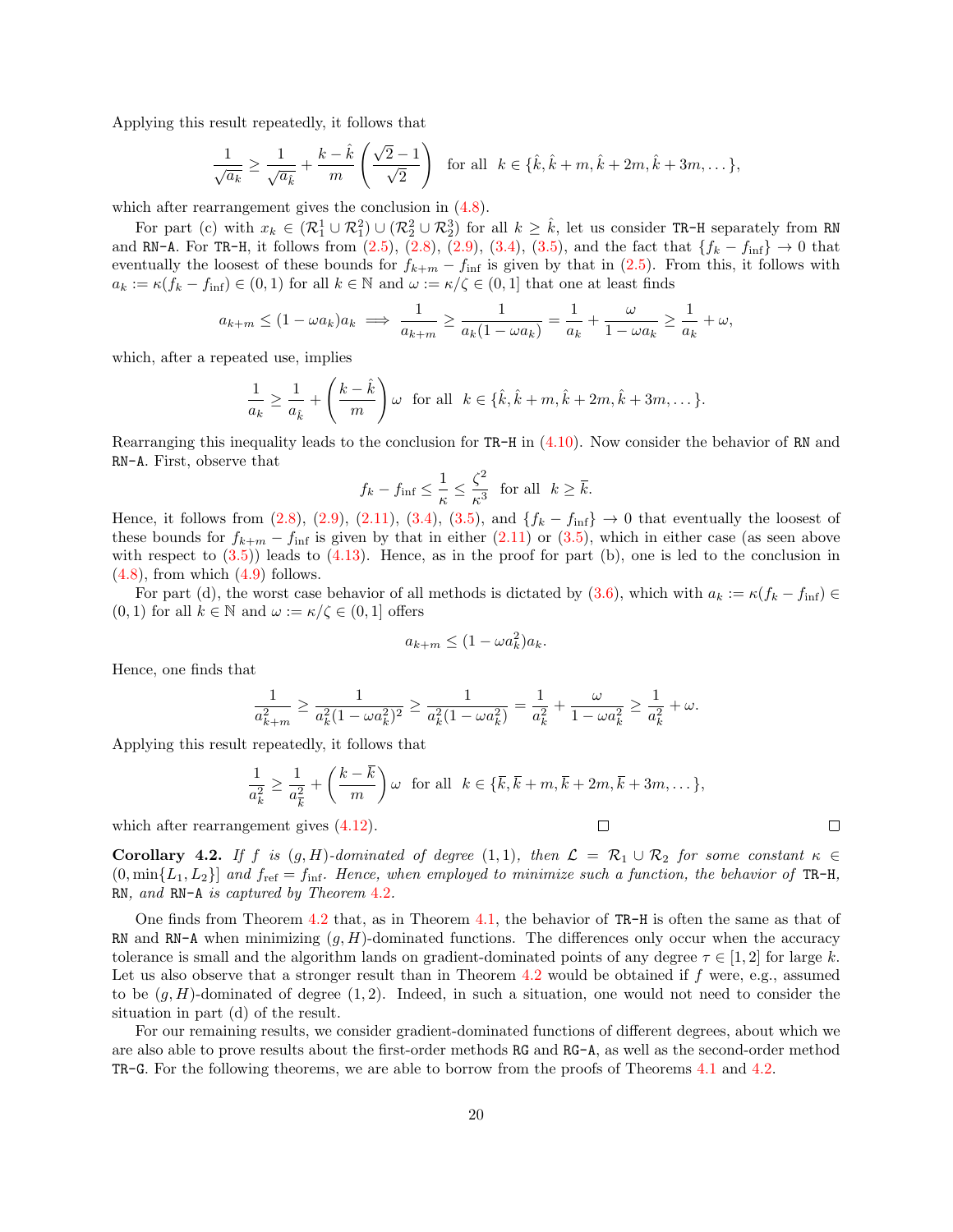**Theorem 4.3.** Suppose that Assumptions [1](#page-4-3).1 and 1.2 hold and that any of the algorithms from  $\S1.3$  is employed to minimize an objective function f such that  $\mathcal{L} = \mathcal{R}_1^2$  for some constant  $\kappa \in (0, \min\{L_1, L_2\}]$  and  $f_{\text{ref}} = f_{\text{inf}}$ . For  $\zeta \in [\max\{L_1, L_2\}, \infty)$  $\zeta \in [\max\{L_1, L_2\}, \infty)$  $\zeta \in [\max\{L_1, L_2\}, \infty)$  satisfying the conditions in Corollaries 2.1 and [3](#page-13-0).1 for these methods, let

<span id="page-20-0"></span>
$$
\xi := \begin{cases} \left(1 - \frac{\kappa}{\zeta}\right) & \text{for RG, RG-A, TR-G, and TR-H} \\ \max\left\{\left(1 - \frac{\kappa}{\zeta}\right), \left(\frac{\left(f_0 - f_{\text{ref}}\right)^{1/4}}{\frac{\kappa^{3/4} + \left(f_0 - f_{\text{ref}}\right)^{1/4}}{\zeta}\right)\right\} & \text{for RN and RN-A.} \end{cases}
$$
(4.14)

Then, the sequence  ${f_k - f_{\text{inf}}}$  decreases at a linear rate with constant  $\xi \in (0,1)$  as defined in [\(4.14\)](#page-20-0) in the sense that, for some  $m \in \mathbb{N}$  independent of k, the lower bound [\(4.4\)](#page-16-1) holds. Hence, for any  $\epsilon_f \in (0, \epsilon)$ , the bound [\(4.5\)](#page-16-2) holds. In addition, if  $\epsilon_f \in (0, \kappa^3/\zeta^4) \subseteq (0, 1/\max\{L_1, L_2\})$ , then the convergence rate for RN and RN-A improves to superlinear for large k in the sense that  $(4.6)$  holds, leading to  $(4.7)$ . Finally, if for TR-G, TR-H, RN, or RN-A, a subsequence of the iterate sequence  $\{x_k\}$  converges to  $x_*$  with  $g(x_*) = 0$  and  $\lambda(H(x_*)) > 0$ , then the entire sequence  $\{x_k\}$  eventually converges quadratically to  $x_*$ .

*Proof.* From Theorems [2.1,](#page-7-7) [2.2,](#page-8-5) and [3.1](#page-12-6) along with Corollaries [2.1](#page-10-0) and [3.1,](#page-13-0) all with  $f_{\text{ref}} = f_{\text{inf}}$ , the conclusions of the theorem follow using the same arguments as in the proof of Theorem [4.1.](#page-15-3) In addition, the fast local convergence rate for TR-G under the stated conditions has been proved as [\[20,](#page-28-12) Theorem 4.1].  $\Box$ 

**Corollary 4.3.** If f is gradient-dominated of degree 2, then  $\mathcal{L} = \mathcal{R}_1^2$  for some constant  $\kappa \in (0, \min\{L_1, L_2\}]$ and  $f_{\text{ref}} = f_{\text{inf}}$ . Hence, when employed to minimize such a function, the behavior of RG, RG-A, TR-G, TR-H, RN, and RN-A is captured by Theorem [4](#page-19-0).3.

In Theorem [4.3,](#page-19-0) we find a setting in which the behavior of all of the methods from  $\S1.3$  $\S1.3$  behave similarly, except that RN and RN-A eventually converge superlinearly if the accuracy tolerance is small. We also find that each of the second-order methods ultimately converges quadratically if a strong minimizer is approached.

<span id="page-20-1"></span>Theorem 4.4. Suppose that Assumptions [1](#page-4-0).1 and [1](#page-4-1).2 hold and that any of the algorithms from §[1](#page-4-3).3 is employed to minimize an objective function f such that  $\mathcal{L} = \mathcal{R}_1$  for some constant  $\kappa \in (0, \min\{L_1, L_2\})$  and  $f_{\text{ref}} = f_{\text{inf}}$ . For  $\zeta \in [\max\{L_1, L_2\}, \infty)$  $\zeta \in [\max\{L_1, L_2\}, \infty)$  $\zeta \in [\max\{L_1, L_2\}, \infty)$  satisfying the conditions in Corollaries 2.1 and [3](#page-13-0).1 for these methods, let  $\xi \in (0,1)$  be defined as in [\(4.14\)](#page-20-0). Then, the sequence  $\{f_k - f_{\text{inf}}\}$  initially decreases at a linear rate with constant  $\xi$  until, for some smallest  $\overline{k} \in \mathbb{N}$ , one finds that  $f_{\overline{k}} - f_{\inf} < \max\{1/\kappa, \epsilon_f\}$ . If  $\epsilon_f < 1/\kappa$ , then, for  $k \geq \overline{k}$ , one of the following cases occurs for some  $m \in \mathbb{N}$ .

- (a) If  $x_k \in \mathcal{R}_1^2$  for all  $k \geq \hat{k}$  for some smallest  $\hat{k} \geq \bar{k}$ , then, as in Theorem [4](#page-19-0).3, the sequence  $\{f_k f_{\text{inf}}\}$ decreases linearly (along the lines of  $(4.4)$ ) and, for sufficiently small  $\epsilon_f$ , might ultimately decrease superlinearly (along the lines of  $(4.6)$ ) for RN and RN-A. Moreover, for TR-G, TR-H, RN, and RN-A, if a subsequence of  $\{x_k\}$  converges to  $x_*$  with  $g(x_*) = 0$  and  $\lambda(H_*) > 0$ , then, for these methods, the convergence rate of the entire sequence  $\{x_k\}$  to  $x_*$  is ultimately quadratic.
- (b) If  $x_k \in \mathcal{R}_1^1$  for an infinite number of  $k \in \mathbb{N}$ , then the worst-case behavior of RG, RG-A, TR-G, and TR-H is the same in that  $(4.10)$  holds, leading to  $(4.11)$ . On the other hand, for RN and RN-A, one finds that  $(4.8)$  holds, leading to  $(4.9)$ .

*Proof.* From Theorems [2.1,](#page-7-7) [2.2,](#page-8-5) and [3.1](#page-12-6) along with Corollaries [2.1](#page-10-0) and [3.1,](#page-13-0) all with  $f_{\text{ref}} = f_{\text{inf}}$ , the conclusions of the theorem follow using the arguments as in the proofs of Theorems [4.1,](#page-15-3) [4.2,](#page-17-2) and [4.3.](#page-19-0)  $\Box$ 

**Corollary 4.4.** If f is gradient-dominated of degree 1, then  $\mathcal{L} = \mathcal{R}_1$  for some constant  $\kappa \in (0, \min\{L_1, L_2\})$ and  $f_{\text{ref}} = f_{\text{inf}}$ . Hence, when employed to minimize such a function, the behavior of RG, RG-A, TR-G, TR-H, RN, and RN-A is captured by Theorem [4](#page-20-1).4.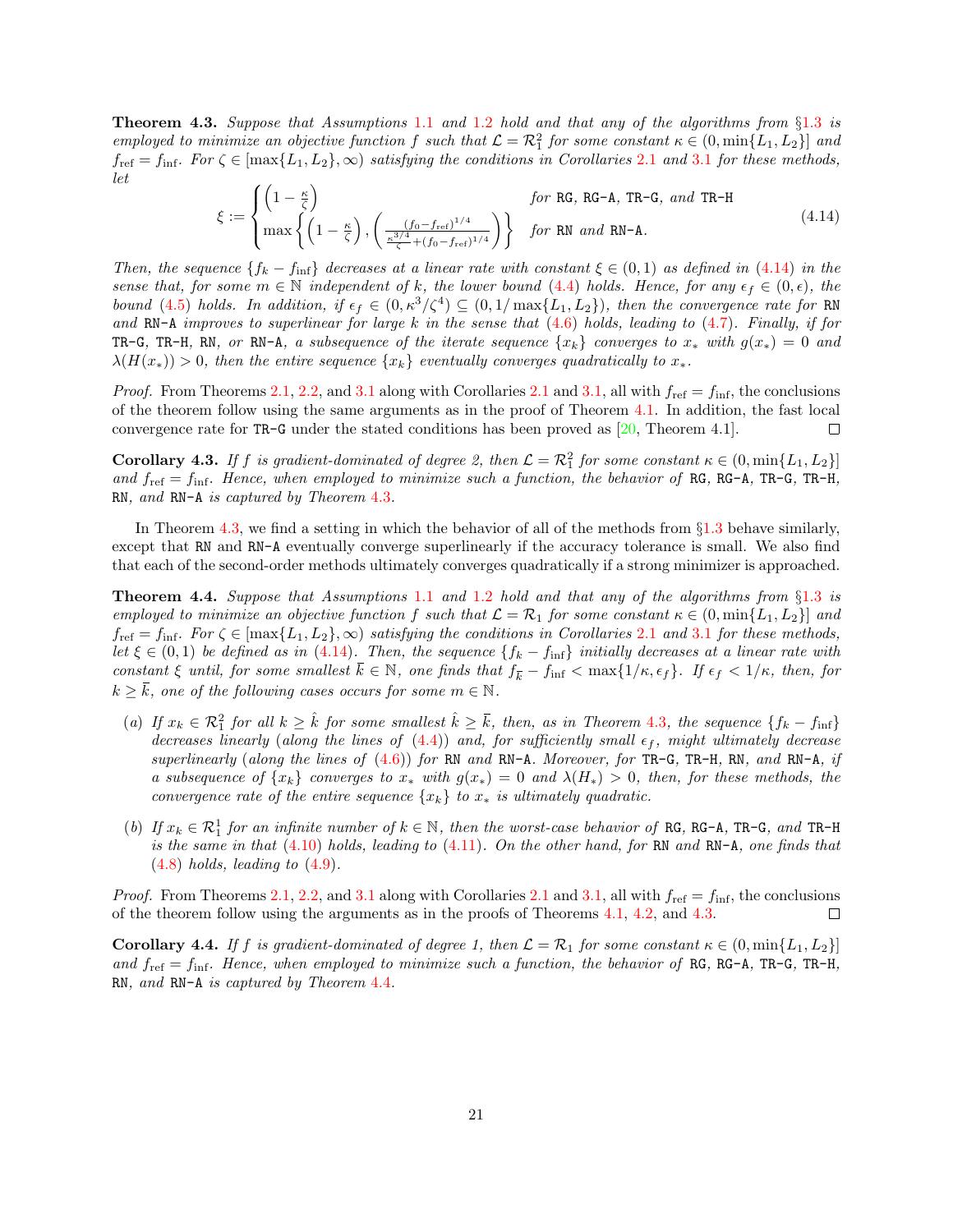#### <span id="page-21-0"></span>5 Discussion

RC analysis has advantages and disadvantages. For putting these in perspective, let us first recall known worst-case performance bounds for the algorithms in  $\S1.3$ , as they are currently stated in the literature; see [\[1,](#page-27-0) [7,](#page-28-0) [13,](#page-28-10) [32\]](#page-29-1). In particular, suppose Assumptions [1.1](#page-4-0) and [1.2](#page-4-1) hold and, for any pair of constants  $(\epsilon_1, \epsilon_2) \in (0, \epsilon) \times (0, \epsilon)$ , let

$$
\mathcal{K}_1(\epsilon_1) := \{k \in \mathbb{N} : \|g_k\| > \epsilon_1\} \text{ and } \mathcal{K}_2(\epsilon_2) := \{k \in \mathbb{N} : \lambda(H_k) < -\epsilon_2\}.
$$

Then, one finds that

<span id="page-21-1"></span>
$$
|\mathcal{K}_1(\epsilon_1)| = \begin{cases} \mathcal{O}\left(\frac{f_0 - f_{\text{inf}}}{\epsilon_1^2}\right) & \text{for RG, RG-A, TR-G, and TR-H,} \\ \mathcal{O}\left(\frac{f_0 - f_{\text{inf}}}{\epsilon_1^{3/2}}\right) & \text{for RN and RN-A.} \end{cases}
$$
(5.1)

and that

<span id="page-21-2"></span>
$$
|\mathcal{K}_2(\epsilon_2)| = \begin{cases} \infty & \text{for RG, RG-A, and TR-G,} \\ \mathcal{O}\left(\frac{f_0 - f_{\text{inf}}}{\epsilon_2^3}\right) & \text{for TR-H, RN, and RN-A.} \end{cases}
$$
(5.2)

While the bounds  $(5.1)$ – $(5.2)$  hold under relatively loose assumptions, the conclusions are often extremely pessimistic. Take the bound for RG in [\(5.1\)](#page-21-1), for example. It is based on the conclusion that with  $k \in \mathcal{K}_1(\epsilon_1)$ and an accepted step,

$$
f_k - f_{k+1} \ge \frac{1}{2l_1} ||g_k||^2 \ge \frac{\epsilon_1^2}{2l_1};
$$

i.e., it only uses the fact that the reduction in the objective attained at such an iterate is at least  $\Omega(\epsilon_1^2)$ , which is extremely conservative for small  $\epsilon_1$ ! On the other hand, for many nonconvex functions, the search space includes many points at which the gradient is significantly larger in norm relative to the objective suboptimality—e.g., points in region  $\mathcal{R}_1$ —from which the attained objective reduction can be much more significant than the (squared) accuracy tolerance.

Another observation is that, with respect to attaining approximate first-order stationarity, [\(5.1\)](#page-21-1) offers the same bound for the second-order method TR-H as it does for the first-order methods RG and RG-A. This points to the disappointing conclusions that have been drawn for second-order trust region methods in terms of worst-case performance; see, e.g., [\[8\]](#page-28-7). However, for many nonconvex functions, the search space includes many points at which the gradient norm and/or negative curvature is significant—e.g., points in  $\mathcal{R}_1 \cup \mathcal{R}_2$ . For such functions, we have seen that RC analysis offers bounds for the trust region method TR-H that are often more similar to those for the regularized Newton methods RN and RN-A.

These comments highlight one of the main benefits of RC analysis, namely, that it can offer less pessimistic perspectives on the performance of methods when minimizing certain interesting classes of functions. However, RC analysis does have some disadvantages. For one thing, towards attempting to tie the reduction  $f_k - f_{k+1}$  to the global error between  $f_k$  and some limiting value of the objective attained by an algorithm, we have introduced the reference value  $f_{ref}$  that might be considered to be strictly larger than the global minimum  $f_{\text{inf}}$ . This is useful so that one might be able to use regions to describe the search spaces for functions that one might not be able to minimize to global optimality from all starting points. Alternatively, if one were only to consider  $f_{\text{ref}} = f_{\text{inf}}$ , then, e.g.,  $\mathcal{R}_1$  might not include points about local minimizers that are not global minimizers. All of this being said, it should be clear that the introduction of this reference value puts RC analysis in no worse of a position than a contemporary worst-case analysis focused on an algorithm attaining (approximate) pth-order stationarity. After all, in the most extreme case for, say,  $p = 1$ , one can consider the reference value  $f_{ref}$  to be a placeholder for  $\sup_{x \in \mathbb{R}^n} \{f(x) : ||g(x)|| \leq \epsilon_1\}$  for some  $\epsilon_1 \in (0, \infty)$ so that  $\mathcal{R}_1$  at least covers some points at which an algorithm seeking (approximate) first-order stationarity would not yet have terminated. Put another way: An analysis based on attaining  $||g_k|| \leq \epsilon_1$  also might not offer any guarantees about the number of iterations required to obtain an objective value near the global minimum  $f_{\text{inf}}$ .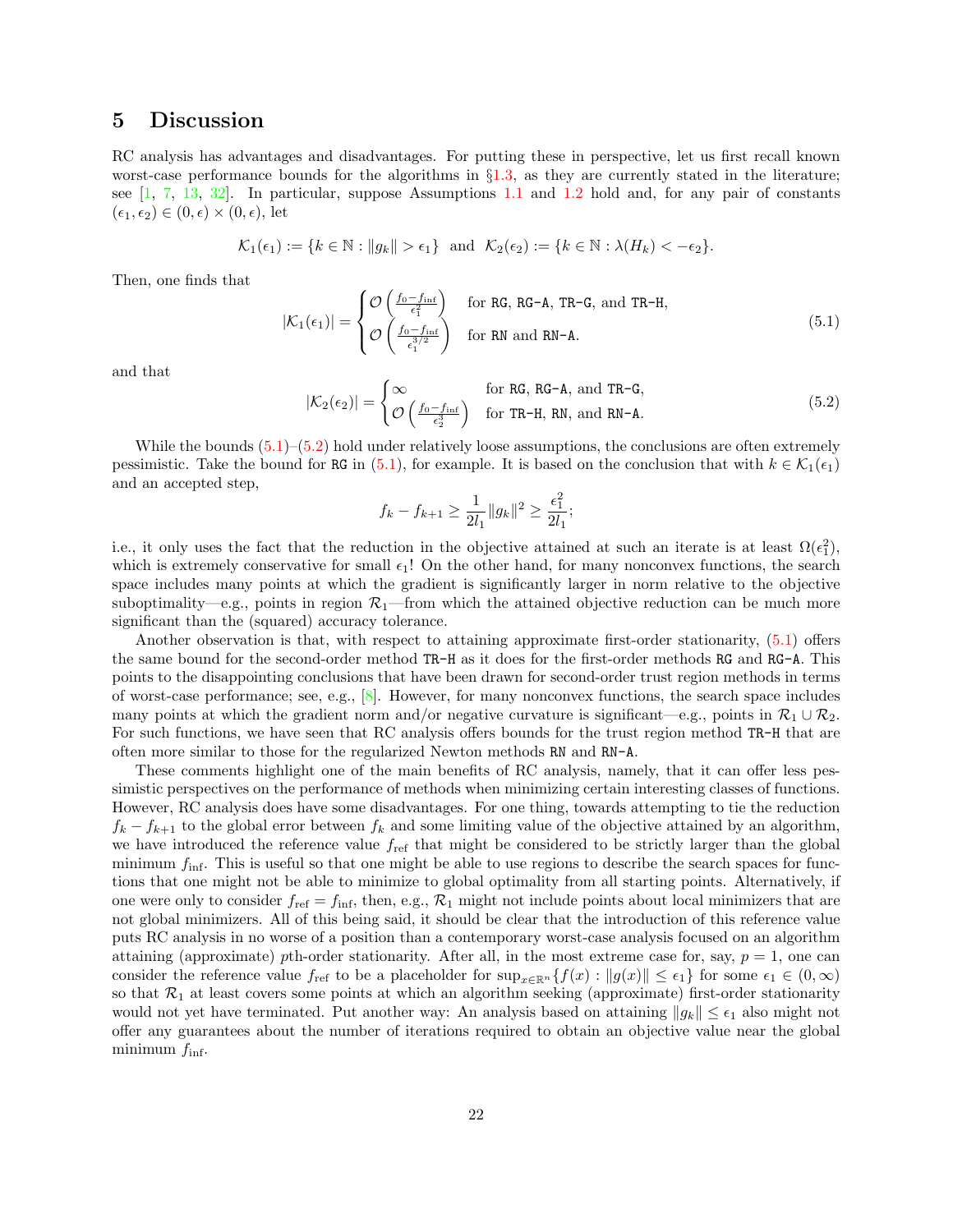Let us now discuss ways in which one can go beyond the results in Theorems [4.1–](#page-15-3)[4.4.](#page-20-1) In particular, using similar proof strategies, one could prove complete complexity bounds for an algorithm employed to minimize other classes of functions. For example, if for some class of coercive functions—that are not necessarily  $(g, H)$ -dominated—one has that  $x \in \mathcal{R}_1 \cup \mathcal{R}_2$  for all  $x \in \mathbb{R}^n$  such that  $f(x) \geq \overline{f}$  for some  $\overline{f} \in [f_{\text{inf}}, f_0]$ , then one can invoke the results of Theorems [4.1–](#page-15-3)[4.4](#page-20-1) to characterize the behavior of an algorithm at least until  $f_k \leq \overline{f}$  for some  $k \in \mathbb{N}$ . For all remaining  $k \in \mathbb{N}$ , one can invoke a more conservative bound (e.g., from  $(5.1)$ – $(5.2)$ ) or more refined results depending on the behavior of the algorithm about points in the search space with lower objective values.

One could also obtain different types of results by partitioning regions differently. For example, if desired for potentially stronger results for a particular class of functions, one could partition  $\mathcal{R}_1 = \mathcal{R}_1^2 \cup \mathcal{R}_1^{\bar{\tau}}$  where  $\mathcal{R}_1^{\bar{\tau}}$  is the largest subset of  $\mathcal{R}_1 \setminus \mathcal{R}_1^2$  such that the inequality in  $(2.1)$  holds with  $\tau = \bar{\tau}$ . One then could, e.g., include a separate case along the lines in Theorem [2.1](#page-7-7) to derive a certain rate of decrease for  $x_k \in \mathcal{R}_1^{\bar{\tau}}$ . The same could be done when partitioning  $\mathcal{R}_2$  as well.

We also remark that one might consider a gap left by RC analysis results to motivate the design of modifications to an algorithm, such as to have the algorithm compute a different type of step or modify some feature of the step computation in order to close the gap. As an example of the former type of motivation, one can again refer to  $[4]$  in which a negative curvature direction is computed if/when an accelerated gradient descent method is not behaving as it would when applied to minimize a strongly convex function. This helps such an algorithm escape neighborhoods about negative-curvature-dominated points. Another example is the method from [\[14\]](#page-28-13) that chooses between two types of steps (a first- or a second-order step) depending on which offers a larger predicted reduction in the objective. As for the second type of motivation, one merely need consider our TR-H method, which chooses the trust region radius in each step depending on properties of derivative values. By doing this, we have seen that TR-H—more than the similar method TR-G—is able to attain some of the nice features of both the first-order methods RG and RG-A, as well as of the second-order methods RN and RN-A.

#### <span id="page-22-0"></span>6 Higher-Order Regions, Algorithms, and Analysis

Let us now turn to setting out some fundamental concepts to extend RC analysis to scenarios involving higher-order derivatives. Let us begin by stating the following assumption, which we shall assume to hold throughout this section. We employ similar notation as used, e.g., in  $[1]$ ; in particular, the *pth*-order derivative of a function f at x is given by the pth-order tensor  $\nabla^p f(x)$ , and the application of this tensor  $j \in \mathbb{N}$  times to a vector  $s \in \mathbb{R}^n$  is written as  $\nabla^p f(x)[s]^j$ .

<span id="page-22-1"></span>**Assumption 6.1.** The function  $f : \mathbb{R}^n \to \mathbb{R}$  is  $\bar{p}$ -times continuously differentiable and bounded below by  $f_{\text{inf}} := \inf_{x \in \mathbb{R}^n} f(x) \in \mathbb{R}$ . In addition, over an open convex set  $\mathcal{L}^+$  containing  $\mathcal L$  and for each  $p \in \{1, \ldots, \bar{p}\},$ the pth-order derivative of f is bounded in norm by  $M_p \in \mathbb{R}_{>0}$  and Lipschitz continuous with Lipschitz constant  $L_p \in \mathbb{R}_{>0}$  in that

$$
\|\nabla^p f(x)\|_{[p]} \le M_p \quad and
$$
  

$$
\|\nabla^p f(x) - \nabla^p f(\overline{x})\|_{[p]} \le (p-1)! L_p \|x - \overline{x}\|_2 \quad \text{for all} \quad (x, \overline{x}) \in \mathbb{R}^n \times \mathbb{R}^n,
$$

where  $\|\cdot\|_{[p]}$  denotes the tensor norm recursively induced by  $\|\cdot\|$ ; see [\[1,](#page-27-0) eq. (2.2)–(2.3)].

Let us now generalize Definitions [2.1](#page-6-2) and [3.1.](#page-11-3) To do this, let us show that the left-hand side values with largest exponents, namely,  $||g(x)||^2$  and  $(\lambda(H(x)))^3$ , in Definitions [2.1](#page-6-2) and [3.1](#page-11-3) are proportional to the reductions one attains by minimizing a regularized function involving pth-order derivatives of the objective at  $x \in \mathcal{L}$ . Specifically, for each  $p \in \{1, \ldots, \bar{p}\}$ , let  $v_p(x, \cdot) : \mathbb{R}^n \to \mathbb{R}$  represent the sum of the pth-order term of a Taylor series approximation of f centered at  $x \in \mathcal{L}$  and a  $(p+1)$ st-order regularization term, i.e., let  $v_p(x, \cdot)$  be defined for all  $s \in \mathbb{R}^n$  by

$$
v_p(x,s) = \frac{1}{p!} \nabla^p f(x)[s]^p + \frac{1}{p+1} ||s||^{p+1}.
$$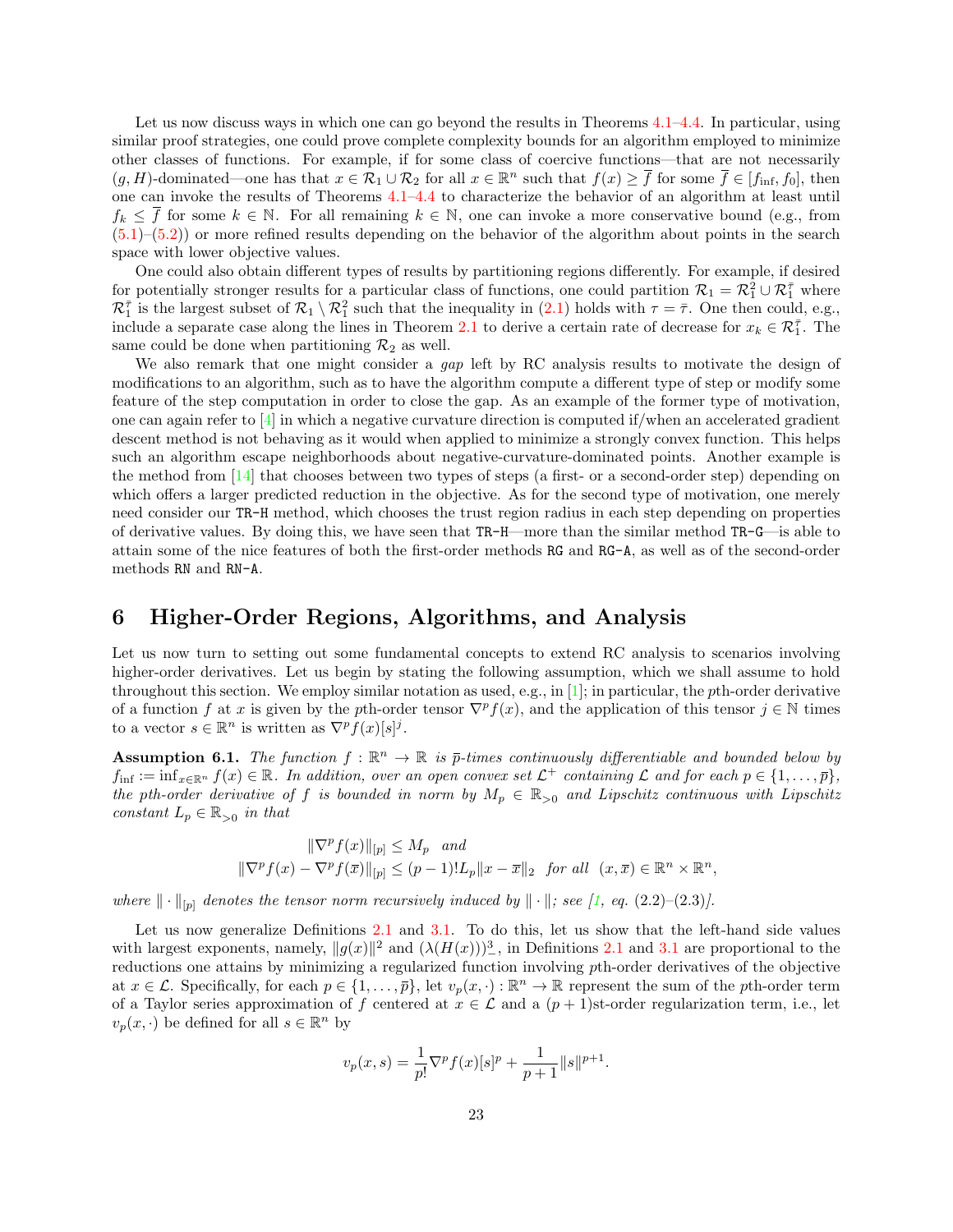This model is coercive, so it has a minimum norm global minimizer  $s_{v_p}(x) \in \mathbb{R}^n$  with which we can define the reduction function  $\Delta v_p : \mathcal{L} \to \mathbb{R}$  by

$$
\Delta v_p(x) = v_p(x, 0) - v_p(x, s_{v_p}(x)) \ge 0.
$$

We claim that an appropriate generalization of Definitions [2.1](#page-6-2) and [3.1](#page-11-3) involves

$$
\Delta_p(x) := p(p+1)\Delta v_p(x) \text{ for any } p \in \{1, \dots, \overline{p}\}.
$$

In particular, we now introduce the following definition for  $\mathcal{R}_p$  for all  $p \in \{1, \ldots, \overline{p}\}.$ 

**Definition 6.1** (Region  $\mathcal{R}_p$ ). For an objective  $f : \mathbb{R}^n \to \mathbb{R}$ , scalar  $\kappa \in (0, L_p]$ , and reference objective value  $f_{\text{ref}} \in [f_{\text{inf}}, \infty)$ , let

<span id="page-23-0"></span>
$$
\mathcal{R}_p := \{ x \in \mathcal{L} \setminus \mathcal{R}_{p-1} : (\Delta_p(x))^{\tau} \ge \kappa (f(x) - f_{\text{ref}}) \ge 0 \text{ for some } \tau \in [1, p+1] \}. \tag{6.1}
$$

Further, let  $\mathcal{R}_p^{p+1}$  be the subset of  $\mathcal{R}_p$  such that the inequality in [\(6.1\)](#page-23-0) holds with  $\tau = p+1$ , and recursively  $for\ q\in\{p,p-1,\ldots,1\}\ \mathit{let}\ \mathcal{R}_p^q\ \mathit{be the subset of}\ \mathcal{R}_p\setminus(\mathcal{R}_p^{p+1}\cup\mathcal{R}_p^p\cup\cdots\cup\mathcal{R}_p^{q+1})\ \mathit{such that the inequality}\ \mathit{in}$ [\(6.1\)](#page-23-0) holds with  $\tau = q$ .

This definition is consistent with Definitions [2.1](#page-6-2) and [3.1,](#page-11-3) as the following shows.

**Lemma 6.1.** For  $\bar{p} \geq 2$ , it follows that, for any  $x \in \mathcal{L}$ ,

$$
\Delta_1(x) = ||g(x)||^2
$$
 and  $\Delta_2(x) = (\lambda(H(x)))^3$ .

*Proof.* Let  $x \in \mathcal{L}$  be arbitrary. Since  $v_1(x, s) = g(x)^T s + \frac{1}{2} ||s||^2$ , one finds that the global minimizer of  $v_1(x, \cdot)$ is  $s_{v_1}(x) = -g(x)$ , meaning that

$$
\Delta v_1(x) = v_1(x, 0) - v_1(x, s_{v_1}(x))
$$
  
=  $-g(x)^T s_{v_1}(x) - \frac{1}{2} ||s_{v_1}(x)||^2 = \frac{1}{2} ||g(x)||^2$ ,

as desired. Now consider  $v_2(x,s) = \frac{1}{2}s^T H(x)s + \frac{1}{3}||s||^3$ . If  $H(x) \succeq 0$ , then the minimum norm global minimizer of  $v_2(x, \cdot)$  is  $s_{v_2}(x) = 0$ . Otherwise, the global minimum of  $v_2(x, \cdot)$  is achieved at an eigenvector  $s_{v_2}(x)$  corresponding to the left-most eigenvalue of  $H(x)$ , scaled so that it satisfies the first-order condition

$$
(H(x) + ||s_{v_2}(x)||I)s_{v_2}(x) = 0,
$$

which in particular implies that  $||s_{v_2}(x)|| = -\lambda(H(x))$ . Thus,

$$
\Delta v_2(x) = v_2(x, 0) - v_2(x, s_{v_2}(x))
$$
  
=  $-\frac{1}{2} s_{v_2}(x)^T H(x) s_{v_2}(x) - \frac{1}{3} ||s_{v_2}(x)||^3$   
=  $-\frac{1}{2} \lambda (H(x)) ||s_{v_2}(x)||^2 - \frac{1}{3} ||s_{v_2}(x)||^3$   
=  $\frac{1}{2} |\lambda (H(x))|^3 - \frac{1}{3} |\lambda (H(x))|^3 = \frac{1}{6} |\lambda (H(x))|^3$ .

Combining the results of the two cases yields the desired conclusion.

In order to demonstrate RC analysis results pertaining to  $\mathcal{R}_p$ , let us consider a pth-order extension of RG and RN. (The method here can be seen as a special case of the  $ARp$  method from [\[1\]](#page-27-0).) Let the pth-order Taylor series approximation of f at  $x \in \mathcal{L}$  be denoted as  $t_p(x, \cdot) : \mathbb{R}^n \to \mathbb{R}$ , which is given by

$$
t_p(x, s) = f(x) + \sum_{j=1}^p \frac{1}{j!} \nabla^j f(x) [s]^j.
$$

 $\Box$ 

 $\Box$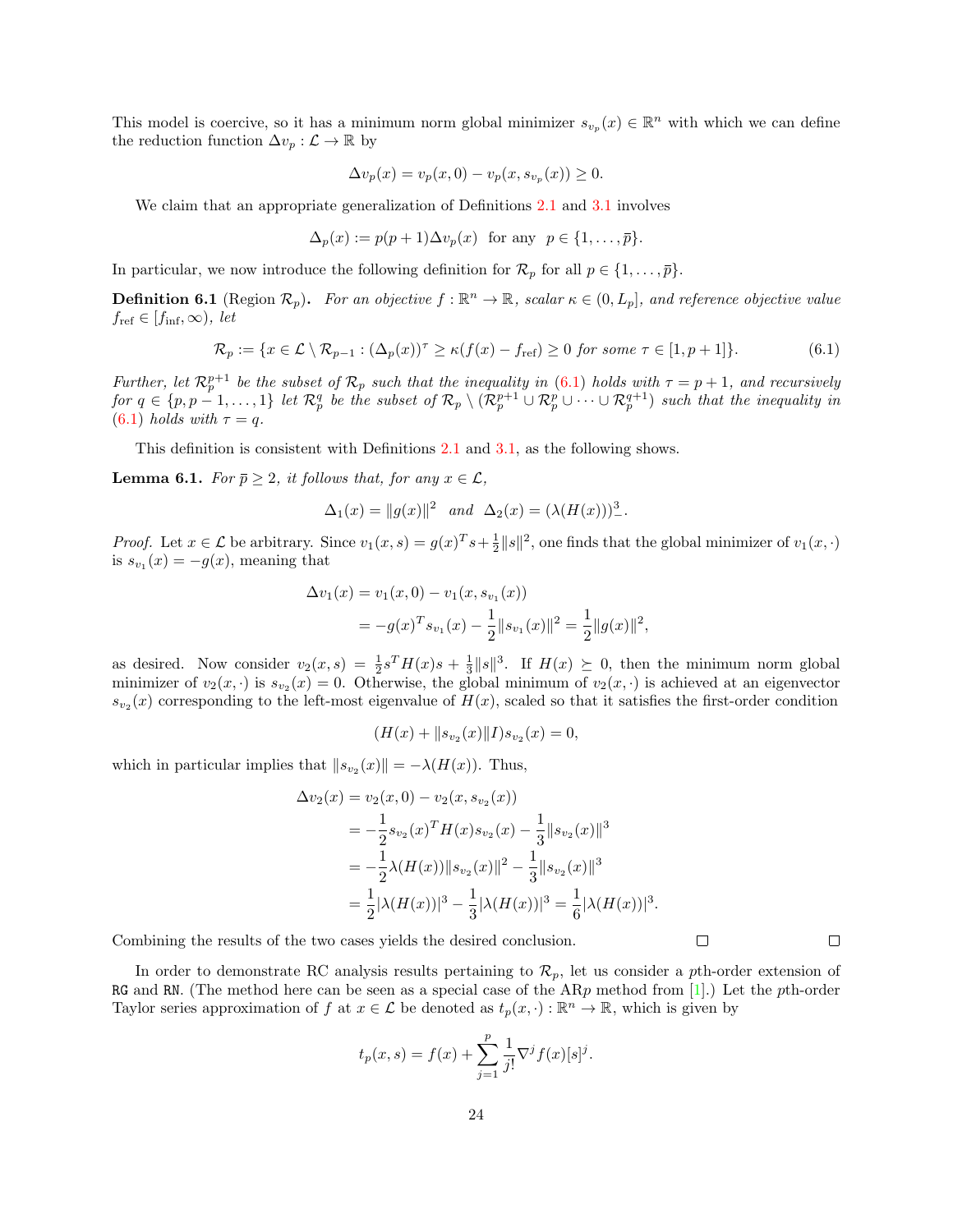We now define the Rp method as one that, for all  $k \in \mathbb{N}$ , sets  $x_{k+1} \leftarrow x_k + s_{w_p}(x_k)$ , where  $s_{w_p}(x_k)$  is the minimum-norm global minimizer of a regularized Taylor series approximation function  $w_p(x, \cdot) : \mathbb{R}^n \to \mathbb{R}$ defined by

$$
w_p(x, s) = t_p(x, s) + \frac{l_p}{p+1} ||s||^{p+1}
$$
, where  $l_p \in \left(\frac{(p+1)L_p}{p}, \infty\right)$ .

One can draw useful conclusions about the behavior of the Rp method by using the following two example results, which parallel Theorems [2.1,](#page-7-7) [2.2,](#page-8-5) and [3.1.](#page-12-6) Our first result can be used to analyze the behavior of Rp over  $\mathcal{R}_1$  using a known decrease property related to its gradient at a point after an accepted step; see [\[1\]](#page-27-0).

**Theorem [6](#page-22-1).1.** Suppose Assumption 6.1 holds. For any algorithm such that  $x_{k+1} \in \mathcal{R}_1$  implies that [\(2.2\)](#page-7-1) holds with  $x = x_{k+1}$  and  $r = (p+1)/p$  in that

<span id="page-24-0"></span>
$$
f_k - f_{k+1} \ge \frac{1}{\zeta} \|g_{k+1}\|^{(p+1)/p} \quad \text{for some} \quad \zeta \in (0, \infty), \tag{6.2}
$$

the following statements hold true.

(a) If  $x_{k+1} \in \mathcal{R}_1^2$  and  $f_k - f_{\text{ref}} \geq (\kappa^{p+1}/\zeta^{2p})^{1/(p-1)}$ , then  $\{f_k - f_{\text{ref}}\}$  has decreased as in a linear rate in the sense that the following inequality holds:

<span id="page-24-1"></span>
$$
f_{k+1} - f_{\text{ref}} \le \left(\frac{(f_0 - f_{\text{ref}})^{(p-1)/(2p)}}{\zeta + (f_0 - f_{\text{ref}})^{(p-1)/(2p)}}\right) (f_k - f_{\text{ref}}). \tag{6.3}
$$

On the other hand, if  $x_{k+1} \in \mathcal{R}_1^2$  and  $f_k - f_{\text{ref}} < (\kappa^{p+1}/\zeta^{2p})^{1/(p-1)}$ , then the sequence has decreased as in a superlinear rate in the sense that

<span id="page-24-2"></span>
$$
f_{k+1} - f_{\text{ref}} \le \left(\frac{f_k - f_{\text{ref}}}{\left(\frac{\kappa^{p+1}}{\zeta^{2p}}\right)^{1/(p-1)}}\right)^{(p-1)/(p+1)} (f_k - f_{\text{ref}}). \tag{6.4}
$$

(b) If  $x_{k+1} \in \mathcal{R}_1^1$ , then it must be true that  $\kappa(f_{k+1} - f_{\text{ref}}) < 1$  and there are two cases: If  $f_k - f_{\text{ref}} \geq \zeta^p/\kappa^{p+1}$ , then  $\{f_k - f_{\text{ref}}\}$  has decreased superlinearly in that

<span id="page-24-3"></span>
$$
f_{k+1} - f_{\text{ref}} \le \left(\frac{\zeta^p}{\kappa^{p+1}(f_k - f_{\text{ref}})}\right)^{1/(p+1)} (f_k - f_{\text{ref}}), \tag{6.5}
$$

whereas, if  $f_k - f_{\text{ref}} < \zeta^p / \kappa^{p+1}$ , then the sequence has decreased as in a sublinear rate in the sense that the following inequality holds:

<span id="page-24-4"></span>
$$
f_{k+1} - f_{\text{ref}} \le \left(\frac{1}{1 + \frac{\kappa^{(p+1)/p}}{\zeta} \left(\frac{2^{1/p} - 1}{2^{1/p}}\right) (f_k - f_{\text{ref}})^{1/p}}\right)^p (f_k - f_{\text{ref}}). \tag{6.6}
$$

Similarly, for an algorithm such that having  $x_{k+m} \in \mathcal{R}_1$  implies that

<span id="page-24-5"></span>
$$
f_k - f_{k+m} \ge \frac{1}{\zeta} \|g_{k+m}\|^{(p+1)/p} \quad \text{for some} \quad \zeta \in (0, \infty) \quad \text{and} \quad m \in \mathbb{N}, \tag{6.7}
$$

with m independent of k, then (a) and (b) hold with  $(x_{k+1}, f_{k+1})$  replaced by  $(x_{k+m}, f_{k+m})$ . *Proof.* If  $x_{k+1} \in \mathcal{R}_1^2$ , then, with [\(6.2\)](#page-24-0), it follows that

$$
f_k - f_{k+1} \ge \frac{1}{\zeta} \|g_{k+1}\|^{(p+1)/p} \ge \omega^{(p-1)/(2p)} (f_{k+1} - f_{\text{ref}})^{(p+1)/(2p)}
$$
  
where  $\omega := \left(\frac{\kappa^{p+1}}{\zeta^{2p}}\right)^{1/(p-1)}$ .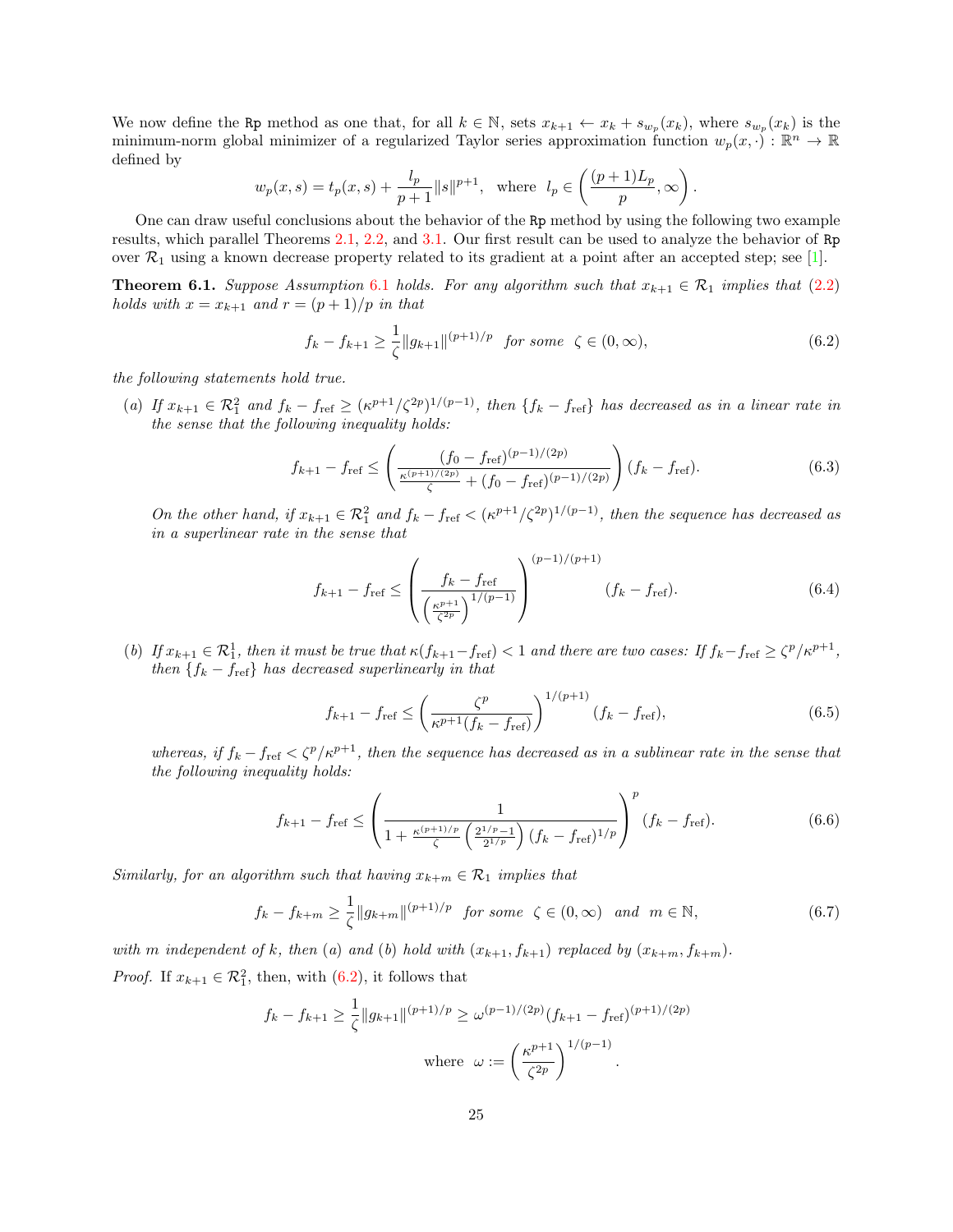Adding and subtracting  $f_{\text{ref}}$  on the left-hand side, one finds by defining the values  $a_k := (f_k - f_{\text{ref}})/\omega$  for all  $k \in \mathbb{N}$  that

<span id="page-25-0"></span>
$$
\underbrace{\frac{f_k - f_{\text{ref}}}{\omega}}_{a_k} - \underbrace{\frac{f_{k+1} - f_{\text{ref}}}{\omega}}_{a_{k+1}} \ge \underbrace{\frac{(f_{k+1} - f_{\text{ref}})^{(p+1)/(2p)}}{\omega^{(p+1)/(2p)}}}_{a_{k+1}^{(p+1)/(2p)}}.
$$
(6.8)

One finds from this inequality that

$$
\frac{a_k}{a_{k+1}} \ge 1 + \frac{1}{a_{k+1}^{(p-1)/(2p)}} \ge 1 + \frac{1}{a_0^{(p-1)/(2p)}} \in (1, \infty),
$$

which gives [\(6.3\)](#page-24-1). That said, if  $a_k < 1$  (which is to say that  $f_k - f_{\text{ref}} < \omega$ ), then one finds from [\(6.8\)](#page-25-0) that  $a_{k+1} \leq a_k^{2p/(p+1)}$  $\binom{2p}{k}$ , from which [\(6.4\)](#page-24-2) follows.

If  $x_{k+1} \in \mathcal{R}_1^1$ , which is to say that  $||g_{k+1}|| \ge \kappa (f_{k+1} - f_{\text{ref}})$  while  $||g_{k+1}||^2 < \kappa (f_{k+1} - f_{\text{ref}})$ , then it must be true that  $\kappa(f_{k+1} - f_{\text{ref}}) < 1$ . Hence, with [\(6.2\)](#page-24-0),

$$
f_k - f_{k+1} \ge \frac{1}{\zeta} \|g_{k+1}\|^{(p+1)/p} \ge \omega^{-1/p} (f_{k+1} - f_{\text{ref}})^{(p+1)/p}
$$
 where  $\omega := \frac{\zeta^p}{\kappa^{p+1}}$ .

Adding and subtracting  $f_{\text{ref}}$  on the left-hand side, one finds by defining the values  $a_k := (f_k - f_{\text{ref}})/\omega$  for all  $k \in \mathbb{N}$  that

<span id="page-25-1"></span>
$$
\underbrace{\frac{f_k - f_{\text{ref}}}{\omega}}_{a_k} - \underbrace{\frac{f_{k+1} - f_{\text{ref}}}{\omega}}_{a_{k+1}} \ge \underbrace{\frac{(f_{k+1} - f_{\text{ref}})^{(p+1)/p}}{\omega^{(p+1)/p}}}_{a_{k+1}^{(p+1)/p}}.
$$
(6.9)

One obtains from this inequality that  $a_k \ge a_{k+1}^{(p+1)/p}$ , which when  $a_k \ge 1$  (which is to say that  $f_k - f_{\text{ref}} \ge$  $\omega = \zeta^p / \kappa^{p+1}$ ) gives [\(6.5\)](#page-24-3). Otherwise, [\(6.9\)](#page-25-1) also yields

$$
\frac{1}{a_{k+1}^{1/p}} - \frac{1}{a_k^{1/p}} \ge \frac{1}{a_{k+1}^{1/p}} - \frac{1}{\left(a_{k+1} + a_{k+1}^{(p+1)/p}\right)^{1/p}} \\
= \frac{\left(a_{k+1} + a_{k+1}^{(p+1)/p}\right)^{1/p} - a_{k+1}^{1/p}}{a_{k+1}^{1/p}\left(a_{k+1} + a_{k+1}^{(p+1)/p}\right)^{1/p}} = \frac{\left(1 + a_{k+1}^{1/p}\right)^{1/p} - 1}{a_{k+1}^{1/p}\left(1 + a_{k+1}^{1/p}\right)^{1/p}}.
$$

The right-hand side above is a monotonically decreasing function of  $a_{k+1}^{1/p}$  over  $a_{k+1} \in (0,1]$ . Hence, when  $a_k < 1$  (which is to say that  $f_k - f_{\text{ref}} < \omega = \zeta^p / \kappa^{p+1}$ ), which implies that  $a_{k+1} < 1$ , one finds from the above that

$$
\frac{1}{a_{k+1}^{1/p}} \ge \frac{1}{a_k^{1/p}} + \frac{2^{1/p} - 1}{2^{1/p}}.
$$

Rearranging this inequality, one obtains [\(6.6\)](#page-24-4).

If, with  $x_{k+m} \in \mathcal{R}_1$ , an algorithm offers [\(6.7\)](#page-24-5), then the desired conclusions hold using the same arguments above with  $(6.7)$  in place of  $(6.2)$ .  $\Box$ П

Now let us turn to the following result for Rp. Consistent with our definitions in  $\S 2$  $\S 2$  and  $\S 3$ , one may view this result as an example of following Step  $1-\mathcal{R}_p$ .

<span id="page-25-3"></span>**Theorem 6.2.** Suppose Assumptions [1.1](#page-4-0) and [1.2](#page-4-1) hold. Then, for any algorithm such that having  $x_k \in \mathcal{R}_p$ implies that the reduction in the objective with an accepted step satisfies

<span id="page-25-2"></span>
$$
f_k - f_{k+1} \ge \frac{1}{\zeta} (\Delta_p(x_k))^{p+1} \quad \text{for some} \quad \zeta \in [L_p, \infty), \tag{6.10}
$$

the following statements hold true.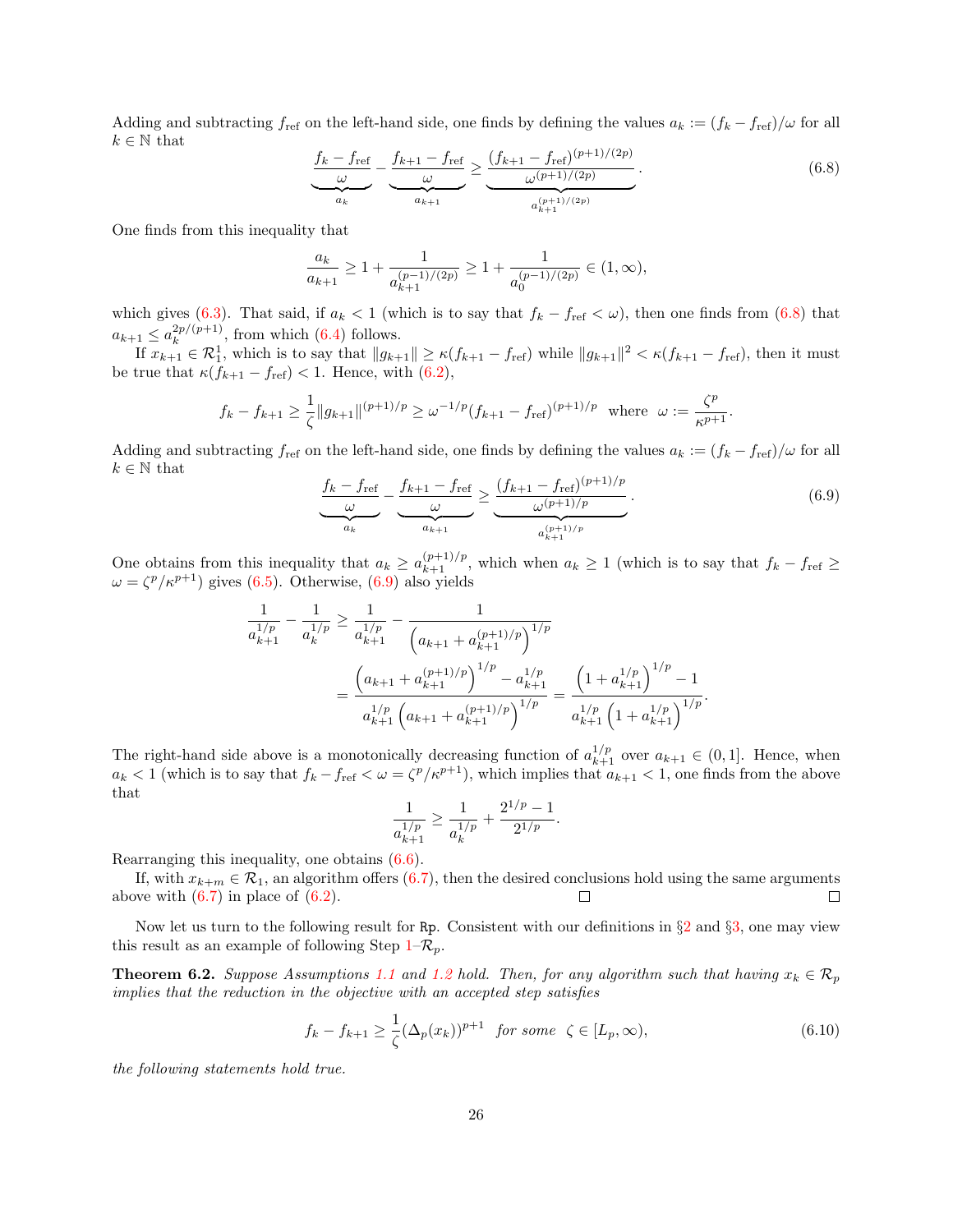(a) If  $x_k \in \mathcal{R}_p^{p+1}$ , then  $\{f_k - f_{\text{ref}}\}$  decreases as in a linear rate; specifically,

<span id="page-26-0"></span>
$$
f_{k+1} - f_{\text{ref}} \le \left(1 - \frac{\kappa}{\zeta}\right)(f_k - f_{\text{ref}}) \quad \text{where} \quad \frac{\kappa}{\zeta} \in (0, 1]. \tag{6.11}
$$

(b) If  $x_k \in \mathcal{R}_p^q$  for some  $q \in \{1,\ldots,p\}$ , then it must be true that  $\kappa(f_k - f_{\text{ref}}) < 1$  and it follows that  ${f_k - f_{ref}}$  decreases as in a sublinear rate; specifically,

<span id="page-26-1"></span>
$$
f_{k+1} - f_{\text{ref}} \le \left(1 - \frac{\kappa^{(p+1)/q}}{\zeta} (f_k - f_{\text{ref}})^{(p+1-q)/q}\right) (f_k - f_{\text{ref}}). \tag{6.12}
$$

Similarly, for any algorithm such that having  $x_k \in \mathcal{R}_p$  implies that

<span id="page-26-2"></span>
$$
f_k - f_{k+m} \ge \frac{1}{\zeta} (\Delta_p(x_k))^{p+1} \quad \text{for some} \quad \zeta \in [L_p, \infty) \quad \text{and} \quad m \in \mathbb{N} \tag{6.13}
$$

with m independent of k, then (a) and (b) hold with  $f_{k+1}$  replaced by  $f_{k+m}$ . *Proof.* If  $x_k \in \mathcal{R}_p^{p+1}$ , then, with [\(6.10\)](#page-25-2), it follows that

$$
f_k - f_{k+1} \ge \frac{1}{\zeta} (\Delta_p(x_k))^{p+1} \ge \frac{\kappa}{\zeta} (f_k - f_{\text{ref}}).
$$

Adding and subtracting  $f_{ref}$  on the left-hand side and rearranging gives  $(6.11)$ .

If  $x_k \in \mathcal{R}_p^q$ , which is to say that  $(\Delta_p(x_k))^q \ge \kappa(f_k - f_{\text{ref}})$  while  $(\Delta_p(x_k))^{q+1} < \kappa(f_k - f_{\text{ref}})$ , then it must be true that  $\kappa (f_k - f_{\text{ref}}) < 1$ . In this case, from [\(6.10\)](#page-25-2),

$$
f_k - f_{k+1} \ge \frac{1}{\zeta} (\Delta_p(x_k))^{p+1} \ge \frac{1}{\omega^{(p+1-q)/q}} (f_k - f_{\text{ref}})^{(p+1)/q}
$$
  
where  $\omega := \left(\frac{\zeta^q}{\kappa^{p+1}}\right)^{1/(p+1-q)}$ .

Adding and subtracting  $f_{ref}$  on the left-hand side, one finds by defining the values  $a_k := (f_k - f_{ref})/\omega$  $\kappa(f_k - f_{\text{ref}})(\kappa/\zeta)^{q/(p+1-q)} \in [0,1)$  for all  $k \in \mathbb{N}$  that

$$
\underbrace{\frac{f_k - f_{\text{ref}}}{\omega}}_{a_k} - \underbrace{\frac{f_{k+1} - f_{\text{ref}}}{\omega}}_{a_{k+1}} \geq \underbrace{\frac{(f_k - f_{\text{ref}})^{(p+1)/q}}{\omega^{(p+1)/q}}}_{a_k^{(p+1)/q}}.
$$

One finds from this inequality that  $a_{k+1} \leq (1 - a_k^{(p+1-q)/q})$  $\binom{(p+1-q)/q}{k}a_k$ , which is  $(6.12)$ .

If, with  $x_k \in \mathcal{R}_p$ , an algorithm offers [\(6.13\)](#page-26-2), then the desired conclusions hold using the same arguments above with  $(6.13)$  in place of  $(6.10)$ . □

Observe that the implied sublinear rate in Theorem [6.2\(](#page-25-3)b) improves with larger q. Indeed, with  $q = 1$ vs.  $q = p$ , one finds reduction factors in  $(6.12)$  of

$$
1 - \frac{\kappa^{p+1}}{\zeta} (f_k - f_{\text{ref}})^p \text{ vs. } 1 - \frac{\kappa^{(p+1)/p}}{\zeta} (f_k - f_{\text{ref}})^{1/p}.
$$

For large p, the former can be very close to 1 even for relatively large  $f_k - f_{\text{ref}}$  (near  $1/\kappa$ ), whereas the latter remains closer to zero due to the exponent on  $f_k - f_{\text{ref}}$ .

Going further, one could explore results that suppose that an algorithm attains  $f_k - f_{k+1} = \Omega((\Delta_q(x))^{\tau})$ for other  $q \in \{1, \ldots, p\}$  and some  $\tau \geq 1$ . Then, one could combine results from different regions to produce complete RC analysis performance results for different function classes of interest whose search spaces are composed of  $\{\mathcal{R}_1,\ldots,\mathcal{R}_p\}$ , as was done in §[4](#page-14-0) for  $p \in \{1,2\}$ . Of interest in this context might be a generalization of the TR-H method that, to compute  $s_k$ , minimizes a pth-order Taylor series approximation of f at  $x_k$ subject to a trust region constraint whose radius is given by  $\Delta_j(x_k)^{1/j}$ , where  $j = \arg \max_{q \in \{1, ..., p\}} {\Delta_q(x_k)}$ .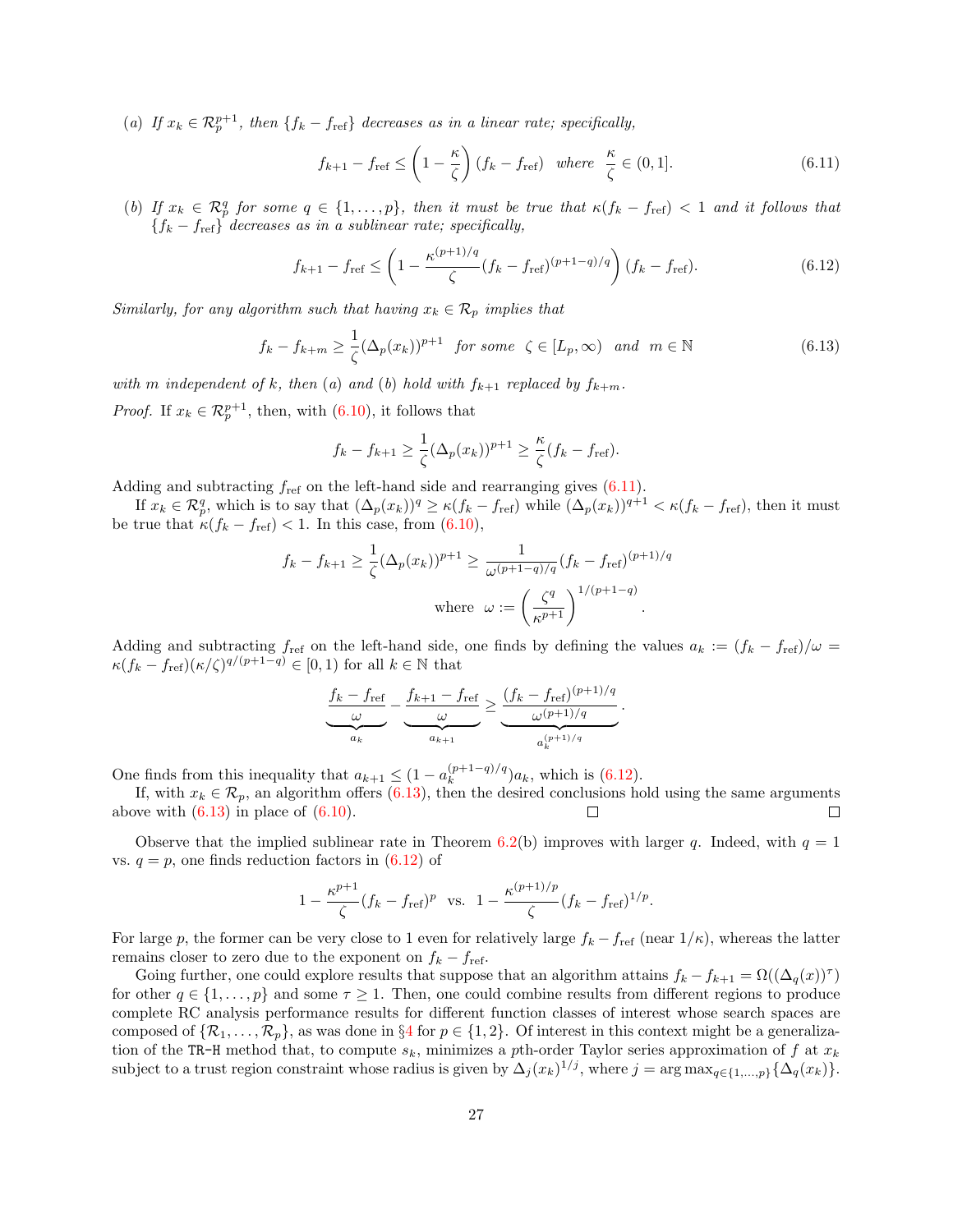### <span id="page-27-5"></span>7 Conclusion

We have proposed a strategy for characterizing the worst-case performance of algorithms for solving nonconvex smooth optimization problems. The strategy is based on a two-step process: first, one analyzes the behavior of an algorithm over regions defined by generic properties of derivative values, and second, one can combine results from different regions to produce complete worst-case performance results, which in turn can offer results for different function classes of interest. We have shown how this strategy leads to useful characterizations of a few first- and second-order algorithms, and have demonstrated how to extend the strategy to regions defined by, and for algorithms that make use of, higher-order derivatives.

We imagine that our approach for analyzing worst-case complexity can be generalized or adapted to other settings. The following are some possibilities.  $(i)$  While Assumptions [1.1–](#page-4-0)[6.1](#page-22-1) require the pth-order derivatives of f to be Lipschitz continuous over  $\mathcal{L}^+$  for all  $p \in \{1, \ldots, \bar{p}\}$  for some  $\bar{p} \in \mathbb{N}$ , one might consider a more general setting when these derivatives are only Hölder continuous with exponent  $\alpha$  not necessarily equal to one; see, e.g.,  $[10]$ . (ii) One might consider nonmonotone methods and settings in which f is extendedreal-valued as long as an algorithm can guarantee that, after some number of iterations, a sufficient reduction in the objective is produced. Indeed, with the flexibility introduced by  $m \in \mathbb{N}$ , this was all that was required for our results. (iii) One might extend our strategy to offer probabilistic results or to analyze stochastic algorithms. For example, while one is not able to supply a *deterministic* upper bound for RG over  $\mathcal{R}_2$ , one can establish probabilistic upper bounds by introducing randomization into the starting point or the step computation; see  $[26, 29]$  $[26, 29]$  $[26, 29]$ . As another example, if one is able to ensure that over some number of iterations an algorithm will offer a sufficiently large *expected* reduction in the objective, then generalized forms of our results might involve  $f_k - \mathbb{E}_k[f_{k+m}]$  where  $\mathbb{E}_k$  denotes the conditional expectation given that the algorithm has reached  $x_k$ . Finally, it is conceivable that one can build results based on inequalities such as  $(2.3)$  that are only guaranteed to hold with certain probability [\[11\]](#page-28-15), although we admit this might be a nontrivial extension of our proposed ideas. (iv) An extension of our strategy to nonsmooth  $f$  might be based on replacing the measure  $||g(x)||$  in [\(2.1\)](#page-6-1) in Definition [2.1](#page-6-2) with the norm of a *proximal* step computed at  $x \in \mathcal{L}$ . Similarly, one might extend our strategy to constrained optimization if  $\|g(x)\|$  is replaced by the norm of a projected gradient step.

## References

- <span id="page-27-0"></span>[1] E. G. Birgin, J. L. Gardenghi, J. M. Mart´ınez, S. A. Santos, and Ph. L. Toint. Worst-case evaluation complexity for unconstrained nonlinear optimization using high-order regularized models. Mathematical Programming, 163(1):359–368, 2017.
- <span id="page-27-1"></span>[2] E. G. Birgin and J. M. Martínez. The use of quadratic regularization with a cubic descent condition for unconstrained optimization. SIAM Journal on Optimization, 27(2):1049–1074, 2017.
- <span id="page-27-3"></span>[3] K.-H. Borgwardt. The Average number of pivot steps required by the Simplex-Method is polynomial. Zeitschrift für Operations Research,  $26(1):157-177$ , 1982.
- <span id="page-27-4"></span>[4] Y. Carmon, O. Hinder, J. C. Duchi, and A. Sidford. "Convex Until Proven Guilty": Dimension-Free Acceleration of Gradient Descent on Non-Convex Functions. arXiv preprint arXiv:1705.02766, 2017.
- <span id="page-27-2"></span>[5] C. Cartis, N. I. M. Gould, and Ph. L. Toint. On the complexity of steepest descent, Newton's and regularized Newton's methods for nonconvex unconstrained optimization problems. SIAM Journal on Optimization, 20(6):2833–2852, 2010.
- <span id="page-27-6"></span>[6] C. Cartis, N. I. M. Gould, and Ph. L. Toint. Adaptive cubic regularisation methods for unconstrained optimization. Part I: Motivation, convergence and numerical results. Mathematical Programming, 127:245-295, 2011.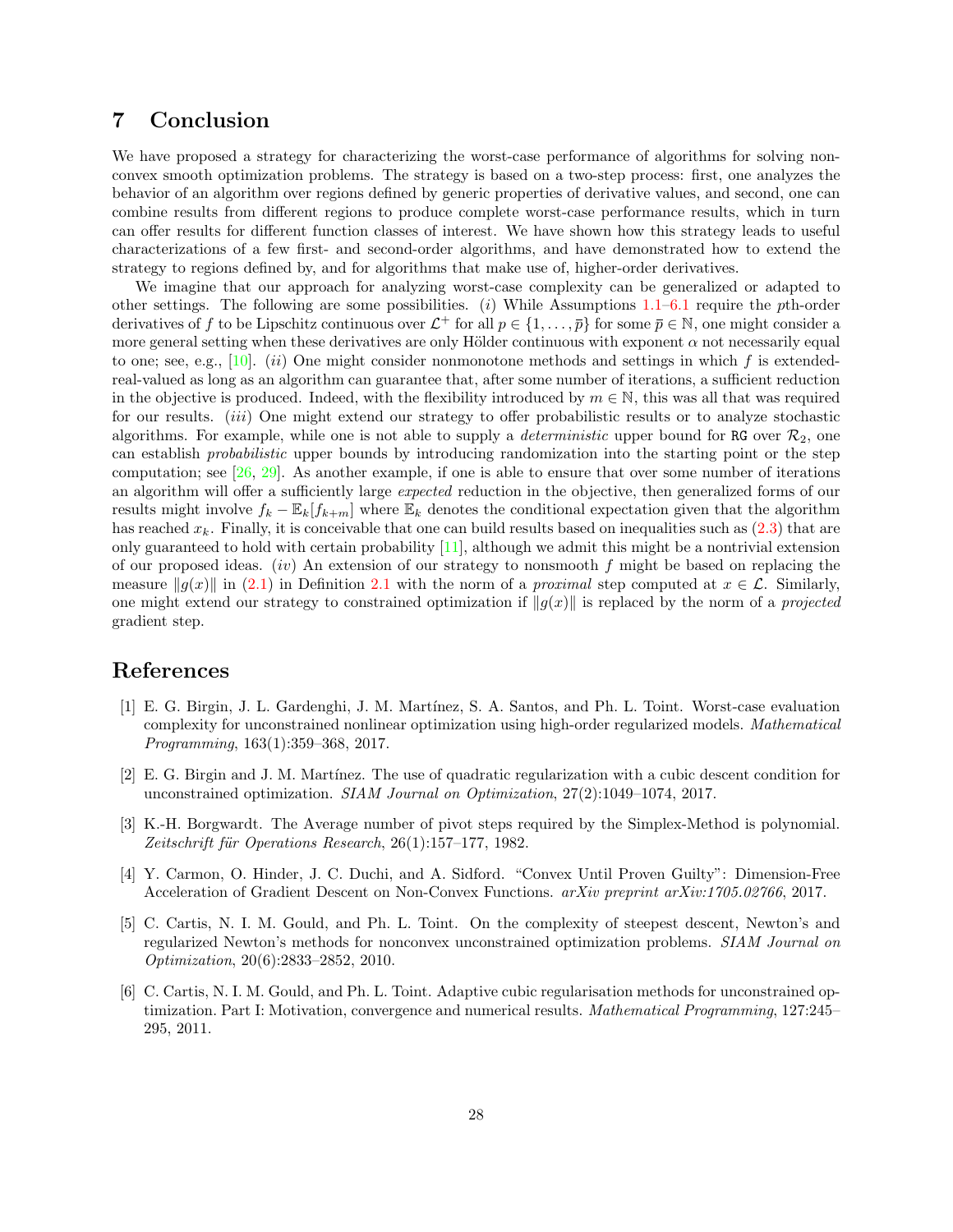- <span id="page-28-0"></span>[7] C. Cartis, N. I. M. Gould, and Ph. L. Toint. Adaptive cubic regularisation methods for unconstrained optimization. Part II: Worst-case function- and derivative-evaluation complexity. Mathematical Programming, 130:295–319, 2011.
- <span id="page-28-7"></span>[8] C. Cartis, N. I. M. Gould, and Ph. L. Toint. Optimal Newton-type methods for nonconvex smooth optimization problems. Technical Report ERGO Technical Report 11-009, School of Mathematics, University of Edinburgh, 2011.
- <span id="page-28-1"></span>[9] C. Cartis, N. I. M. Gould, and Ph. L. Toint. Evaluation complexity bounds for smooth constrained nonlinear optimisation using scaled kkt conditions, high-order models and the criticality measure  $\chi$ . arXiv preprint arXiv:1705.04895, 2017.
- <span id="page-28-14"></span>[10] C. Cartis, N. I. M. Gould, and Ph. L. Toint. Worst-case evaluation complexity of regularization methods for smooth unconstrained optimization using hölder continuous gradients. Optimization Methods and Software, 32(6):1273–1298, 2017.
- <span id="page-28-15"></span>[11] C. Cartis and K. Scheinberg. Global convergence rate analysis of unconstrained optimization methods based on probabilistic models. arXiv preprint arXiv:1505.06070, 2017.
- <span id="page-28-11"></span>[12] A. R. Conn, N. I. M. Gould, and Ph. L. Toint. Trust-Region Methods. Society for Industrial and Applied Mathematics (SIAM), 2000.
- <span id="page-28-10"></span>[13] F. E. Curtis, Z. Lubberts, and D. P. Robinson. Concise Complexity Analyses for Trust Region Methods. Optimization Letters, https://doi.org/10.1007/s11590-018-1286-2, 2018.
- <span id="page-28-13"></span>[14] F. E. Curtis and D. P. Robinson. Exploiting negative curvature in deterministic and stochastic optimization. Technical Report 17T-003, COR@L Laboratory, Department of ISE, Lehigh University, 2017.
- <span id="page-28-2"></span>[15] F. E. Curtis, D. P. Robinson, and M. Samadi. A trust region algorithm with a worst-case iteration complexity of  $\mathcal{O}(\epsilon^{-3/2})$  for nonconvex optimization. *Mathematical Programming*, 162(1):1–32, 2017.
- <span id="page-28-3"></span>[16] F. E. Curtis, D. P. Robinson, and M. Samadi. An Inexact Regularized Newton Framework with a Worst-Case Iteration Complexity of  $\mathcal{O}(\epsilon^{-3/2})$  for Nonconvex Optimization. Technical Report 17T-011, COR@L Laboratory, Department of ISE, Lehigh University, 2017.
- <span id="page-28-8"></span>[17] Yann N Dauphin, Razvan Pascanu, Caglar Gulcehre, Kyunghyun Cho, Surya Ganguli, and Yoshua Bengio. Identifying and attacking the saddle point problem in high-dimensional non-convex optimization. In Advances in neural information processing systems, pages 2933–2941, 2014.
- <span id="page-28-4"></span>[18] J.-P. Dussault. ARCq: a new adaptive regularization by cubics. Optimization Methods and Software, doi:10.1080/10556788.2017.1322080, 2017.
- <span id="page-28-5"></span>[19] J.-P. Dussault and D. Orban. Scalable Adaptive Cubic Regularization Methods. Technical Report G-2015-109, GERAD, 2017.
- <span id="page-28-12"></span>[20] J. Fan and Y. Yuan. A new trust region algorithm with trust region radius converging to zero. In Proceedings of the 5th International Conference on Optimization: Techniques and Applications, pages 786–794. ICOTA 2001, Hong Kong, 2001.
- <span id="page-28-9"></span>[21] R. Ge, F. Huang, C. Jin, and Y. Yuan. Escaping from saddle points — online stochastic gradient for tensor decomposition. In Peter Grnwald, Elad Hazan, and Satyen Kale, editors, Proceedings of The 28th Conference on Learning Theory, volume 40 of Proceedings of Machine Learning Research, pages 797–842, Paris, France, 03–06 Jul 2015. PMLR.
- <span id="page-28-6"></span>[22] N. I. M. Gould, M. Porcelli, and Ph. L. Toint. Updating the regularization parameter in the adaptive cubic regularization algorithm. Computational Optimization and Applications, 53(1):1–22, 2012.